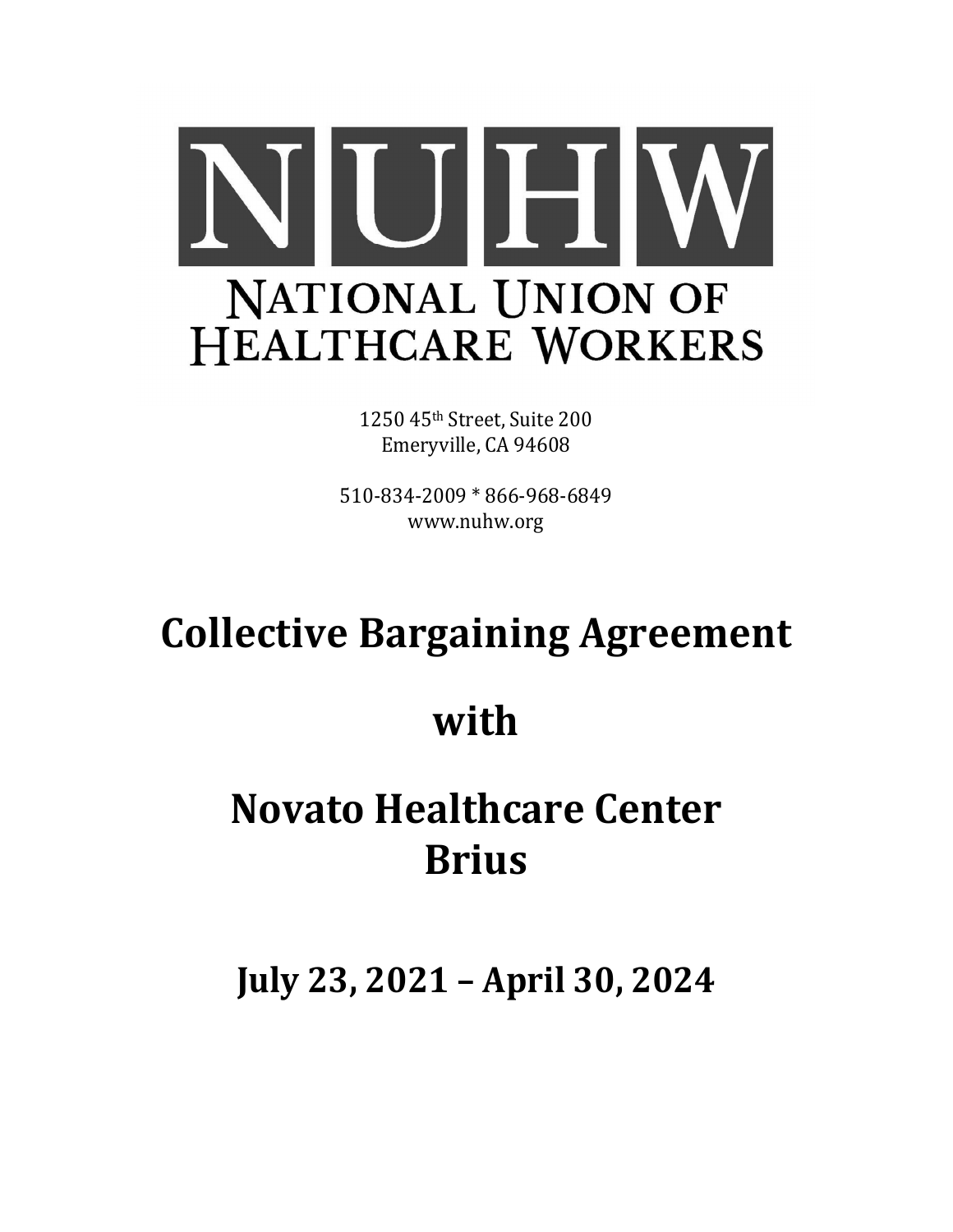# **WEINGARTEN RIGHTS/STATEMENT**

### **Additional Representation Rights:**

The following holding of the U.S. Supreme Court in NLRB v. Weingarten, Inc., shall apply to investigatory interviews conducted by the employer that an employee, upon his/her request, is entitled to have a Union representative present during an investigatory interview in which the employee is required to participate where the employee reasonably believes that such investigation will result in disciplinary action. The right to the presence of a Union rrepresentative (Union Organizer or Union Steward) is conditioned upon a requirement that the Union representative be available for participation in such investigatory interview within twentyfour hours, excluding Saturday, Sunday, and Holidays, of the employee's request for his or her presence.

### **Weingarten Rules/Statement:**

"I request to have a Union representative present on my behalf during the meeting because I believe it may lead to disciplinary action being taken against me. If I am denied my right to have a Union representative present, I will refuse to answer accusatory questions and any I believe may lead to discipline."

**Rule 1:** The employee must make a clear request for Union representation before or during the interview. The employee cannot be punished for making this request.

**Rule 2:** After the employee makes the request, the employer must choose from among three options:

- 1. Grant the request and delay questioning until Union representation arrives and has a chance to consult privately with the employee;
- 2. Deny the request and end the interview immediately;
- 3. Give the employee a choice of having the interview without representation or ending the interview.

**Rule 3:** If the employer denies the request for Union representation and continues to ask questions, the employer commits an unfair labor practice and the employee has the right to refuse to answer. The employer may not discipline the employee for such refusal.

*This page is for informational purposes only and is not part of the collective bargaining agreement*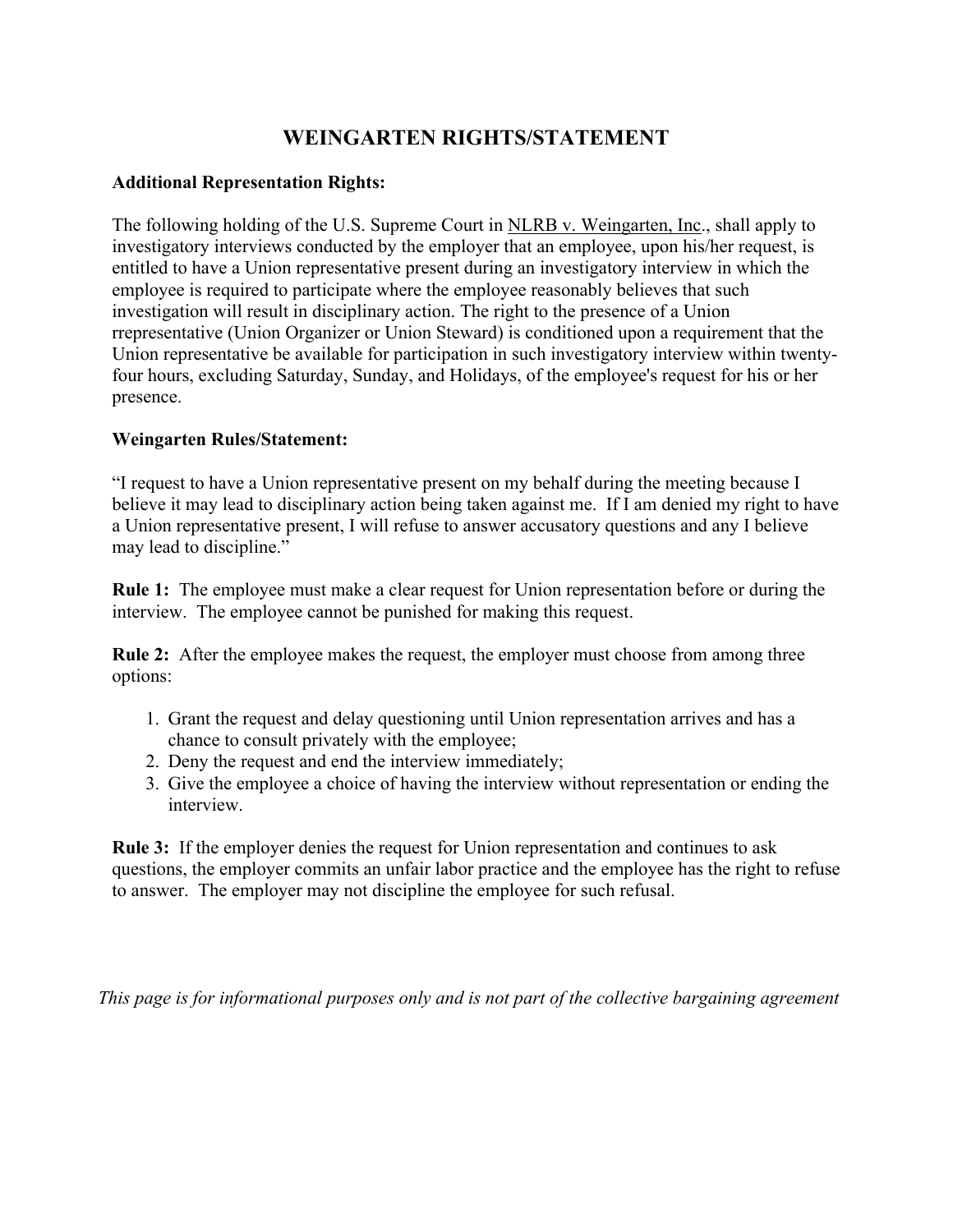# **TABLE OF CONTENTS**

| ARTICLE 6 - PROBATIONARY PERIOD (INTRODUCTORY PERIOD)  6   |  |
|------------------------------------------------------------|--|
|                                                            |  |
|                                                            |  |
|                                                            |  |
|                                                            |  |
|                                                            |  |
|                                                            |  |
|                                                            |  |
|                                                            |  |
|                                                            |  |
|                                                            |  |
|                                                            |  |
|                                                            |  |
|                                                            |  |
|                                                            |  |
|                                                            |  |
| ARTICLE 22 - HOURS OF WORK, OVERTIME, SCHEDULING, MEAL AND |  |
| REST PERIODS, PAY PERIODS AND PAY DAYS  16                 |  |
|                                                            |  |
|                                                            |  |
|                                                            |  |
|                                                            |  |
|                                                            |  |
|                                                            |  |
|                                                            |  |
|                                                            |  |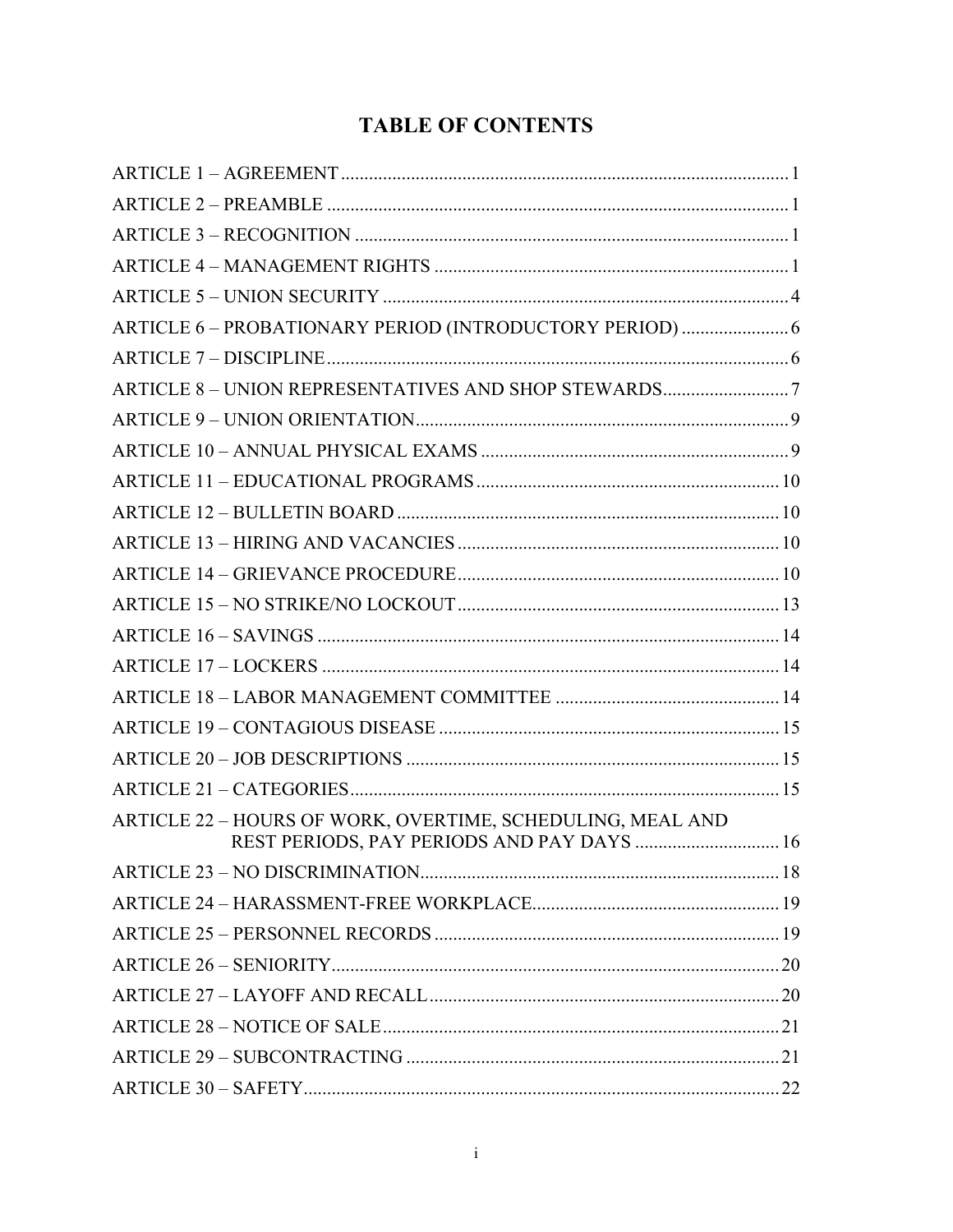| ARTICLE 43 - SUPPLEMENTAL TIME OFF AND LEAVE OF ABSENCE 32 |  |
|------------------------------------------------------------|--|
|                                                            |  |
|                                                            |  |
|                                                            |  |
|                                                            |  |
|                                                            |  |
|                                                            |  |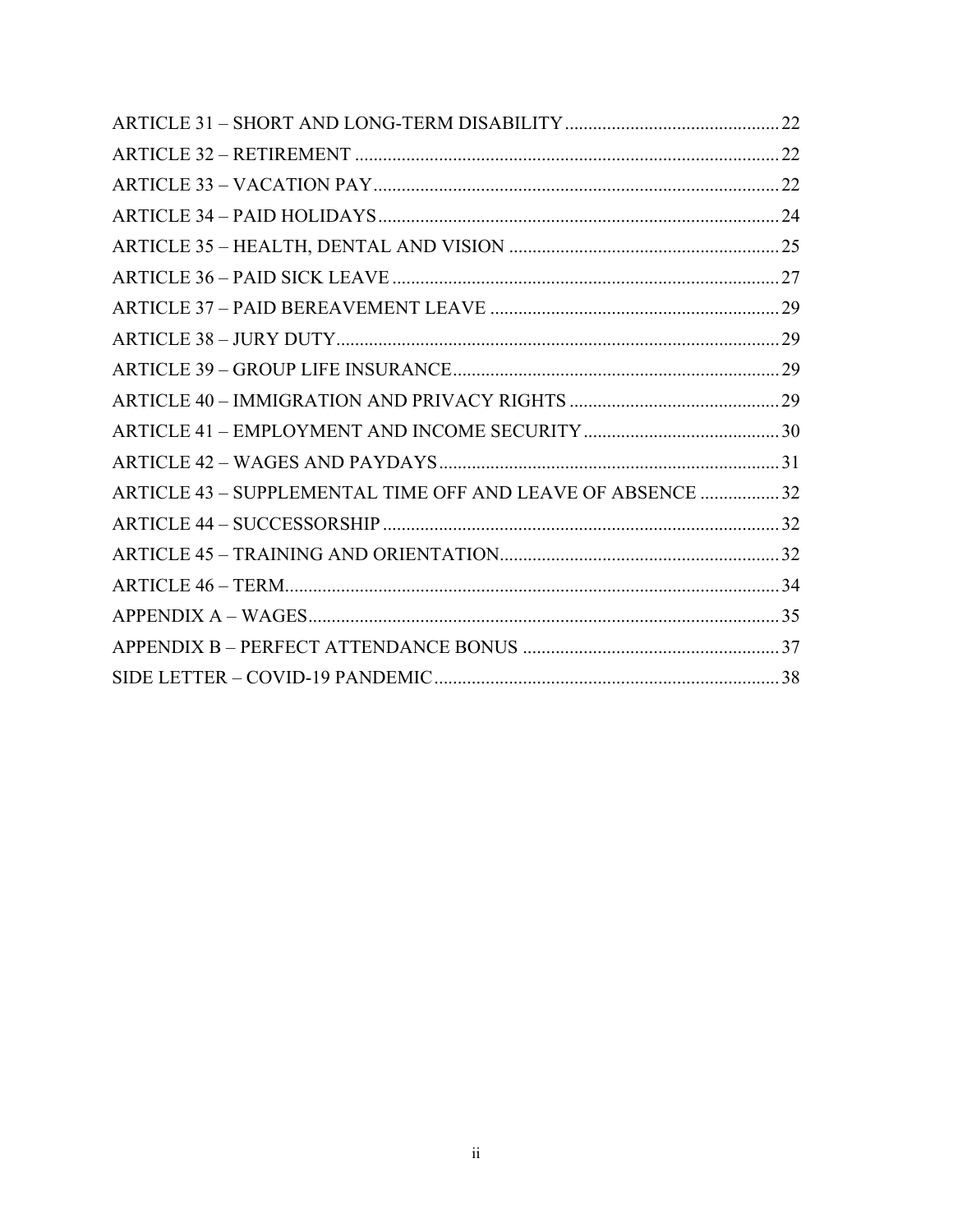### **ARTICLE 1 – AGREEMENT**

This Agreement is made and entered into this  $23<sup>rd</sup>$  day of July 2021 by and between Novato Healthcare Center (the "Employer" or "Company") and the National Union of Healthcare Workers (hereinafter referred to as the "Union" or "NUHW").

### **ARTICLE 2 – PREAMBLE**

The Parties to this Agreement recognize that it is in their mutual interest and for the protection of the patients and residents to have efficient and uninterrupted operation of the Facility. This Agreement is for the purpose of establishing clear terms and conditions of employment that such results will be possible.

The Employer and the Union agree that all employees, managers and Union representatives are to treat each other with respect and dignity, and that this shall also apply in providing services to residents and visitors.

The Parties agree with the objective of achieving the highest level of employee performance and production, consistent with safety, good health and sustained effort. Both the Employer and the Union will use their best efforts to effectuate this objective.

### **ARTICLE 3 – RECOGNITION**

Pursuant to NLRB Case 20-RC-160065, the Employer recognizes the National Union of Healthcare Workers as the exclusive collective bargaining representative of its employees at Novato Healthcare Center. The bargaining unit shall consist of:

All regular full-time, regular part-time and per diem employees employed by the Employer in service and technical positions including employees in the following job classifications: Certified Nursing Assistant, Restorative Nursing Assistant, Licensed Vocational Nurse, Laundry Aide, Dietary Cook, Dietary Aide / Kitchen Helper, Maintenance Assistant, Medical Records Assistant, Housekeeper, Janitor, Activity Coordinator, Activity Assistant, and Central Supply; but excluding all other employees, guards, and supervisors as defined in the Act.

### **ARTICLE 4 – MANAGEMENT RIGHTS**

Except to the extent abridged, delegated, granted or modified by a provision of this Agreement, the Employer reserves and retains the responsibility and authority that the Employer had prior to the signing of this Agreement, and these responsibilities and authority shall remain with management. It is agreed that the Employer has the sole and exclusive right and authority to determine and direct the policies and methods of operating the business, subject to this Agreement. Without limiting the foregoing, the responsibilities and authority of management include the right to: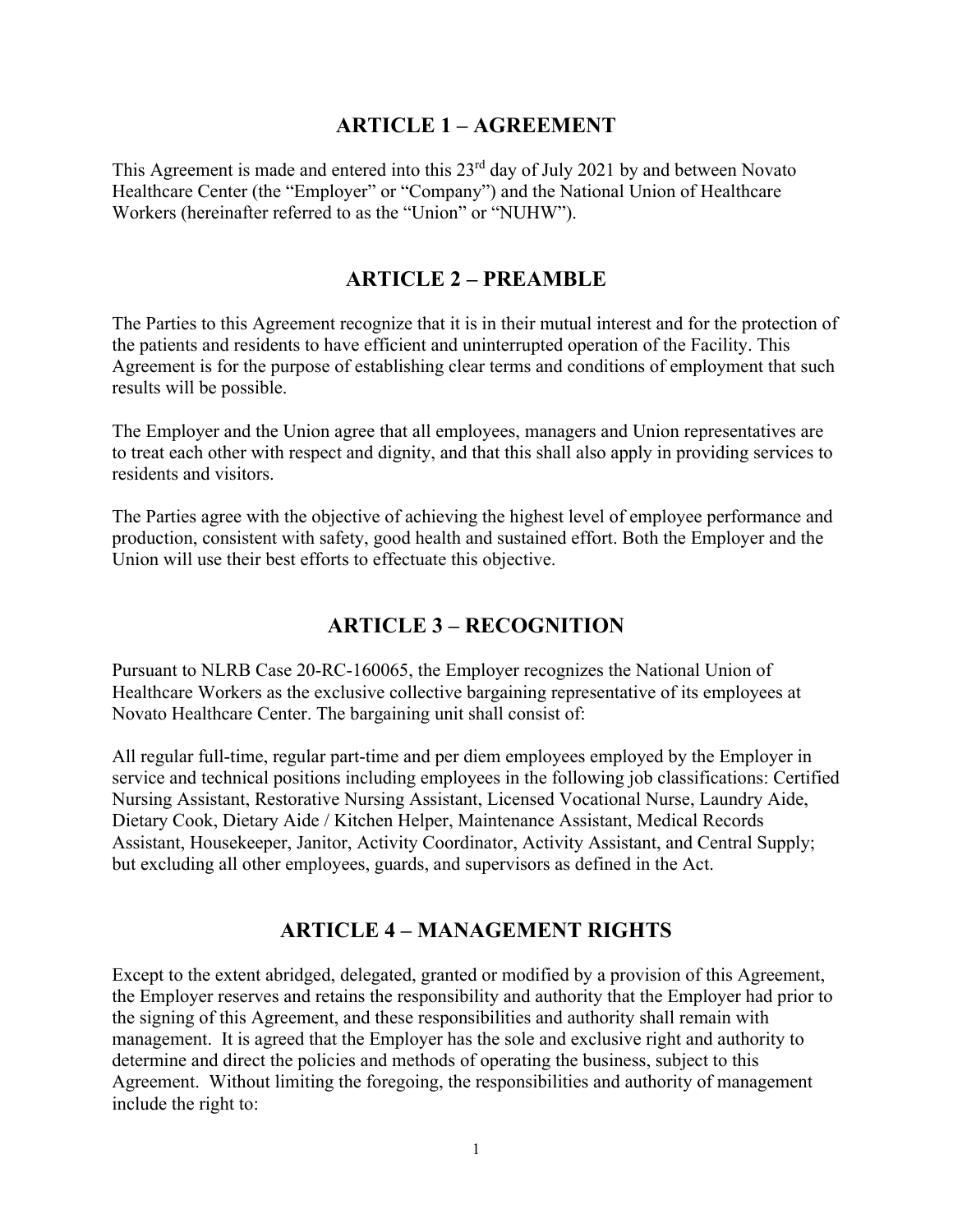- 1. Manage, direct and control its property and workforce;
- 2. To conduct its business and manage its business affairs;
- 3. To direct its employees;
- 4. To hire;
- 5. To assign work;
- To transfer;
- 7. To promote;
- To demote;
- 9. To layoff;
- 10. To recall;
- 11. To evaluate performance;
- 12. To determine qualifications;
- 13. To discipline;
- 14. To discharge;
- 15. To adopt and enforce reasonable rules and regulations;
- To establish and to effectuate existing policies and procedures including but not limited to a drug\alcohol testing policy and an attendance\tardiness control policy;
- 17. To establish and enforce dress codes;
- 18. To set standards of performance;
- To determine the number of employees, the duties to be performed, and the hours and locations of work, including overtime;
- To determine, establish, promulgate, amend and enforce personal conduct rules, safety rules and work rules;
- 21. To determine if and when positions will be filled;
- 22. To establish or abolish positions;
- 23. To discontinue any function;
- 24. To create any new service or function;
- 25. To establish rules and regulations regarding employees' use of the parking lot, including, but not limited to, establishing, increasing or decreasing the number of parking spots available for bargaining unit employees;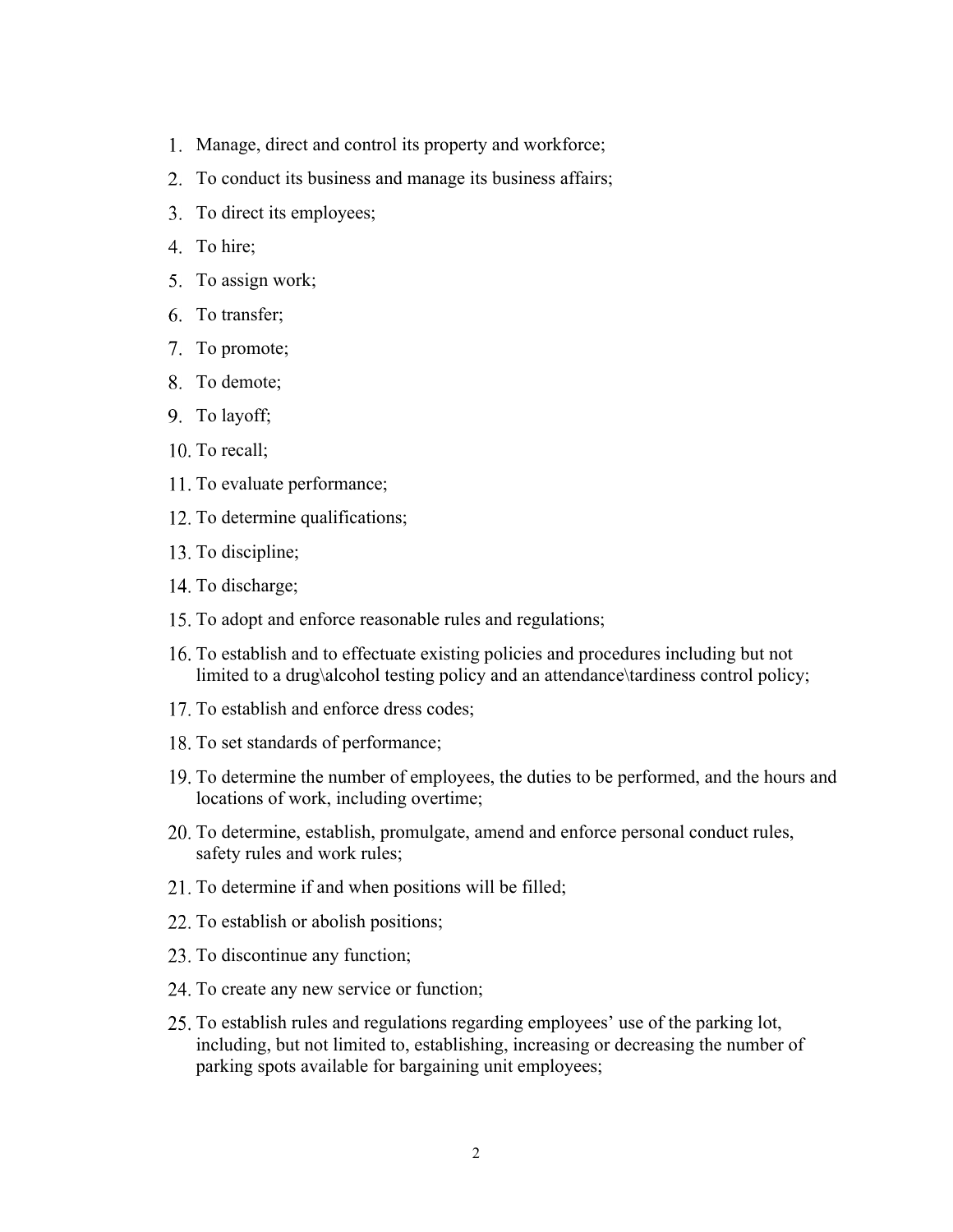- To promulgate, eliminate, modify, post and enforce rules and regulations governing the conduct and acts of employees during working hours;
- 27. To determine employee benefits;
- 28. To subcontract bargaining-unit work,
- 29. To require that duties other than those normally assigned to be performed;
- 30. To establish, change, combine or abolish job classifications;
- 31. To discontinue or reorganize or combine any department or branch of operations;
- 32. To evaluate or make changes in technology and equipment. In the event employees request clarification on the application of new technology or use of new or different equipment, the Employer will meet and discuss the issues with the affected employees;
- To establish total bargaining unit hours needed to staff the facility; to increase or decrease bargaining unit hours; to call off employees before the start of their shifts; to send employees home during their shifts; to establish shift lengths.
- 34. To either temporarily or permanently close all or any portion of its facility and/or to relocate such facility or operation;
- 35. To determine and schedule when overtime shall be worked;
- To determine the number of employees required to staff the facility, including increasing or decreasing that number;
- 37. To determine the appropriate staffing levels required at the facility; and
- Determine the appropriate mix of employees, by job title, to operate the facility.

The Employer's failure to exercise any function or responsibility hereby reserved to it, or its exercising any function or right in a particular way, shall not be deemed a waiver of its responsibility to exercise such function or responsibility, nor preclude the Employer from exercising the same in some way not in conflict with this Agreement.

The Employer's Rules and Regulations as set forth in the Employee Handbook shall apply to all Union employees to the extent that such term, condition, policy or procedure is not inconsistent with this Agreement. It is understood that the contract provisions govern in the event of a conflict. If the Union believes that any such term, condition, policy or procedure is in conflict with this Agreement, it shall have the right to file a grievance either when the term, condition, policy or procedure is initially implemented, or alternatively, when any such term, condition, policy or procedure is applied to an employee resulting in discipline or termination. These Rules and Regulations are subject to change at the sole discretion of the Employer.

Employees shall work as directed by supervisory personnel. Under all circumstances, the Employer reserves the right to establish the number of employees and the work methods necessary to perform any activity.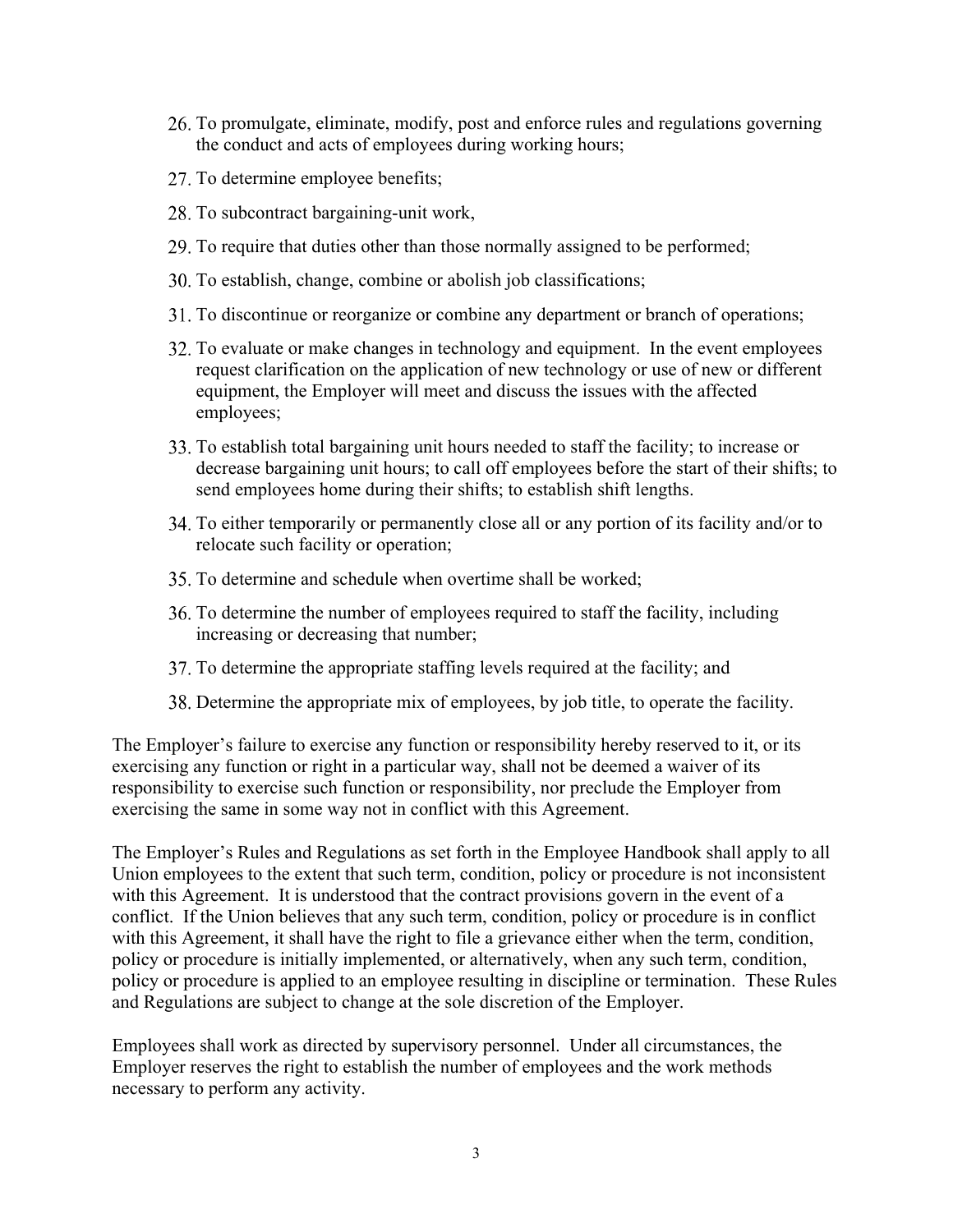The Employer shall have the unilateral right to modify the terms or conditions of employment of covered employees, which are not the subject of explicit terms of this Agreement or any subsequent Agreement, after notice of such change to the Union and an opportunity to meet and discuss the changes with the Employer, if requested by the Union within ten (10) days of notice of the change.

# **ARTICLE 5 – UNION SECURITY**

### 5.1 UNION MEMBERSHIP REQUIREMENTS

- During the life of this Agreement, employees of the Employer who are subject to this Agreement shall be required as a condition of employment to maintain membership in the Union in good standing, subject to federal law. Compliance is required by the  $31<sup>st</sup>$ day after employment or the  $31<sup>st</sup>$  day after the date of this Agreement, whichever is later.
- The Union shall notify the Employer and the affected employee in writing of an employee's failure to comply with the provisions of this Article and shall afford each such employee fifteen (15) workdays, after the employee has been mailed such notice at her or his last known address, in which to comply. If said employee does not comply with the provisions of this Article within said fifteen (15) workdays, the employee shall be promptly terminated upon written notice of such fact from the Union and the Employer. The Union will hold the Employer harmless from any claims or liability arising out of this Section, including the expense of defending against such claims.

### 5.2 NOTICE TO NEW EMPLOYEES

At the time a new employee who will be subject to this Agreement is hired, the Employer shall deliver to the employee a written notice (form to be provided by the Union) stating that the Employer recognizes the Union as the collective bargaining agent for the employees covered by the Agreement and a Union application and dues authorization form. This written notice shall quote or paraphrase the provisions of this Article of the Agreement. The Employer will also provide each new employee with a list, prepared by the Union, of current shop stewards, their departments and/or work areas, telephone numbers and email addresses.

#### 5.3 DEDUCTION OF UNION DUES/FEES

- The Employer will honor written assignments of wages to the Union for the payment of Union dues/fees.
- The Employer will remit the dues/fees deducted pursuant to such assignments within fifteen (15) days from the date of the second payroll of each month. Simultaneous with remittance of the funds, the Employer will provide electronically (by emailing a spreadsheet or by other means [e.g., placement on an FTP site]) supporting documentation for the funds remitted which shall include the employee's full name;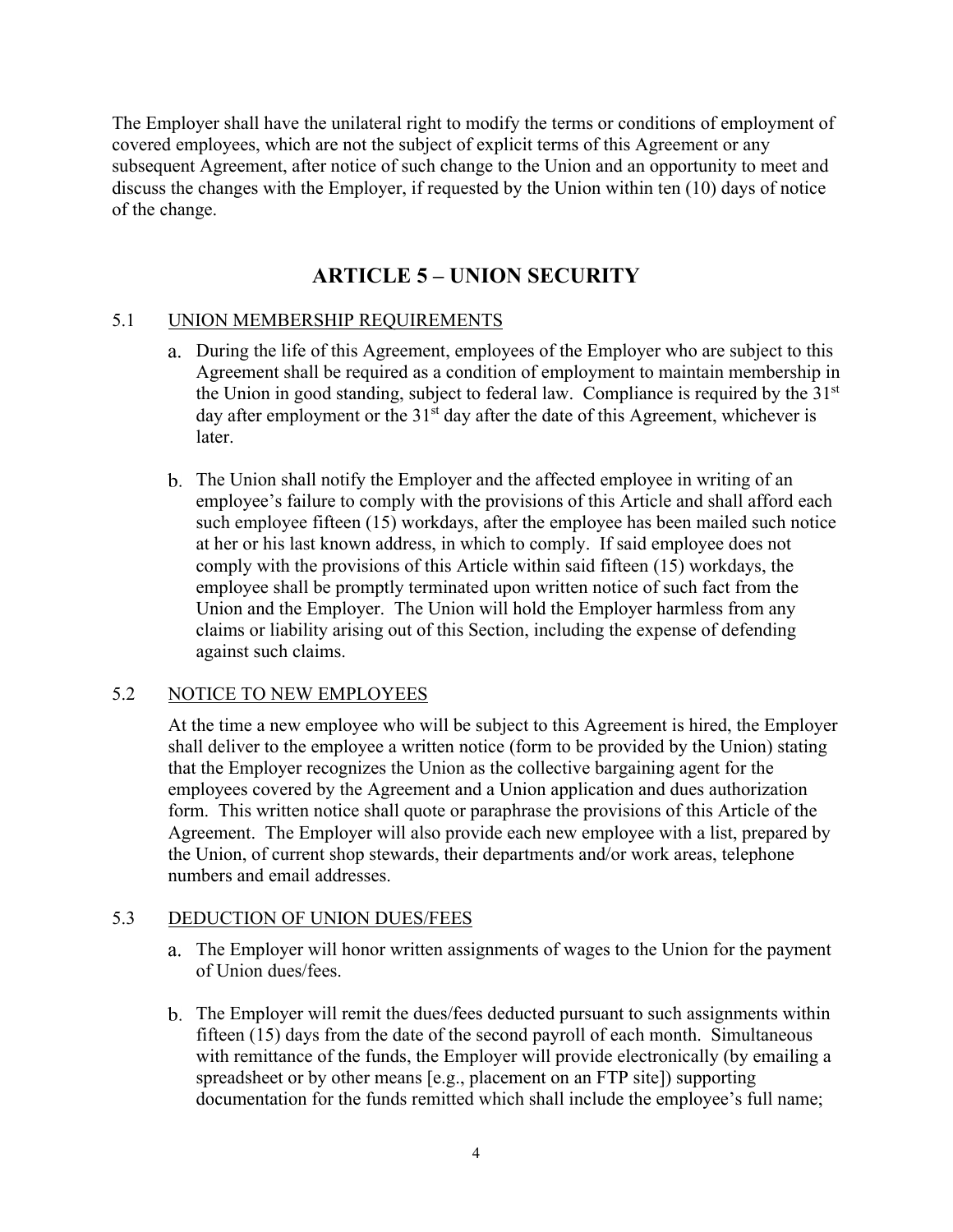employee id number; amount remitted in each category (i.e., dues, fees, COPE); employee status (e.g., full-time, part-time, temporary, per diem), wage rate; and number of hours worked in pay period. If no payment is transmitted for an employee, an explanation will be included with effective date (e.g., terminated, leave of absence, out of bargaining unit).

The Union will hold the Employer harmless against any claim which may be made by any person by reason of the dues/fees deductions described herein, including the cost of defending such claim. The Union will have no monetary claim against the Employer by reason of failure to perform under this Article.

### 5.4 EMPLOYEE LISTS

The Employer will provide to the Union electronically (by emailing a spreadsheet or by other means [e.g., placement on an FTP site]) the following information no later than the fifth  $(5<sup>th</sup>)$  of each month:

- List of all members of the bargaining unit including full name, employee id number, home address, home phone number, cell phone number, email address, department, department code, classification, classification code, shift, wage rate, status (e.g., regular full-time, regular part-time, per diem, temporary), and date of hire; and
- List of new hires including full name, employee id number, home address, home phone number, cell phone number, email address, department, department code, classification, classification code, shift, wage rate, status (e.g., regular full-time, regular part-time, per diem, temporary), and date of hire; and
- List of terminations including full name, employee id number, date of termination and reason for termination (e.g., resignation, discharge, layoff, retirement); and
- List of transfers including full name, employee id number, former department and new department, department code, former classification and new classification, classification code, shift, status (e.g., regular full-time, regular part-time, per diem, temporary), and date of transfer.

### 5.5 COPE CHECK-OFF

- a. The Employer hereby agrees to honor voluntary contribution deduction authorizations from its employees who are Union members.
- b. The Employer will remit the COPE monies deducted pursuant to such assignments within fifteen (15) days from the date of the second payroll of each month. This remittance will be in a check separate from dues. Simultaneous with remittance of the funds, the Employer will provide electronically (by emailing a spreadsheet or by other means [e.g., placement on an FTP site]) supporting documentation for the funds remitted which shall include the employee's full name; employee id number; and amount remitted. If no payment is transmitted for an employee for whom payment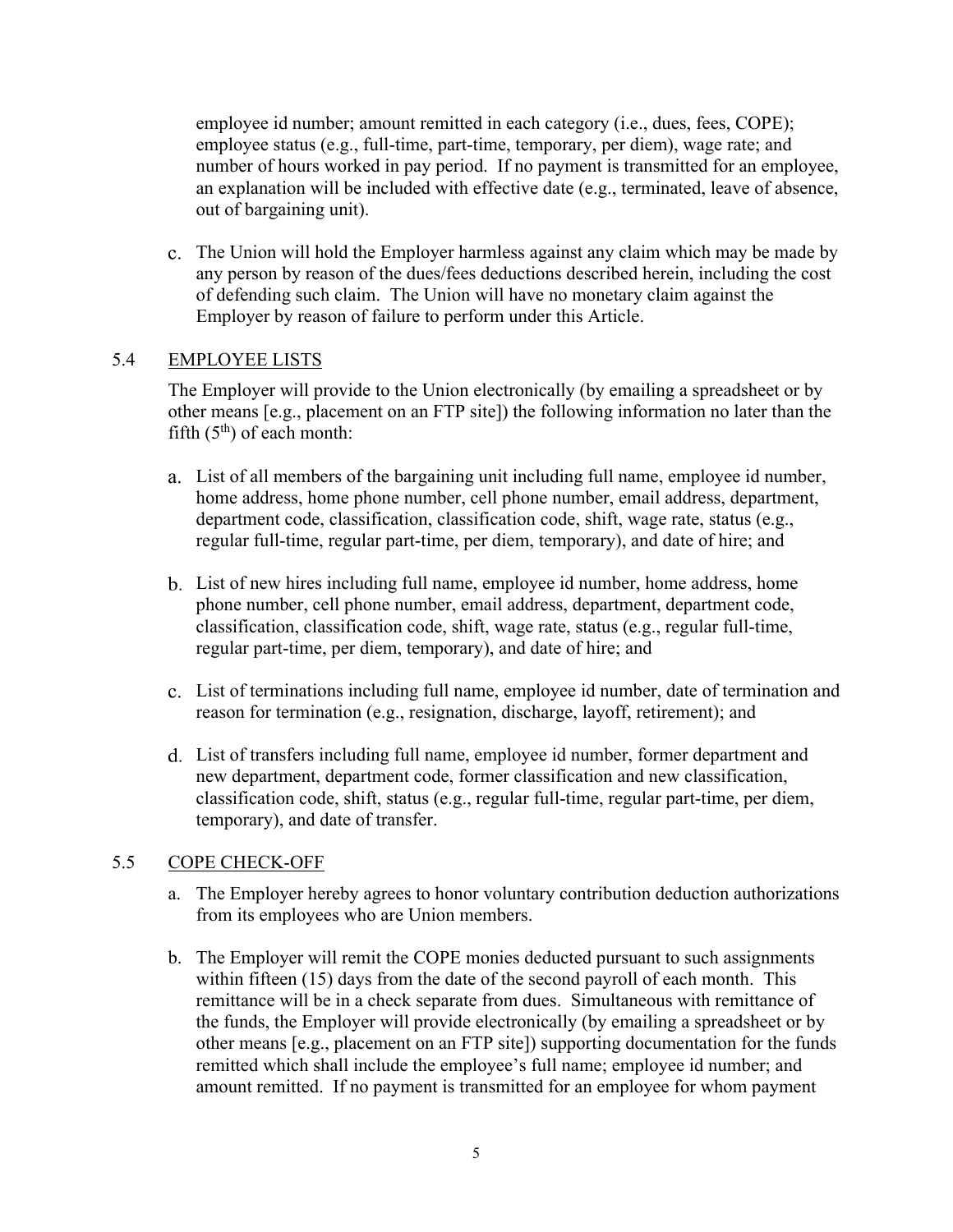was previously transmitted, an explanation will be included with effective date (e.g., terminated, leave of absence, out of bargaining unit).

c. The Union will hold the Employer harmless against any claim which may be made by any person by reason of the COPE deductions described herein, including the cost of defending such claim. The Union will have no monetary claim against the Employer by reason of failure to perform under this Article.

# **ARTICLE 6 – PROBATIONARY PERIOD (INTRODUCTORY PERIOD)**

The service of any new employee shall be probationary for a period of ninety (90) days from the first day of employment. The probationary period shall be thirty (30) days for an employee who transfers into a position different from that which the employee was hired into. During their probationary period, employees shall be subject to discipline/dismissal without having recourse to the grievance and arbitration procedure herein provided. The probationary period can be extended at the sole discretion of the Employer for up to 60 days upon notice to the Union. Any absence exceeding one (1) week during the probationary period will automatically extend the introductory period by the length of the absence. During the probationary period, employees shall not be entitled to any company sponsored benefits, unless required by law, except for those employees whose status as probationary is due to them moving from one position to another. Upon completion of the probationary period, employees shall be placed on the regular seniority list and seniority shall commence as of the date of hire. No questions concerning the disciplining or discharge of probationary employees shall be subject to the grievance and arbitration procedure.

In the event an employee who transfers into a different position from that into which they were hired is unable to perform the functions of the new position, the Employer may, at its discretion, offer to return the employee to their previously held position.

The Employer shall provide to the Union, upon request, evidence of the reason for dismissal. This paragraph will be subject to the grievance and arbitration procedure.

# **ARTICLE 7 – DISCIPLINE**

### 7.1 PRINCIPLES

The Employer shall have the right to maintain discipline and efficiency of its operations, including the right to discharge, suspend or discipline an employee for cause. Grounds for discipline or discharge, including immediate discharge are set forth in the Employer's Policies, provided such policies are not inconsistent with this Agreement. The Employer agrees to use fair and reasonable judgment in the administration of discipline.

The Grievance Procedure appearing under Article 14 is the minimum standard and shall apply to all cases of discipline of Union members except Employer Policies that provide greater protection shall be substituted as determined individually by each employer and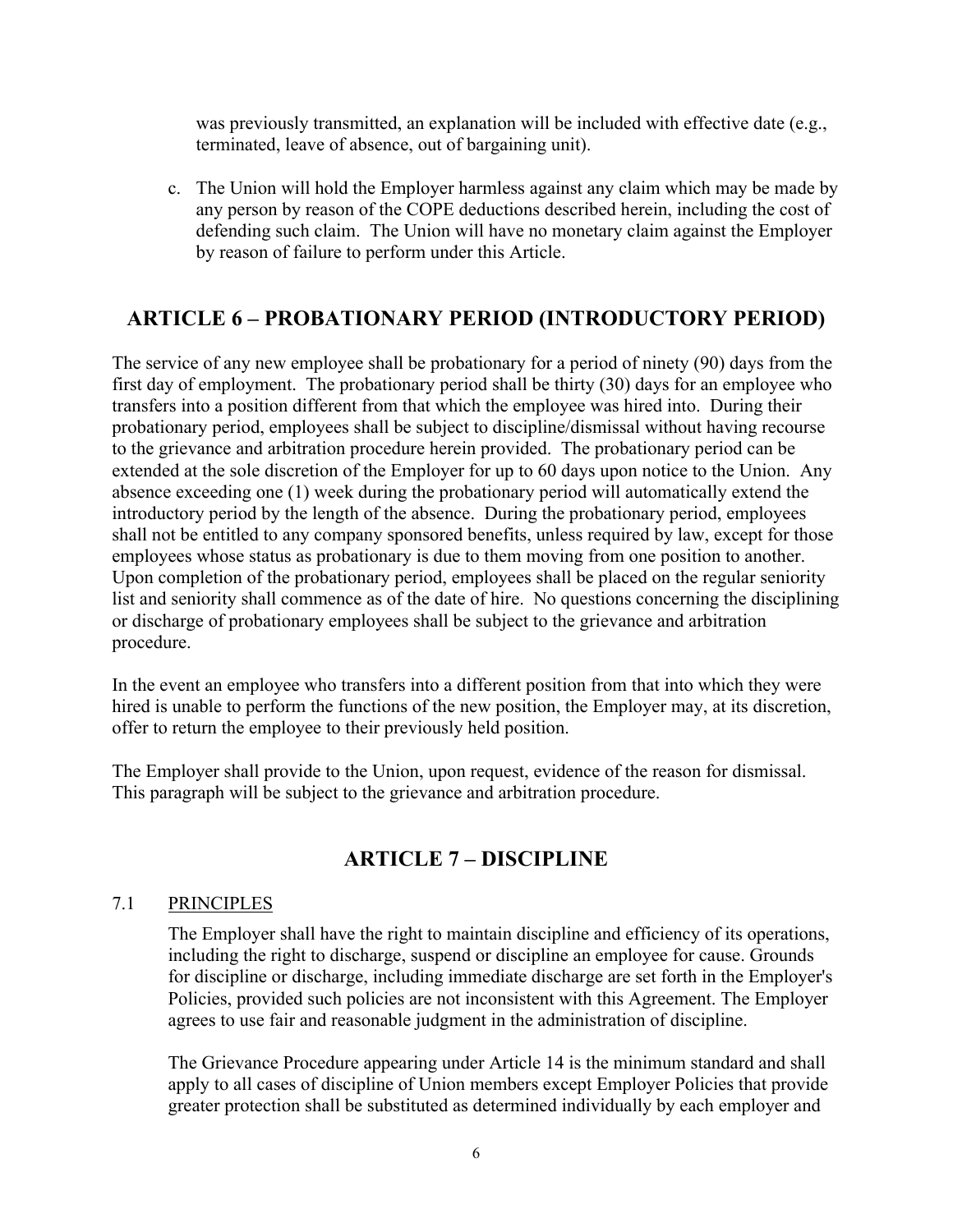the Union. The Shop Steward may meet and discuss any disciplinary action of a Union member with Employer.

The Employer shall notify the Union and all employees and post House Rules for ten (10) days before changing the existing House Rules or adopting new House Rules. Said House Rules shall not be unlawful nor in conflict with the provisions of this Agreement.

#### 7.2 PATIENT ABUSE ALLEGATIONS

In recognition of the special importance of resident care issues, allegations of resident care abuse by any employee of the facility shall be handled with special recognition of their seriousness and sensitivity. In cases not involving resident care issues, just cause shall have the traditional meaning of "cause" under traditional labor law principles.

In cases involving resident care, the standard of "cause" shall be met if the Employer had a reasonable belief that the alleged actions or failure to act occurred. The Employer agrees to submit to the arbitrator the investigation that the State of California Department of Health conducted on the incident in dispute. Upon review of that report the arbitrator shall give consideration in any findings he/she may render in the case.

If the Arbitrator determines in a resident care case that the above-defined just cause standard was met, he/she should not change the discipline given by the Employer except in extraordinary circumstances. In reviewing whether the Employer's belief was reasonable, the Arbitrator's review may include:

- a. the appropriateness of the Employer's investigation;
- b. the strength of the evidence supporting the allegation;
- c. the employee's work history;
- d. the resident's complaint history;
- e. the resident's cognitive ability;
- f. physical evidence, if any; and
- g. other such factors traditionally reviewed in disciplinary cases. It is agreed that the arbitrator shall accept a written statement signed by the resident or family member in lieu of his or her sworn testimony.

### **ARTICLE 8 – UNION REPRESENTATIVES AND SHOP STEWARDS**

A single official representative of the Union will be permitted to visit the facility to ascertain that the provisions of this Agreement are being observed and to confer with employees covered by this Agreement during their non-work time and in non-work areas. Such visits shall not interfere with the operation of the nursing home or the performance of the employees' duties. Any contact between the Union Representative and on-duty employees shall be limited to common pleasantries. The official representative must provide the Employer a minimum of 24 hours' notice prior to a visit to the facility. In the event the Union representative wishes to enter the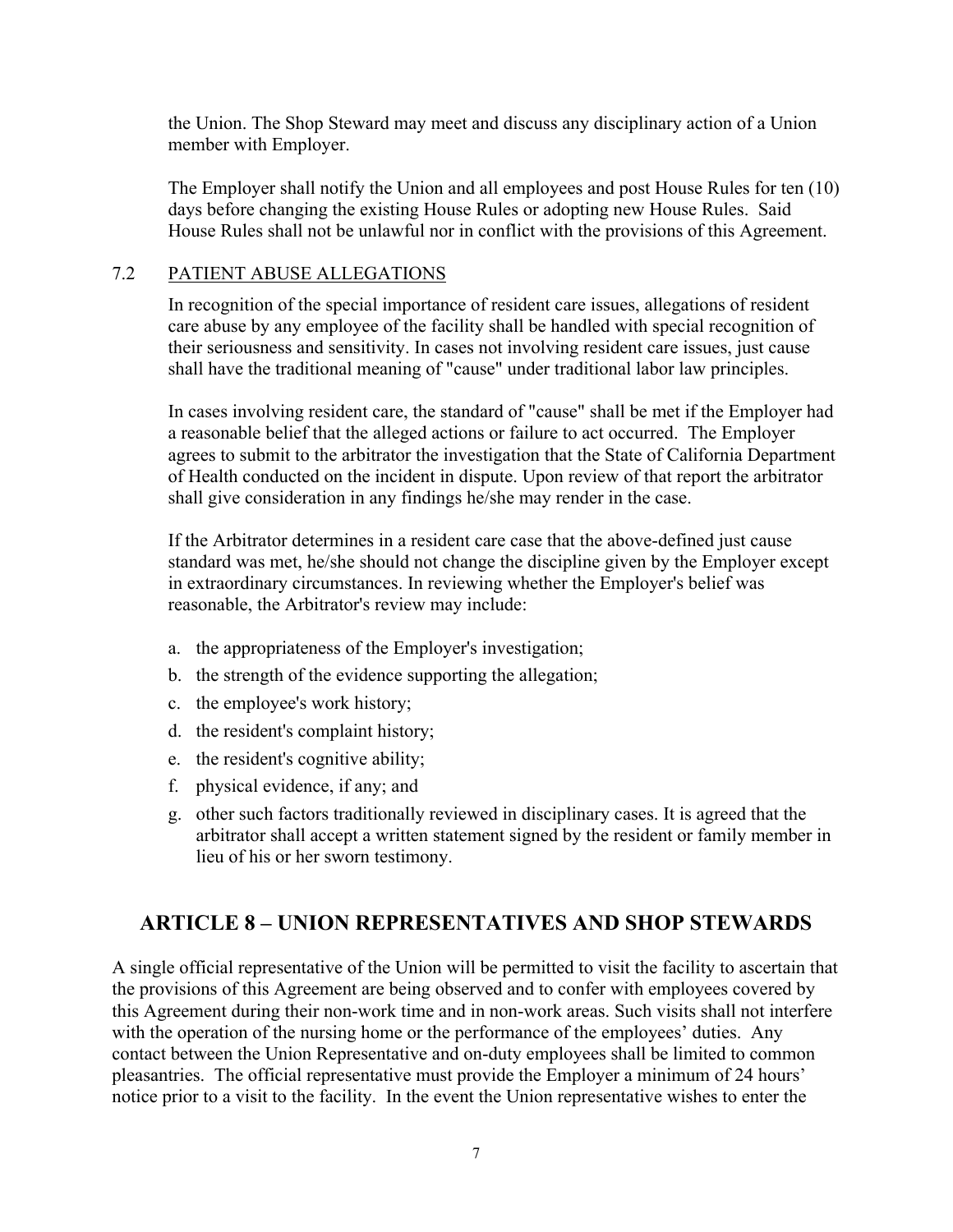facility on less than 24 hours' notice it can make a request to the Employer. The Employer shall not unreasonably deny such request. Such notice shall be provided to the Administrator or his/her designee. Immediately upon entering the facility, the Union Representative shall inform the manager in charge of his/her presence at the facility. The manager in charge may be the Administrator, Director of Nursing, house supervisor or other senior manager on duty.

The Union will furnish the name of the single authorized representative, and the Employer is obliged only for admission of such authorized representative.

In addition, in the event the Employer finds the actions of the official representative to be disruptive to its operations, it may ask the official representative to leave the facility and the official representative shall immediately comply. In the event this occurs, the Union and the Employer shall schedule a meeting within 7 days to determine the conditions under which the official representative may return to the facility. The Union shall be free to appoint in writing an alternate official representative during the period of time the primary representative is not permitted in the facility. In the event the Employer and Union cannot reach an agreement, the matter shall be submitted to mediation before the FMCS.

At the discretion of the Employer, the Union may appoint a second representative to the facility for a limited duration. It the event the Union desires to appoint a second representative, it shall notify the Employer of the name of the second representative, the reason why a second representative is needed and the duration of the appointment. The Employer shall respond to the request within ten (10) calendar days. The second representative, if approved, shall comply with and be bound by all the provisions of this Article.

The Union may designate one shop steward per 20 bargaining unit members (rounded up). The Union will provide the names of the duly authorized Shop Stewards to the Employer upon request as well as any changes thereto.

The Employer agrees to create a shop steward bank of 18 hours/steward/year to perform the duties of a shop steward. Hours will be shared among shop stewards. The bank will be preloaded at the beginning of each calendar year. Steward hours shall not roll over form year to year.

Shop Stewards will obtain permission from their immediate supervisor before leaving their work area to conduct Union business. Such permission shall not be unreasonably denied assuming patient care is not compromised.

The Employer shall allow Shop Stewards to visit the facility before or after their shift on days on which they are scheduled to work to ascertain whether or not the Agreement is being observed and to assist in investigating grievances and complaints. Any Shop Steward doing so shall not interfere with the operation of the nursing home or the performance of the employees' duties, and any contact between off-duty Shop Stewards and on-duty employees shall be limited to common pleasantries. A Shop Steward may visit the facility on their days off but shall not enter a patient care area without permission from a supervisor or manager. Any Shop Steward who, in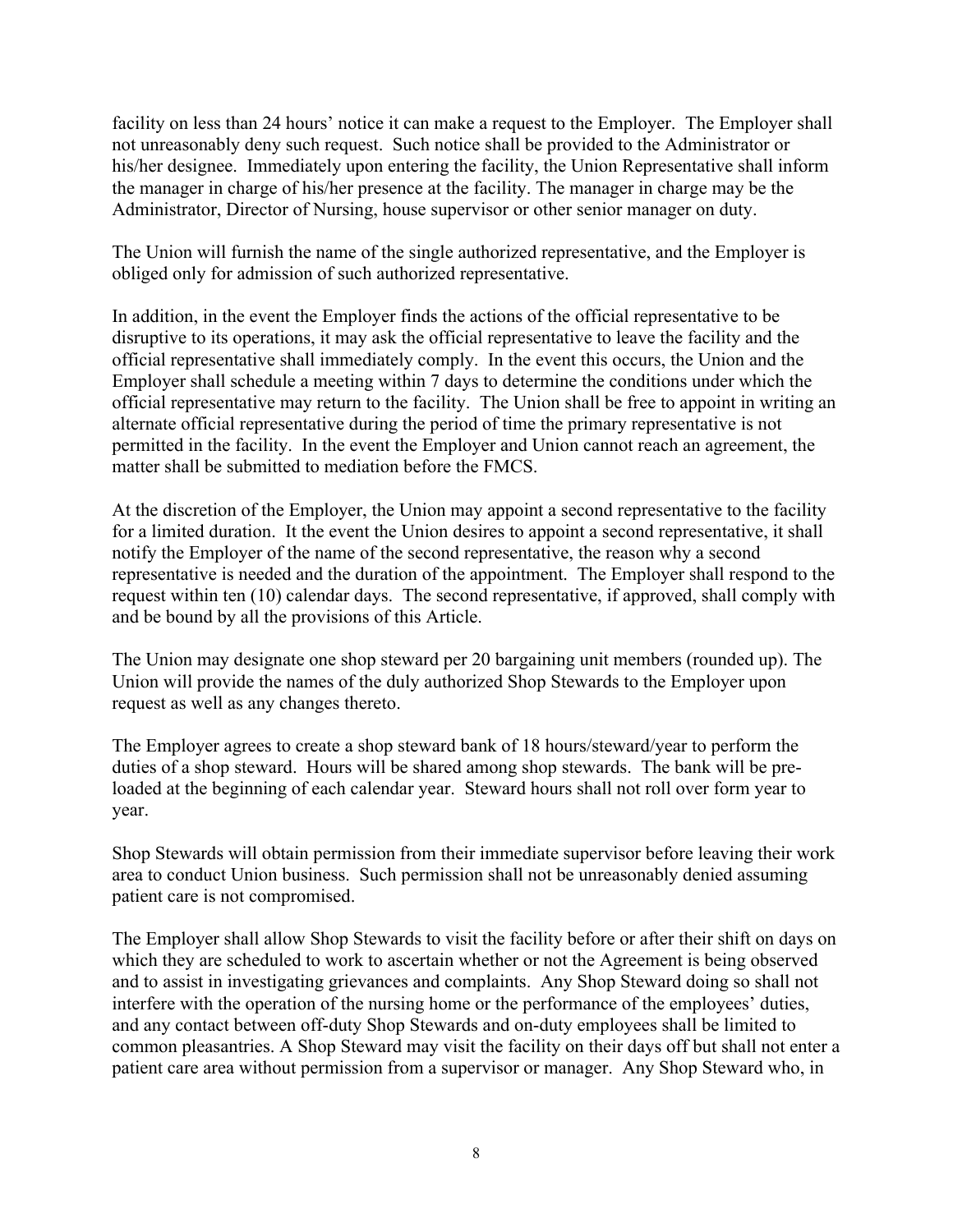their capacity as an employee, has cause to enter the facility on a day off may stay to perform the role of Shop Steward if so requested by the Employer or another employee.

Shop Stewards shall not direct any employee how to perform or not perform his/her work in his/her role as a Shop Steward, shall not countermand the order of any supervisor and shall not interfere with the normal operations of the Employer or any other employee. Any contact between the off-duty shop steward and on-duty employees shall be limited to common pleasantries. Such stewards shall not transact any business on the working time of the other employees. The stewards' activities shall not interfere with the operation of the nursing home or the performance of the employees' duties. The stewards may only meet with the members in the break room while in the performance of their duties.

# **ARTICLE 9 – UNION ORIENTATION**

The Employer agrees to allocate at least fifteen (15) minutes during new employee orientation for a Union Steward to orient new employees to the Union. The Employer will release from their duties, assuming patient care needs can be met, one (1) steward per scheduled orientation. The Union is responsible for informing the Employer of the steward to be released in a timely manner.

In the event a steward cannot be released as indicated above, the Employer will arrange for an alternate date and/or time for the Union Steward to conduct the Union portion of the orientation.

The Union agrees to provide the name or names of such stewards that will present at new employee orientations. It is the intent of the Union to minimize the number of changes to the presenter.

Attendance during this portion of orientation is voluntary, but will be paid time for new employees.

A Union Representative may be present in addition to the steward.

# **ARTICLE 10 – ANNUAL PHYSICAL EXAMS**

Employees will be required to complete a health-screening questionnaire, which shall be reviewed by the Employer. Employees must also satisfactorily pass a health examination within seven (7) days of employment. This will consist of a routine physical by the facility physician and a TB screening. Every employee is required, as a condition of employment, to have a physical annually, done without a charge to the employee. If, as a result of this physical, the facility physician requires special tests, such tests will be done at the employee's expense.

Employees will not be permitted to work if they have symptoms or signs of communicable disease, infected skin lesions, or a health condition that presents a threat to the health and safety of the residents or fellow employees.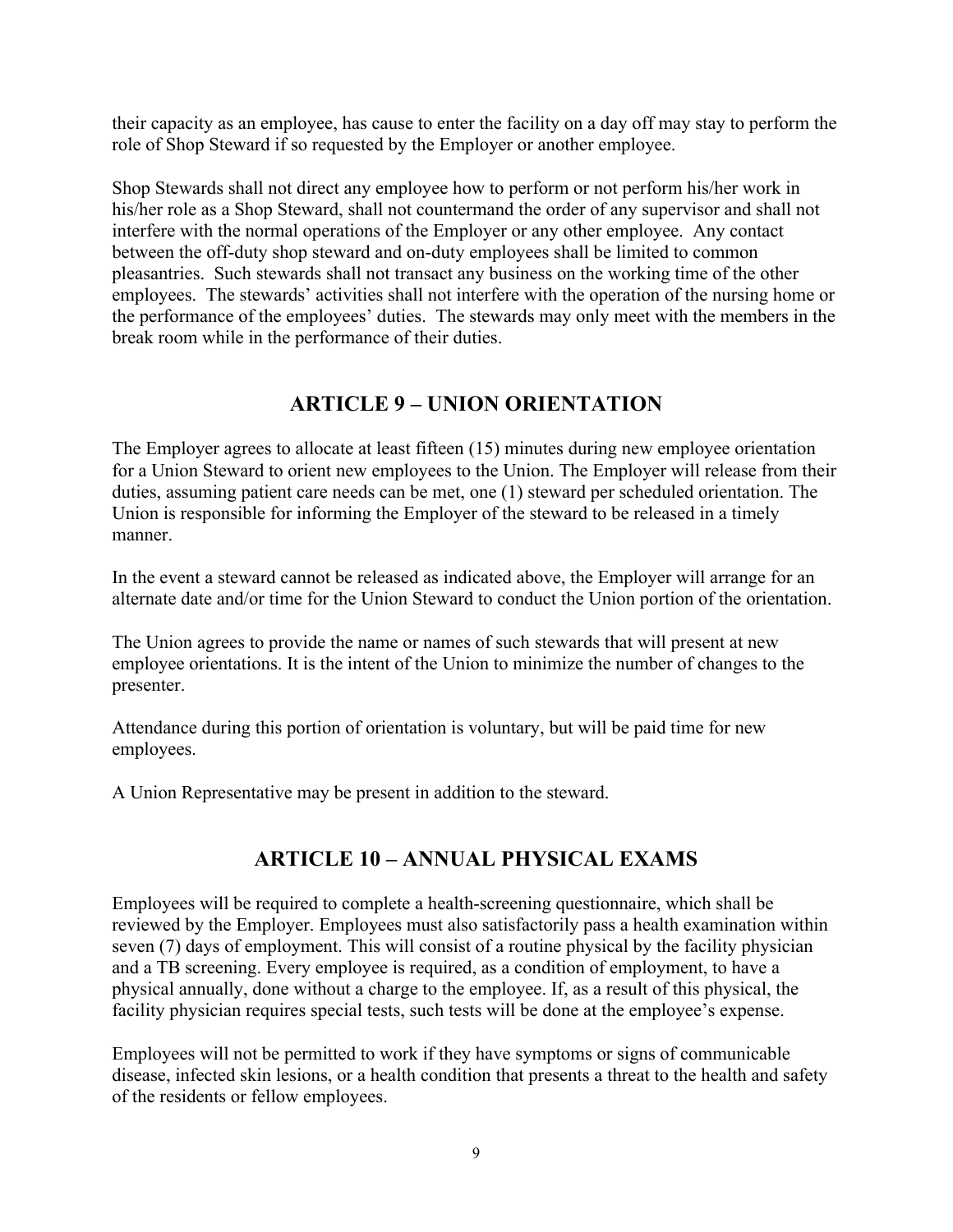Any employee may use a licensed California physician of their choice for the required annual physical examination, but it will be at the employee's expense if other than the facility physician is used.

### **ARTICLE 11 – EDUCATIONAL PROGRAMS**

When the Employer provides in-service education for employees, the Employer will utilize its best efforts to schedule employees so they are able to attend the in-service. Employees attending Employer provided in-services will be paid for the duration of the in-service.

The Employer will schedule sufficient in-service programs to facilitate employees maintaining relevant licenses and certifications.

### **ARTICLE 12 – BULLETIN BOARD**

The Union shall have exclusive use of a bulletin board of approximately two feet by three feet (2'x3') in each employee break room. The Union further agrees not to post material on the board that is false or derogatory of the Employer.

# **ARTICLE 13 – HIRING AND VACANCIES**

The Employer may hire employees from any source. Any person may be employed who, in the opinion of the Employer, will make the best employee, and the Employer shall be the sole judge of the fitness of any applicant for employment.

Bargaining unit vacancies will be posted for three (3) consecutive days. Existing employees interested in a posted vacancy shall make application with the posting.

The posting will include the date of the posting, job classification, shift, weekly scheduled hours, and application deadline. If merit and ability are relatively equal, the position shall be awarded to the most senior qualified internal applicant.

### **ARTICLE 14 – GRIEVANCE PROCEDURE**

14.1 Any grievance or dispute arising out of the application or meaning of the terms of this Agreement during the term of this Agreement and not specifically excluded from the grievance and arbitration procedure by this or any other provision of this Agreement shall be taken up in the manner set forth below.

All grievances must be presented in writing at every step. Such writing shall specify in detail the acts upon which the grievance is based and the particular provisions of this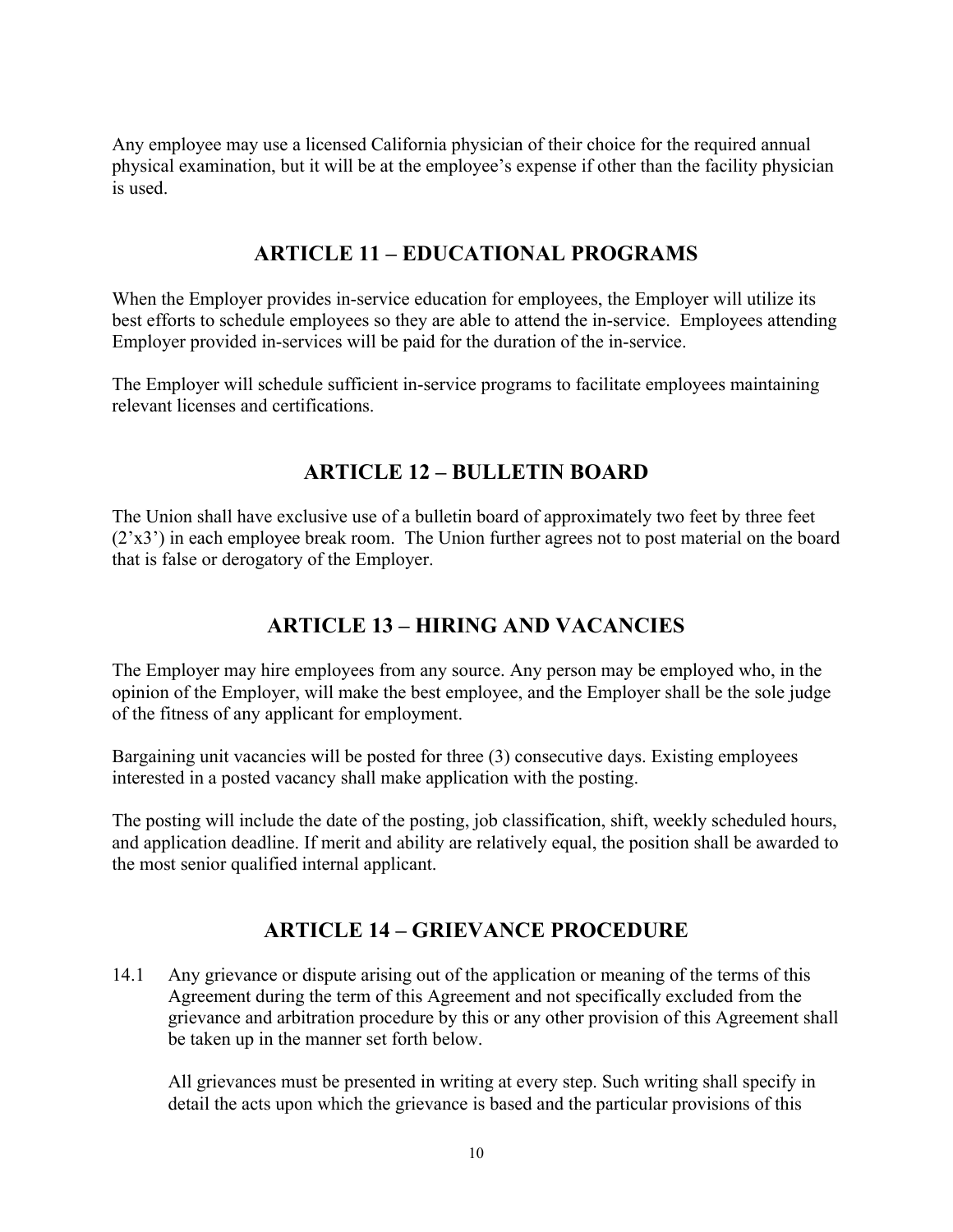Agreement allegedly violated by said acts. Failure to properly present a grievance in writing, as set forth in Step 2 below, within twenty (20) days of the date the employee became aware of the issue in dispute, or should have become aware of such issue, shall constitute a waiver of such grievance and bar all further action thereon, unless it is a "continuing violation" as that term is defined under the law. Failure on the part of the Employer to answer a grievance at any step shall not be deemed acquiescence thereto and the Union may proceed to the next step. It is mutually understood and agreed that nothing herein will prevent an employee from discussing any problem with her/his supervisor or other representative of Management at any time, with or without her/his Union steward, prior to initiating a formal grievance. Deadlines described in this Article may be extended only by mutual agreement between the Union and the Employer.

a. Step  $1$ 

An employee may present her/his complaint to her/his Department Head before initiating the more formal grievance steps below. If the parties cannot resolve the dispute before the Step 2 written grievance is due as described herein, then the provisions which follow shall apply.

b. Step  $2$ 

If the matter is not resolved at Step 1, it shall be reduced to writing and presented to the facility Administrator within the time frame described above (i.e., within twenty [20] days of the date the employee knew or should have known about the issue, except if a continuing violation). The Union Representative or the Shop Steward and the facility Administrator shall then arrange a mutually agreeable date to meet within seven (7) calendar days from the receipt of such grievance for the purpose of attempting to settle the matter. The facility Administrator shall respond to the written grievance in writing within ten (10) calendar days of the Step 2 meeting. The Step 2 response will settle the matter unless appealed to Step 3.

c. Step 3

If the parties are unable to resolve the dispute at Step 2, the matter shall be presented to the Regional Director of Operations or his/her designee within seven (7) calendar days of the Step 2 response date or (if no Step 2 meeting is held) from the end of the 7-day period during which the Step 2 meeting should have been held. The Union Representative or the Shop Steward and the Regional Director of Operations or his/her designee shall then arrange a mutually agreeable date to meet within seven (7) calendar days from the receipt of such grievance for the purpose of attempting to settle the matter. The Regional Director of Operations or designee will respond in writing within ten (10) calendar days of the Step 3 meeting.

### 14.2 ARBITRATION PROCEDURE

If a grievance is not settled under the Employer's grievance policy, the Union may refer it to arbitration within fifteen (15) days of the Step 3 response date or response due date, or (if no Step 3 meeting is held) from the end of the 7-day period during which the Step 3 meeting should have been held. The Union's request for arbitration must be made in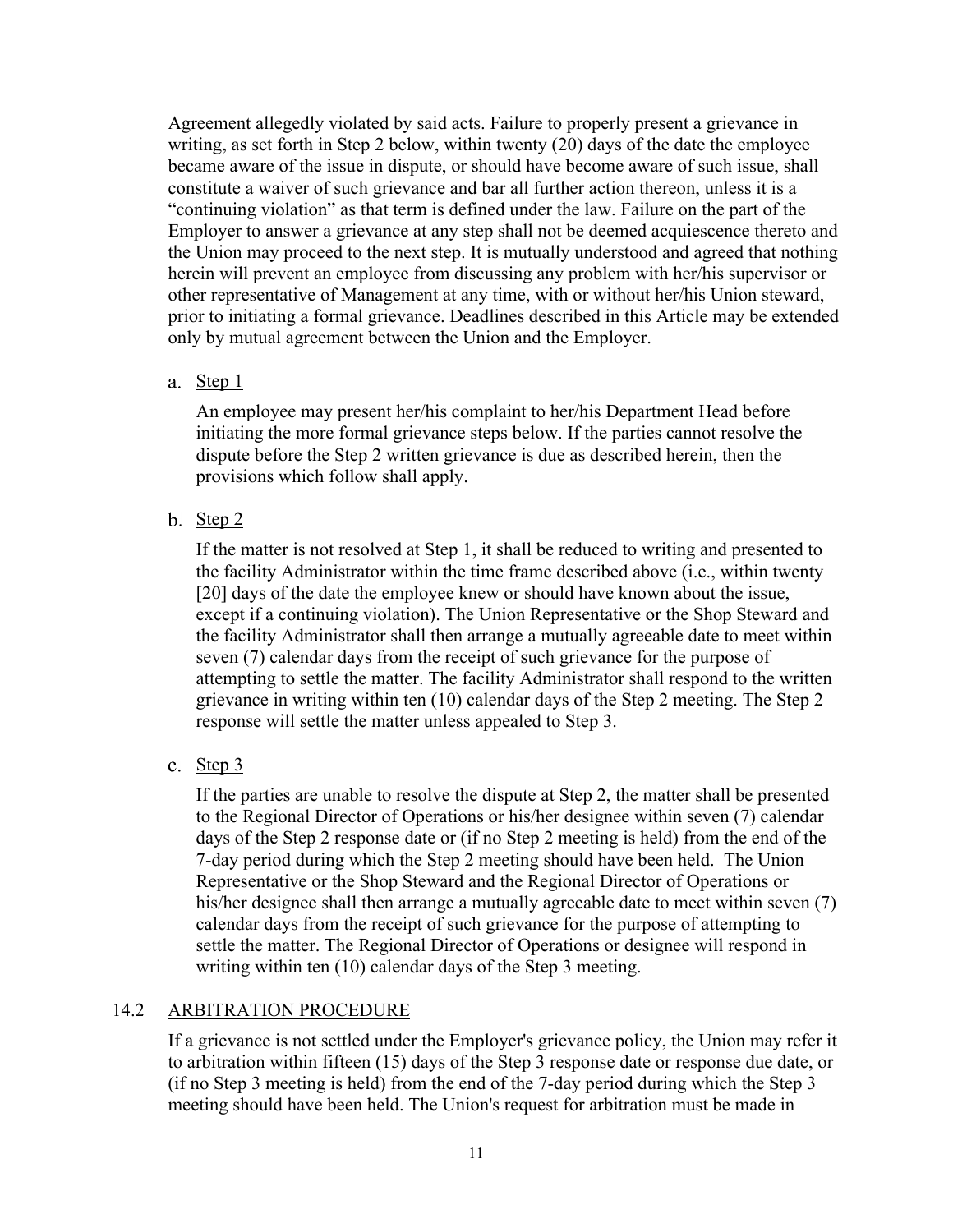writing, by the fifteenth (15) day, after the Employer's answer to the last step in the grievance procedure has been served on the Union, or after the Employer's failure to answer or after the end of the 7-day period during which the Step 3 meeting should have been held, or the grievance will be deemed to have been resolved on the basis of the Employer's last answer and will not be arbitrable. It is understood and agreed that a decision of the Union not to exercise its right to request arbitration shall be final and binding upon the members of the bargaining unit, and further that the Union, through its designated representatives, has authority to settle any grievance at any step.

The Arbitrator shall be selected from the AAA's Labor Arbitration Rules Panel who shall arbitrate grievances regarding employee terminations and other agreed issues. The Union shall submit the unresolved grievance in writing to the Arbitrator with a copy to Employer.

The Arbitrator may consider and decide only the particular grievance presented to him in a written stipulation by the Employer and the Union, and his decision shall be based solely upon an interpretation of the provisions of this Agreement. The award of the Arbitrator so appointed shall be final and binding upon the parties. The Arbitrator shall have no authority to alter, amend, add to, subtract from or otherwise modify or change the terms and conditions of this Agreement. Only one grievance shall be submitted to the Arbitrator at a time, unless the parties mutually agree otherwise.

The cost of arbitration, which shall include the fees and expenses of the Arbitrator, the Court Reporter and the transcript shall be borne equally by the parties. Each party shall pay any fees of its own representatives and witnesses for time lost.

Occurrences prior to the execution date or subsequent to the expiration date of this Agreement shall not be subject to arbitration.

Since it is important that grievances and arbitrations be processed expeditiously, the number of days indicated at each level shall not be considered as merely procedural, but shall be deemed of the essence and any grievance shall be waived if not appealed to the next step or to arbitration within the time limits set forth herein.

The parties agree that the arbitrator shall accept a written statement signed by a resident, patient or family member in lieu of their sworn testimony and it shall carry the same force and effect as if the resident, patient or family member appeared and provided live testimony. The parties agree that neither shall call a resident, patient or family member as a witness. However, if a resident or family member wishes to voluntarily appear at an arbitration – without coercion of any kind by or on behalf of any party -nothing in this Article shall prohibit him/her from doing so.

In terminations stemming from suspected or actual resident abuse, both the Union and the Employer agree to stipulate to the following facts: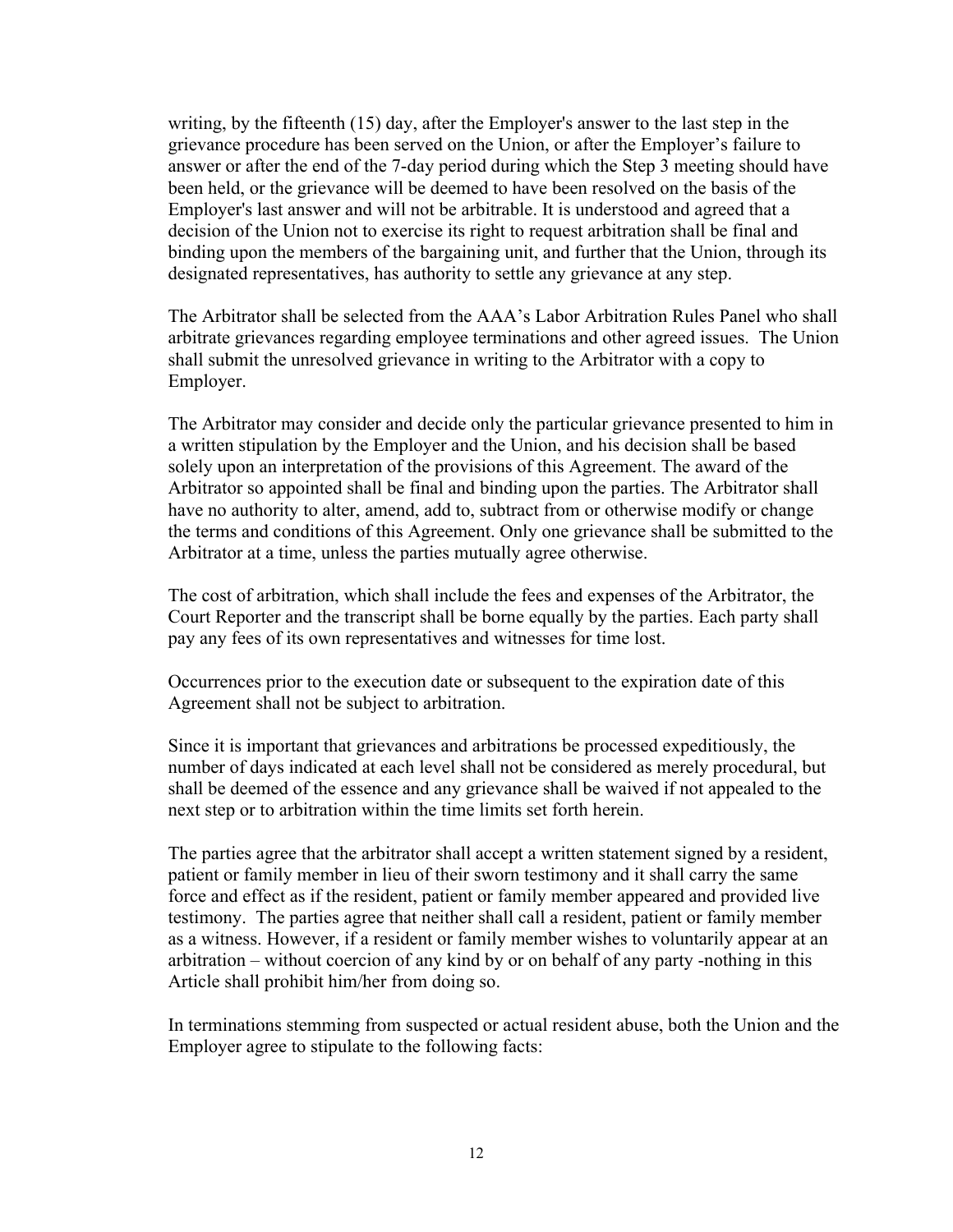- a. Both the Employer and the Union are committed to an environment where residents are free from any form of abuse.
- b. Both the Employer and the Union agree that resident abuse is a violation of a resident's rights and California and federal law.
- When a resident makes an allegation of abuse, assuming the resident does not suffer from severely impaired cognitive state such that his or her allegations should not be believed, the Employer is obligated and permitted to consider the resident's allegations as accurate.
- The arbitrator shall uphold the termination if the employee is unable to establish by a preponderance of the evidence that the resident was lying or mistaken.
- Reinstating an employee previously accused of resident abuse could expose the Employer to additional liability if the employee engages in that type of behavior in the future.
- The parties agree to stipulate before the arbitrator that the facility is bound by the definition of abuse contained in applicable state and federal regulations.
- The Employer has a zero-tolerance policy regarding abuse and employees are aware of this fact.
- All employees of the Employer are trained in recognizing and reporting elder and dependent abuse and are mandated by law to report the same even if they doubt the veracity of the allegations. An employee must report a known or suspected instance of abuse if he or she:
	- i. has observed or has knowledge of an incident that reasonably appears to be abuse;
	- ii. has been told by an elder or dependent adult that he or she has experienced behavior constituting abuse; or
	- iii. reasonably suspects that abuse has occurred.

# **ARTICLE 15 – NO STRIKE/NO LOCKOUT**

15.1 During the term of this Agreement or any written extension hereof, the Union, on behalf of its officers, agents and members, agrees that it will not cause, sanction or take part in any strike (whether it be economic, unfair labor practice, sympathy or otherwise), slowdown, walkout, sit-down, picketing, any kind of hand billing, stoppage of work, retarding of work or boycott, or any other activities which interfere, directly or indirectly, with the Employer's operations at this facility. The Employer agrees that there shall be no lockout at this facility during the life of this Agreement.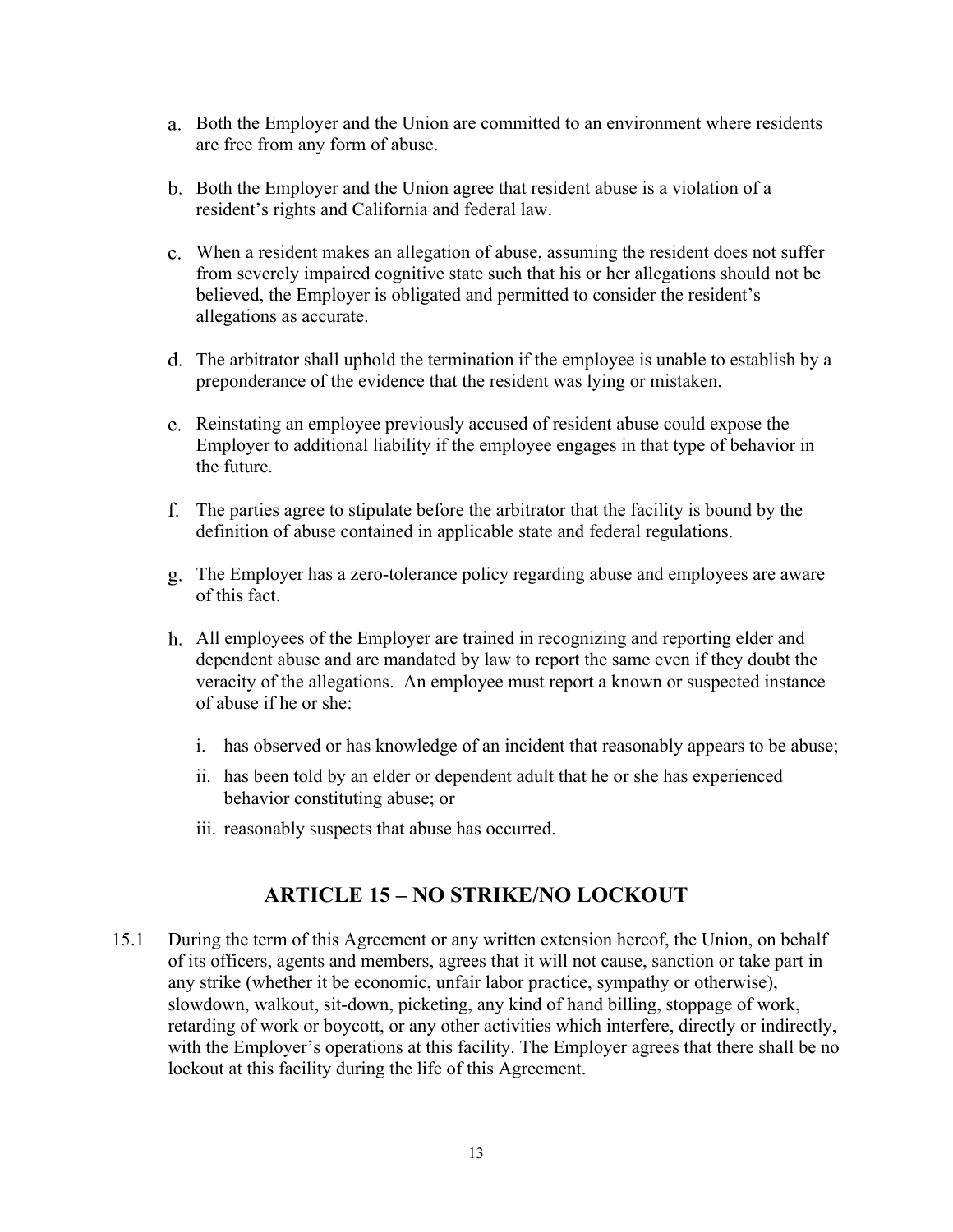- 15.2 The Company shall have the unqualified right to discharge or discipline any or all employees who engage in any conduct in violation of this Section.
- 15.3 Should any strike (whether it be economic, unfair labor practice, sympathy or otherwise), slowdown, walkout, sit-down, picketing, stoppage of work, retarding of work or boycott, whether it be of a primary or secondary nature, and/or any other activity which interferes, directly or indirectly, with the Employer's operation and/or the operation of any facilities for which the Employer provides services, the Union, within twenty-four (24) hours of a request by the Employer, shall:
	- Publicly disavow such action by the employees;
	- b. Notify the employees of its disapproval of such action and instruct such employees to cease such action and return to work immediately;
	- Post notices on Union bulletin boards advising that it disapproves such action, and instructing employees to return to work immediately.
- 15.4 The Union's actions detailed above, and the performance thereof, shall relieve the Union of liability for any damages suffered by the Employer as a result of the violation of this Section of the collective bargaining agreement.
- 15.5 The term "strike" shall include a failure to report for work because of a primary or secondary picket line at the Employer's premises, whether established by this or any other union and any slowdown, sit down, walk out, sick out or any withholding of labor during working hours for any unexcused reason.

### **ARTICLE 16 – SAVINGS**

If any provision of this Agreement or the application of such provision to any person or circumstances is ruled contrary to law by any Federal or State court of last resort or duly authorized agency, the remainder of this Agreement shall not be affected thereby. In the event of such invalidation of a provision of the Agreement, the parties shall negotiate an appropriate substitute provision.

### **ARTICLE 17 – LOCKERS**

Where lockers are available, the Employer shall provide a locker for use by the employee during their shift.

### **ARTICLE 18 – LABOR MANAGEMENT COMMITTEE**

A Labor-Management Committee may be convened by either the Employer or the Union to discuss the following issues: training, education, career ladder advancement, quality of care,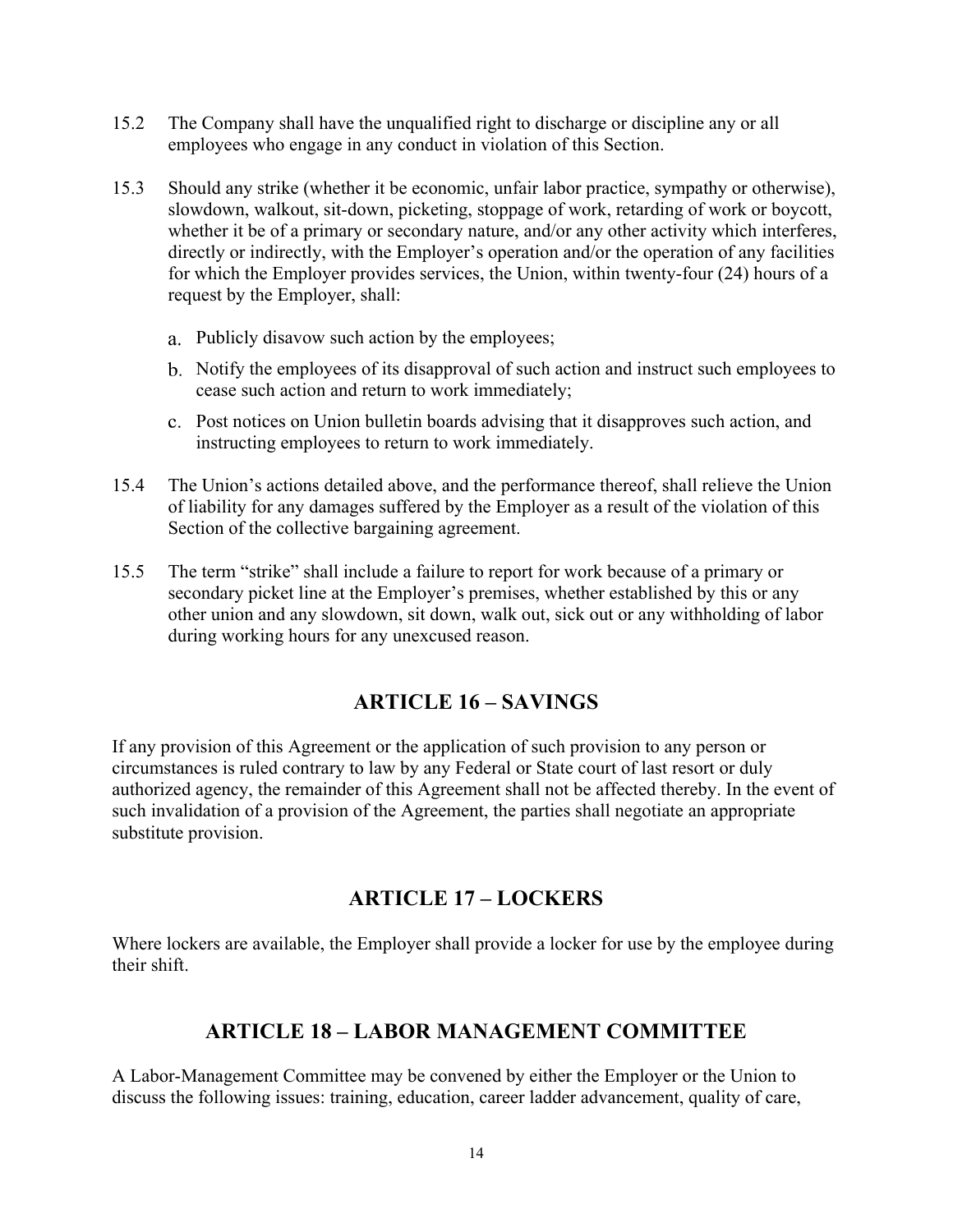delivery of services to the residents, and staffing on a quarterly basis. The Committee shall be composed of up to two (2) representatives of the Employer and three (3) employees and one (1) member of the Union staff. The parties shall schedule meetings with at least seventy-two (72) hours advance notification. Meetings shall last a maximum of sixty (60) minutes unless extended by mutual agreement of the parties. The party requesting the meeting shall submit a written agenda at the time the request is made. The Employer reserves any rights it may have to resolve an issue prior to the scheduled meeting. Employees will be paid for attendance at the Labor-Management Committee.

The parties shall hold such meetings on no more than a quarterly basis unless mutually agreed to by the Employer and the Union.

# **ARTICLE 19 – CONTAGIOUS DISEASE**

In the event there is a contagious disease in the facility that requires the Employer to notify an outside government agency, the Employer shall notify the employees who might be directly exposed to the disease.

# **ARTICLE 20 – JOB DESCRIPTIONS**

The Employer shall maintain descriptions setting forth job duties for the classifications of work covered by this Agreement. Job descriptions for each classification will be reasonably related to the operational needs of the facility. Job descriptions will be made available to employees and the Union upon request. Employees are expected to be familiar with the duties required in their job description.

### 20.1 DIVISION OF LABOR

The Employer recognizes a division of labor between nursing, dietary, environmental service and other departments. Housekeeping and laundry classifications will be under environmental services. It is understood that laundry and housekeeping are separate classifications. Employees in the different departments will work together as a team.

#### 20.2 NEW CLASSIFICATIONS

Any new classifications instituted during the life of this Agreement not included in Appendix A shall be subject to negotiations between the Union and the Employer.

### **ARTICLE 21 – CATEGORIES**

The Company allows only one (1) employee status change per year.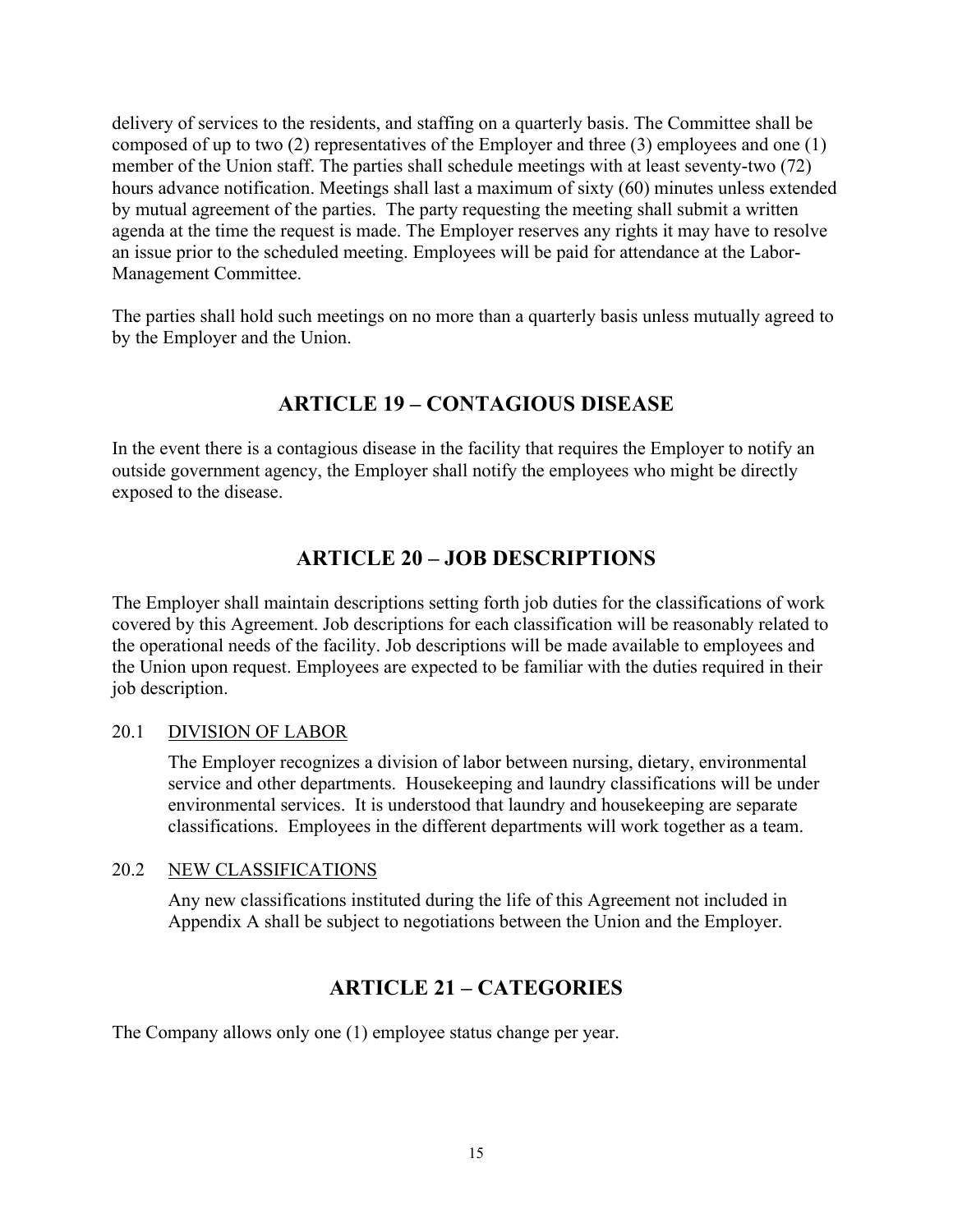Exceptions will be reviewed on a case-by-case basis and may be granted only if the status change is justified by business necessity and approved by the facility administrator or regional director in the administrator's absence.

### 21.1 REGULAR EMPLOYEES

Employees who have completed their introductory period of employment. Such employees may be either full-time or part-time. The distinction between full-time and part-time depends upon the number of hours that an employee works. Eligibility for health insurance will be pursuant to the minimum requirements set forth by the Affordable Care Act. In the event that portion of the Affordable Care Act relating to eligibility for health insurance is repealed, only those employees defined as full-time below shall be eligible to participate in the Employer's health insurance program.

### 21.2 FULL-TIME EMPLOYEES

Regular full-time employees are those normally scheduled to work and who do work a schedule of at least 35.0 hours per week. Regular full-time employees may be eligible for employee benefits after completion of the benefits-eligibility waiting period.

### 21.3 PART-TIME EMPLOYEES

Part-time employees are those who are scheduled to work and who do work a schedule of at least 25.0 hours per week, but less than a full-time schedule. Part-time employees may be assigned a work schedule in advance or may work on an as-needed basis. Part-time employees are not entitled to any company-sponsored benefits, except as required by law. Any existing part time employee who as of June 1, 2017 enjoys pro-rated vacation or holiday pay, shall continue to do so.

### 21.4 ON-CALL EMPLOYEES

On-Call employees are those working on an irregular basis. On-Call employees are not entitled to any company-sponsored benefits, except as required by law.

### 21.5 RECLASSIFICATION (NON-AFFORDABLE CARE ACT PURPOSES)

On June 30th and December 31<sup>st</sup> of each year, for any individual who has been employed for a minimum of six (6) months, the Employer will review the average total hours paid per week over the preceding months to determine whether they should be classified as full-time, part-time or on-call for the next six (6) month period. Protected leaves of absence shall not count against an employee for the purposes of reclassification.

# **ARTICLE 22 – HOURS OF WORK, OVERTIME, SCHEDULING, MEAL AND REST PERIODS, PAY PERIODS AND PAY DAYS**

22.1 This Article is intended to define the regular hours of work and shall not be construed as a guarantee of hours of work per day or per week, or of days of work per week.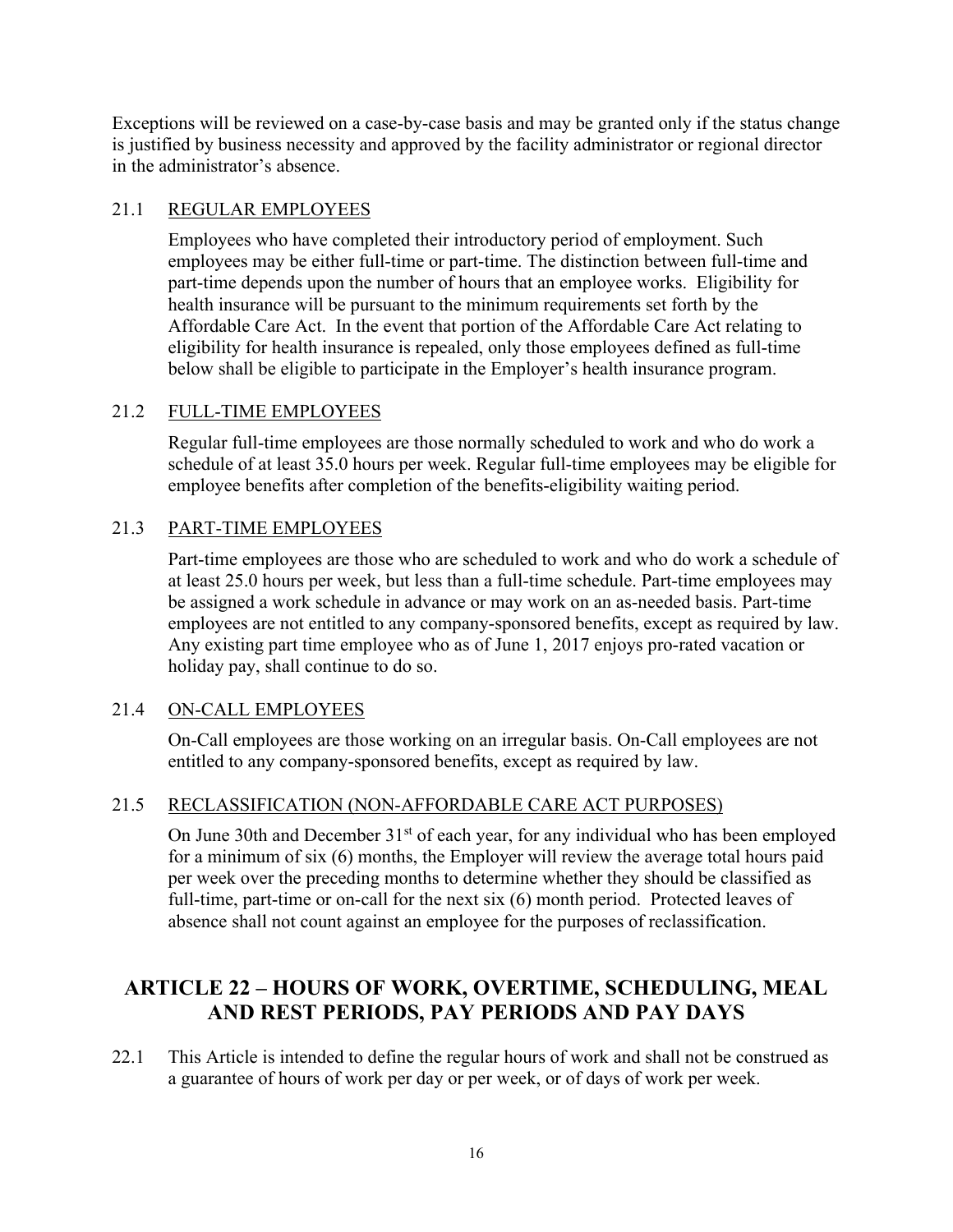- 22.2 A straight-time day's work shall consist of not more than eight (8) hours, excluding the one-half (1/2) hour meal period. The straight-time work week shall consist of not more than forty (40) hours.
- 22.3 The Employer reserves the right to modify the workweek or workday for some or all of its employees at its sole discretion.
- 22.4 The regular day (for the purposes of determining the payment of overtime) shall begin at 12:01 a.m. and ends 24 hours later.
- 22.5 The regular work week will be a period of seven (7) consecutive days commencing on Sunday and ending on Saturday.
- 22.6 Employees are entitled to one fifteen (15) minute rest period without deduction in pay for every four (4) hours worked. Meal periods shall be in accordance with California law.
- 22.7 Overtime shall be paid in accordance with state and federal law. The Employer may schedule mandatory overtime to meet the needs of the operation and shall be distributed on the basis of reverse seniority on a rotation basis. The Employer will take into account second jobs and childcare obligations in assigning mandatory overtime.
- 22.8 There shall be no pyramiding of overtime.
- 22.9 Reporting pay shall be handled in accordance with state law.
- 22.10 Employee schedules shall be posted at least ten (10) days prior to the first workday on the schedule. Change to the posted schedule may be made by the Employer to meet the needs of the business upon 24 hours' notice to the employee. Provided however that the Employer maintains the right to send employees home after the start of their shift and before their shifts.
- 22.11 Meal and rest periods shall be handled in accordance with California law. Employees shall be allowed to leave their workstations during rest periods. Employees shall be allowed to leave the premises during their meal periods.
- 22.12 The Employer will utilize its best efforts to avoid the use of split shifts. If during this Agreement the Employer should desire to institute the concept of split shifts, the Employer shall notify the Union. In assigning workers to split shifts, the Employer shall first ask for volunteers and then assign qualified employees on the basis of reverse seniority. In the event the Employer implements split shifts it shall do so only as long as necessary.
- 22.13 The Employer will utilize its best efforts so that employees have two consecutive days off per week when possible.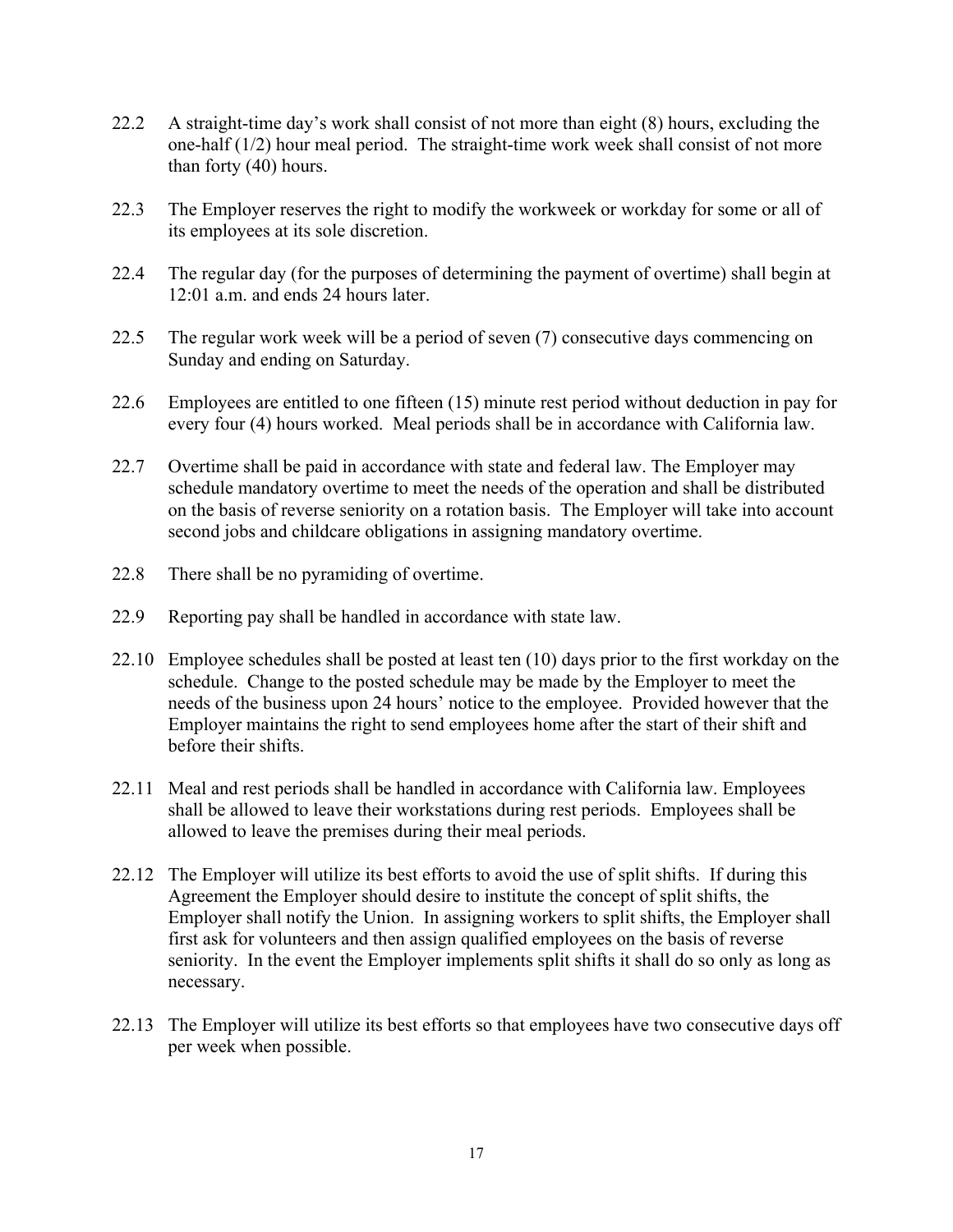#### 22.14 SHIFT DIFFERENTIAL

A shift differential of \$0.75 per hour shall be granted to all qualified employees working the overnight shift (11:00pm to 7:00am).

To qualify for the overnight shift differential the employee must work a minimum of four (4) hours during the shift differential period. Hours worked before the shift differential period will be paid at the employee's straight-time rate.

The shift differential will be included in the calculation of the overtime rate for hours worked that are subject to payment of shift differential. However, this shift differential shall not be included in the rate of pay for paid time off.

# **ARTICLE 23 – NO DISCRIMINATION**

Neither the Employer, the Union nor any employee shall discriminate for or against any employee, applicant for employment, or resident, on account of membership in the Union or Union activity, race, color, religion, creed, national origin or ancestry, age, sex, marital status, physical or mental disability, medical condition, veteran status, sexual orientation, or any other basis protected by federal, state or local law. All such discrimination is unlawful. The Employer's commitment to equal opportunity employment applies to all persons involved in the operations of the Employer and the Employer prohibits unlawful discrimination by any employee of the Employer, including supervisors and co-workers.

To comply with applicable laws ensuring equal employment opportunities to qualified individuals with disabilities, the Employer will make reasonable accommodations for the known physical or mental limitations of an otherwise qualified individual with a disability who is an applicant or an employee unless undue hardship would result. Any applicant or employee who requires an accommodation in order to perform the essential functions of the job should contact the Administrator and request such an accommodation. The individual with the disability should specify what accommodation he or she needs to perform the job. If the accommodation is reasonable and will not impose an undue hardship, the Employer will make the accommodation. The Employer may also propose an alternative accommodation(s).

If an employee believes he/she has been subjected to any form of unlawful discrimination, or is aware of an incident of discrimination involving another employee, he/she should submit a complaint, preferably in writing, to the Administrator. The complaint should be specific and should include the names of the individuals involved and the names of any witnesses. The Employer will immediately investigate and attempt to resolve the situation.

If the Employer determines that unlawful discrimination has occurred, disciplinary action, up to and including discharge, will be taken. Appropriate action will also be taken to deter any future discrimination. The Employer will not retaliate against any employee for using the complaint procedure or for filing, testifying, assisting or participating in any manner in any investigation, proceeding or hearing conducted by the Employer, or any federal or state enforcement agency.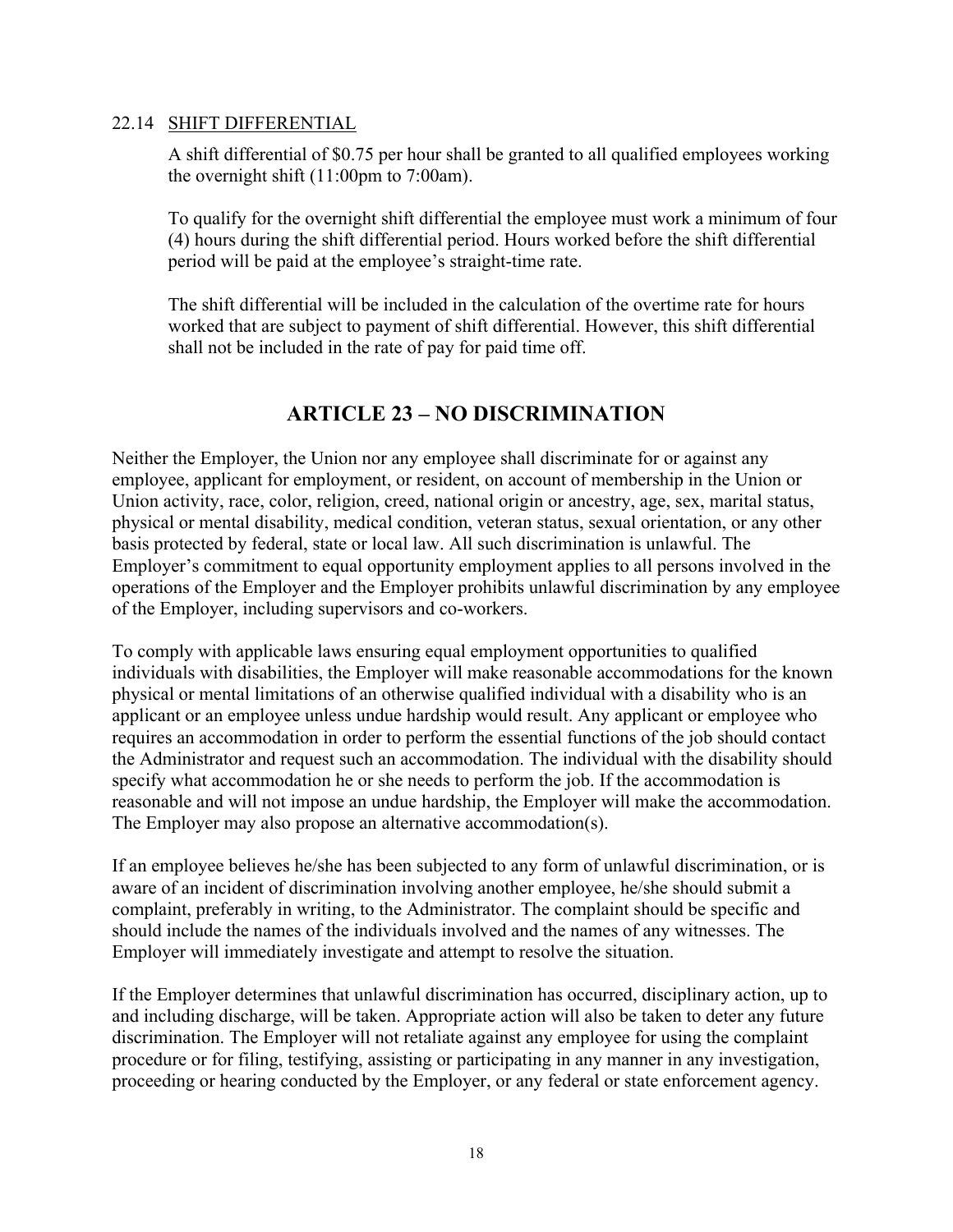# **ARTICLE 24 – HARASSMENT-FREE WORKPLACE**

In accordance with applicable law, the Employer prohibits sexual harassment and harassment because of race, color, national origin, ancestry, religion, creed, physical or mental disability, medical condition, marital status, sexual orientation, age, or any other basis protected by federal, state, or local law. All such harassment is unlawful and will not be tolerated. The Employer is committed to taking all reasonable steps to prevent harassment from occurring.

### **ARTICLE 25 – PERSONNEL RECORDS**

#### 25.1 EVALUATIONS, WARNINGS AND RECORDS

The Employer shall make available to employees copies of evaluations, disciplinary actions and other documents in their personnel files. Signature endorsements by the employee shall be encouraged for all items listed. An employee's signature on an evaluation or disciplinary document means only that the employee has read and understands the document. Employees may place in their file written comments regarding such material within two (2) weeks of the time of presentation.

The Employer may use disciplinary warnings or actions in the progressive disciplinary process. Periodic performance evaluations are not disciplinary and grievable.

### 25.2 INSPECTION OF PERSONNEL RECORDS

No one except the affected employee and authorized management personnel shall be allowed to review or inspect an employee's personnel file or records unless required by law, the employee's written permission is given to the Employer's designee, or disclosure is required in order to cooperate with state and federal enforcement or administrative agencies. Inspections will be conducted in the presence of a management representative at a mutually convenient time.

### 25.3 CONFIDENTIALITY OF MEDICAL INFORMATION

Health/medical records are confidential and not part of an employee's personnel file. The Employer will safeguard these records from disclosure and will divulge such information only as:

- allowed by law;
- b. to the employee's personal physician upon written request with permission of the employee; or
- as required for workers' compensation cases.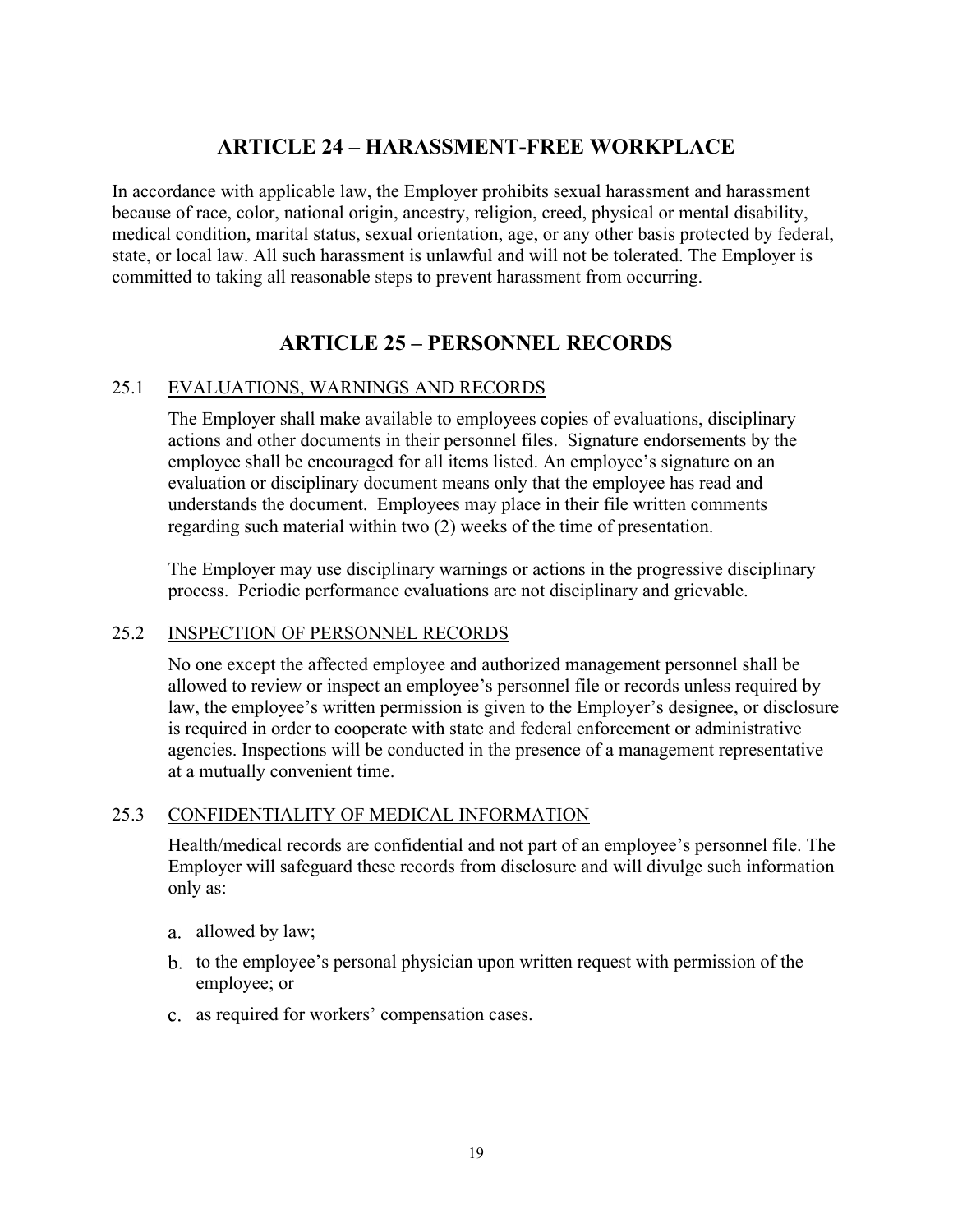### **ARTICLE 26 – SENIORITY**

Seniority shall be defined as an employee's length of continuous employment at the facility with this Employer in full-time or part-time bargaining unit position.

In filling any vacancy, all qualified employees shall be preferred over outside applicants provided patient care is not impacted in a negative fashion. Between existing employees, seniority shall govern provided patient care is not impacted in a negative fashion.

Any necessary lay-off shall be in reverse order of seniority provided patient care is not impacted in a negative manner. Recall from lay-off shall be in order of seniority provided patient care is not impacted in a negative fashion.

Facility seniority within a classification shall apply in vacation scheduling, subject to the requirements of patient care.

Seniority shall be broken by reason of voluntary quit, discharge for cause, failure to return from an authorized leave of absence, accepting employment elsewhere while on leave, failure to return from layoff upon proper recall by the Employer, upon notification by the postal service that a certified notice of recall was undeliverable, or unemployment for six (6) months. An employee whose seniority is lost for any of the reasons outlined above shall be considered a new employee if the Employer again employs him/her. The failure of the Employer to rehire said employee after the loss of seniority shall not be subject to the grievance and arbitration provisions of this Agreement.

It shall be the responsibility of the employee to keep the Employer informed of his/her present address and telephone number and to notify the Employer, in writing of any such changes within two (2) days of the date of any change.

### **ARTICLE 27 – LAYOFF AND RECALL**

A layoff is defined as an employee being informed by the Employer that his or her employment is coming to an end due to lack of work. No employee shall be laid off where there is registry or agency working performing work in the same job classification and the same shift of the layoff. In the event of a layoff, the Employer shall notify the Union at least fourteen (14) days prior to this proposed layoff in order to discuss the impact, unless exigent circumstances exist. Layoffs shall happen in reverse order of seniority beginning with the least senior employee in the affected job classification provided the Employer first asks for volunteers. Nothing in this Section is intended to limit the Employer's right to conduct layoffs in its discretion.

Employees shall be recalled in the following order: employees who took a voluntary layoff and then by seniority.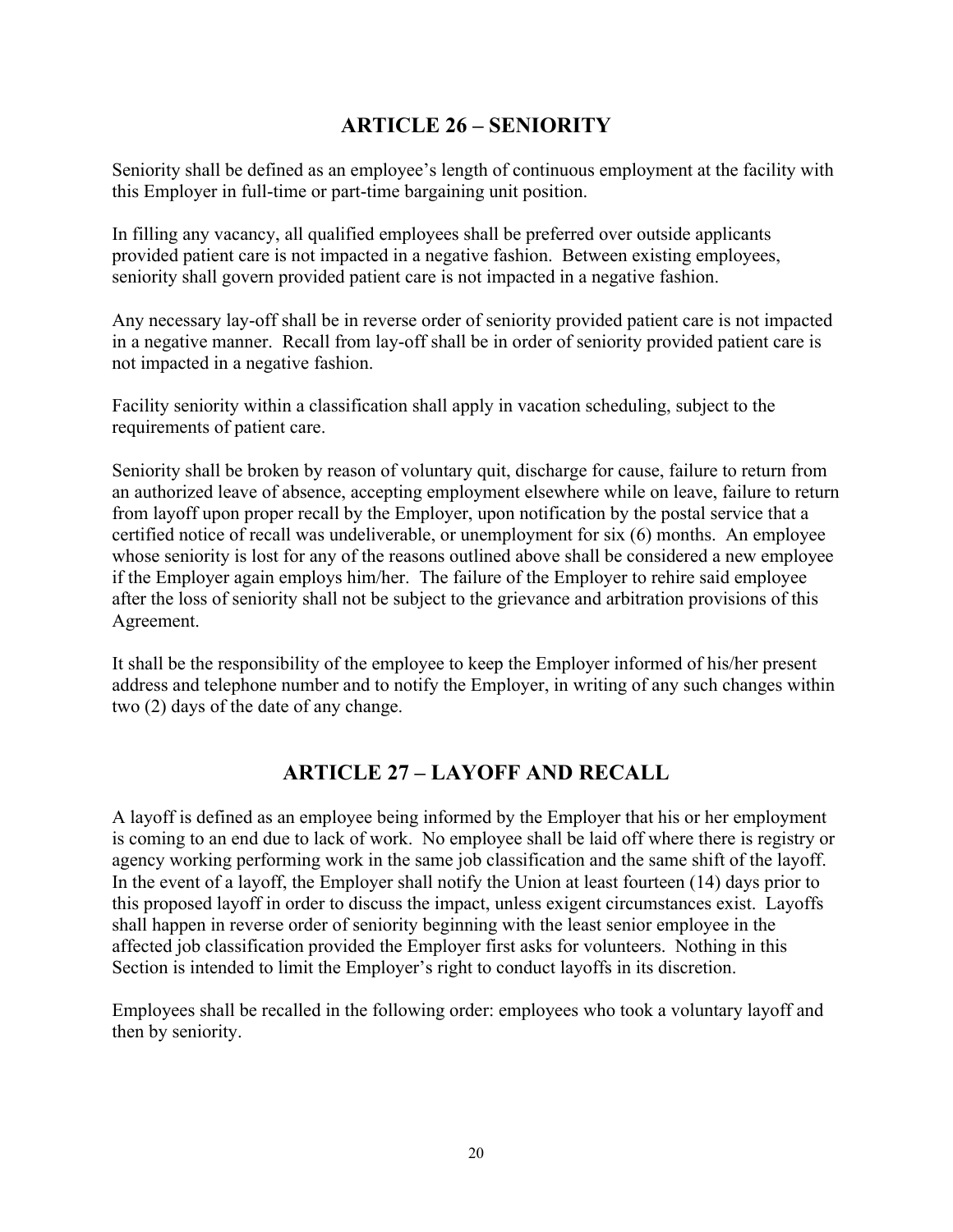The Employer will notify employees of recall by certified mail or telephone call. Employees shall have three (3) calendar days to respond and must be available to return to work within forty-eight (48) hours.

The Employer will maintain employees on a recall list for twelve (12) months from date of layoff.

# **ARTICLE 28 – NOTICE OF SALE**

In the event of a sale, closure, transfer, or assignment of the facility, the Employer will utilize its best efforts to give the Union sixty (60) days written notice including the name, address, and labor relations contact of the prospective new operator.

# **ARTICLE 29 – SUBCONTRACTING**

- 29.1 The Employer reserves the right to subcontract any and all bargaining unit work. The Employer agrees to meet and confer with the Union prior to making such a decision. The subcontractor will hire the facility's employees impacted by the subcontracting decision so long as they are eligible for employment – citizenship, necessary licensure (if applicable), and not on any state or federal exclusion list. The Employer will require the subcontractor to recognize the Union as the bargaining representative of employees performing such work. The Employer will also require the subcontractor to honor the subcontracted employees' date of hire at the facility for seniority purposes and to abide by the terms of this Collective Bargaining Agreement by executing the attached Letter of Assent.
- 29.2 Nothing in this provision shall require the subcontractor to offer the same medical or dental insurance plans, or the same retirement plan, disability plan, and group life insurance plan and may also implement its own time off plan.
- 29.3 Nothing in this provision shall require the subcontractor to continue in effect the contractual vacation and sick leave provisions provided that the subcontractor offers a comparable amount of time off as the total time off amounts for vacation and sick leave contained in this contract.
- 29.4 The Employer further agrees that in the event the agreement between the Employer and a subcontractor is terminated and the work formerly being performed by the subcontractor will now be performed by the Employer, the Employer will:
	- Hire the formerly subcontractor's employees (so long as they as eligible for employment-citizenship, necessary licensure (if applicable), and not on any state or federal exclusion list).
	- Honor the formerly subcontracted employees' date of hire for seniority purposes.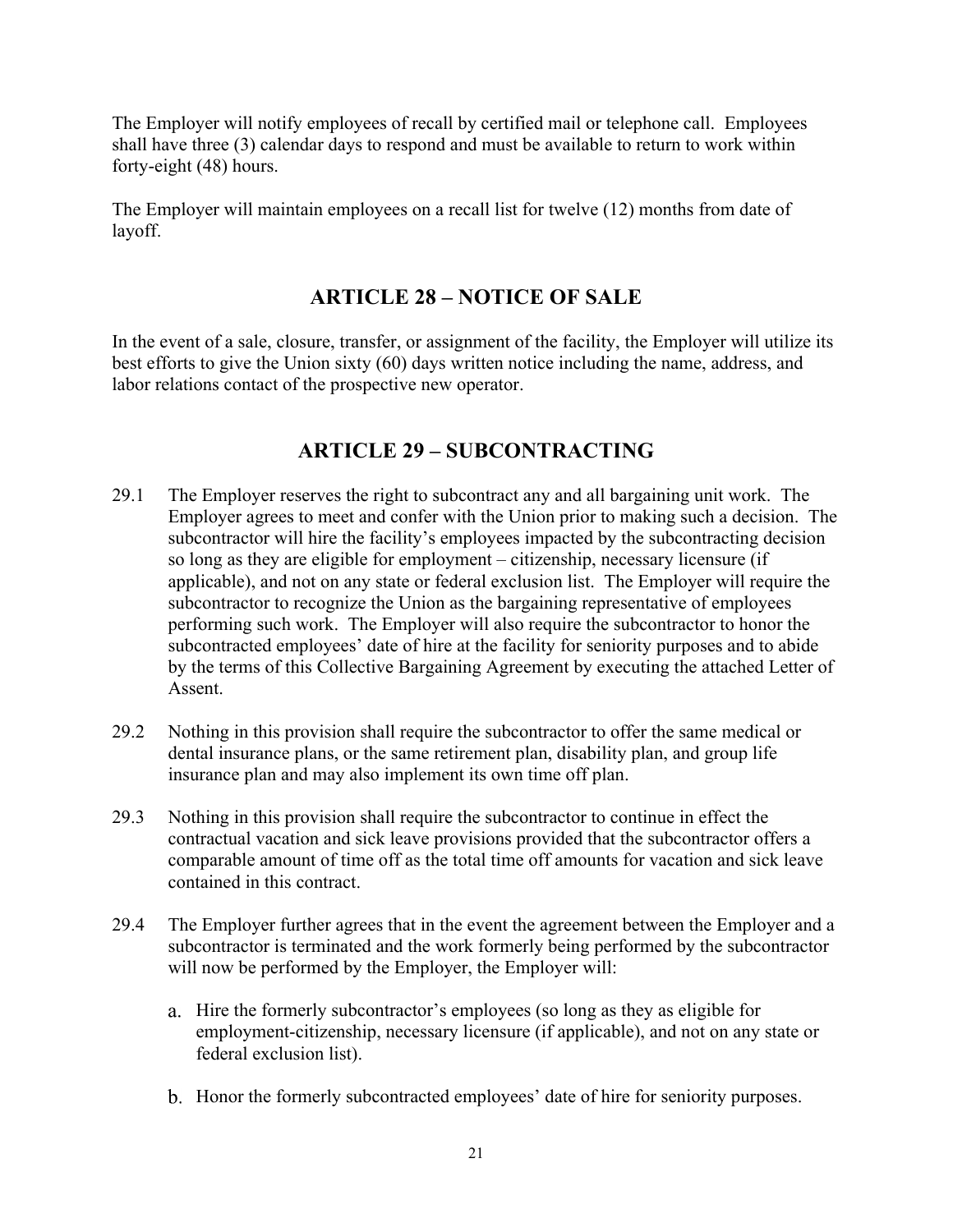Agree that the formerly subcontracted employees will be covered by the terms of this Agreement.

### **ARTICLE 30 – SAFETY**

The Employer will utilize its best efforts to provide a safe and healthful work environment. Employee safety concerns submitted in writing will be promptly and thoroughly investigated by the Employer.

The Employer will continue to abide by all current Injury and Illness Prevention, Safety and Health, Infectious Control, Workplace Safety and Security, and other safety related policies. If the Employer desires to modify the aforementioned policies, it shall provide a copy to the Union ten (10) calendar days in advance of implementation.

Violations of this Section shall not be subject to the grievance and arbitration provisions of this Agreement.

# **ARTICLE 31 – SHORT AND LONG-TERM DISABILITY**

The Employer at its discretion may make available short term and long-term disability insurance plans. The costs associated with such plans shall be borne entirely by participating employees.

# **ARTICLE 32 – RETIREMENT**

The Employer will have a 401k plan available for employees to make pretax contributions to for retirement purposes. There is no Employer match available.

# **ARTICLE 33 – VACATION PAY**

Vacation Accrual: Full-time benefited employees shall accrue paid vacation based on compensated hours as follows: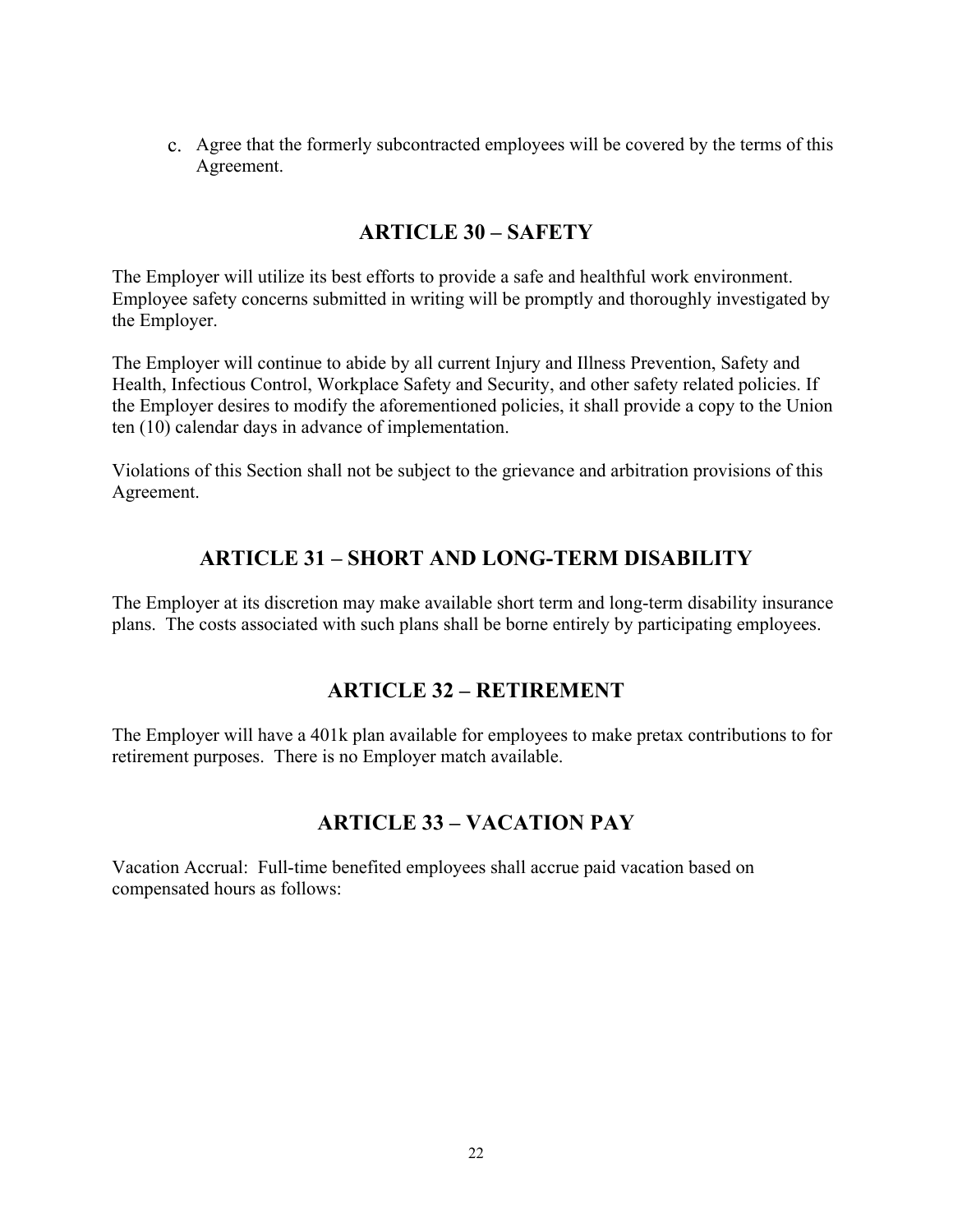### 33.1 ANNUAL VACATION ACCRUAL

| Length of<br>Employment                    | <b>Annual Maximum</b><br>Vacation<br>Entitlement/Accrual<br><b>Full-Time Employee</b> | <b>Accrual Rate Per</b><br>Compensated Hour for<br>Full-Time Schedule (40<br>hrs/wk or $2080$ hrs/yr) | <b>Accrual Rate Per</b><br>Compensated Hour for 4-2<br>Schedule (or Comparable)<br>$(1947 \text{ hrs/yr})$ |
|--------------------------------------------|---------------------------------------------------------------------------------------|-------------------------------------------------------------------------------------------------------|------------------------------------------------------------------------------------------------------------|
| Introductory<br>Period to end of<br>Year 2 | $1$ week $/$ 40 hours                                                                 | 0.01923                                                                                               | 0.02054                                                                                                    |
| Year $2$ – end of<br>Year 4                | 2 weeks / 80 hours                                                                    | 0.0385                                                                                                | 0.0411                                                                                                     |
| Year $5$ – end of<br>Year $10$             | 3 weeks / 120 hours                                                                   | 0.0577                                                                                                | 0.0616                                                                                                     |
| Year 11                                    | $4$ weeks $/ 160$ hours                                                               | 0.0769                                                                                                | 0.0822                                                                                                     |

### 33.2 VACATION SCHEDULING

Employees shall be given preference on the basis of departmental seniority by shift in the choice of vacation periods. An employee shall submit their vacation request by February 1 of each year for vacation occurring from March 1 of the year through the end of February of the following year. Vacation schedules for that one (1) year period will then be made available by March 1. If staffing and work requirements do not allow the Department to grant all vacation requests from employees in a classification for the same time period, vacation will be granted by seniority regardless of the number of choices made by the employee or length of vacation time requested. Vacation requests not made by February 1 shall be granted on a first-come, first-served basis as allowed by staffing and work requirements. With regard to subsequent requests, written responses to an employee submitting a vacation request shall be given no later than two (2) weeks after the request is submitted. Approved vacation will not be cancelled except to meet operational requirements and the Employer has first utilized its best efforts to find alternative coverage.

### 33.3 OTHER PROVISIONS GOVERNING VACATIONS AND VACATION PAY

Vacation pay will be at the employee's straight time hourly wage rate at the time the vacation is paid.

Whenever possible, an employee's days off shall coincide with vacation scheduling.

If a Recognized Holiday occurs during an employee's vacation period, the employee will be given holiday pay for that day instead of using vacation hours.

Employees shall receive vacation pay for which they are eligible prior to commencement of their vacation, provided they request their pay in writing at least two (2) weeks in advance of the vacation period.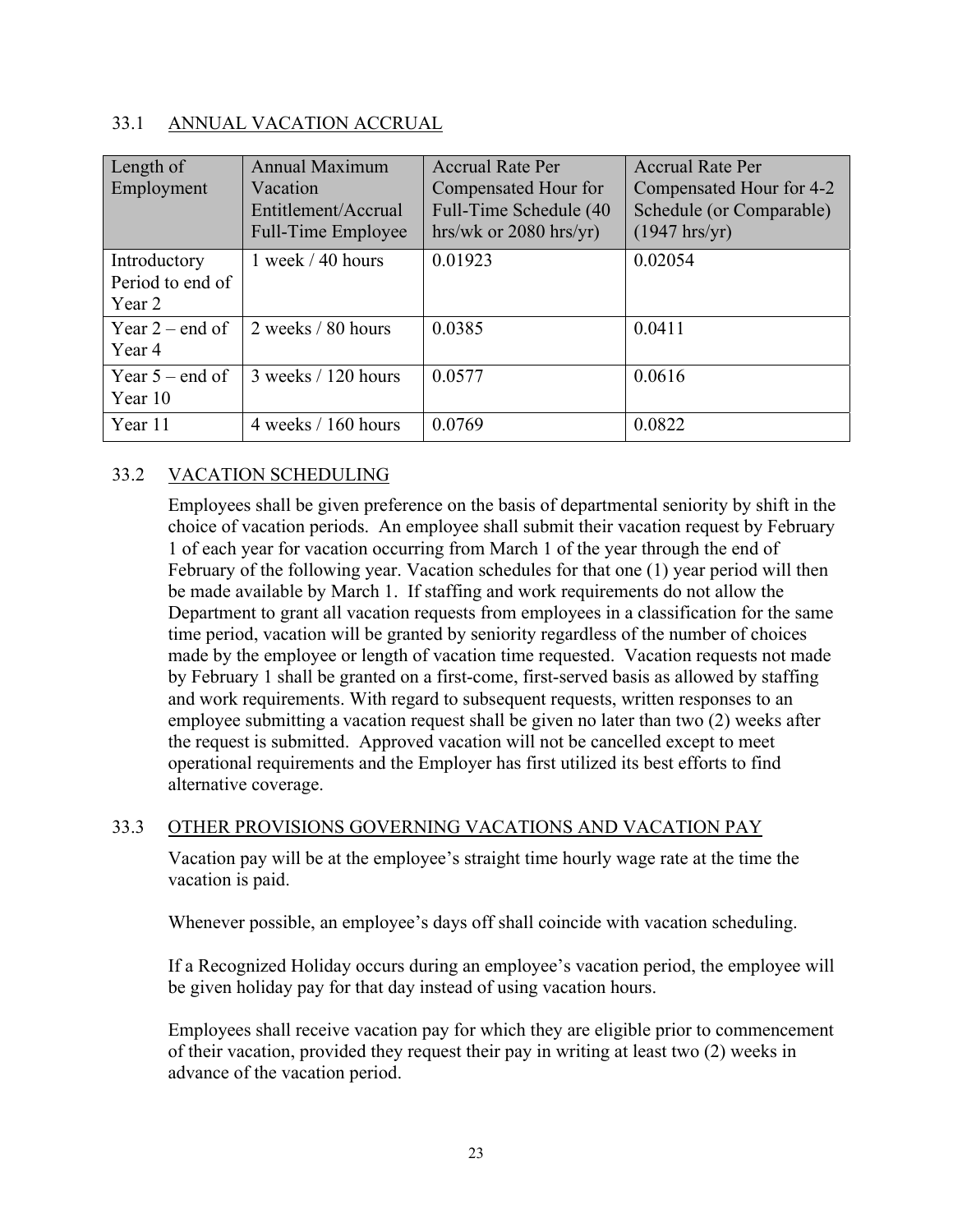Vacations will be taken in blocks of no less than one (1) day.

Employees will be informed of their current accrual either on their check stubs, or upon request to the payroll department.

### 33.4 MAXIMUM VACATION ACCRUAL

Paid vacation may accrue to a maximum of two (2) times an employee's current annual accrual rate. For example, an employee who earns two (2) weeks of vacation compensation per year cannot accrue more than four (4) weeks of vacation compensation. Once an employee has accrued the maximum amount of paid vacation, no additional paid vacation will accrue. Only when the employee uses some paid vacation will the employee again begin to accrue paid vacation. However, there will be no retroactive accrual during the time the employee's vacation accrual was at the maximum.

### 33.5 PRO RATA PAY UPON TERMINATION

Employees who have completed the Introductory Period are entitled to pro-rated vacation upon termination.

### 33.6 VACATION CASH OUT

Twice a year, employees have the option of cashing out half (1/2) of their accrued, unused vacation, so long as employees retain at least twenty-five (25) hours of their accrued vacation hours. Employees may exercise the cash out option any time two (2) weeks before or two (2) weeks after their anniversary and once again six months later during the same four (4) week period.

# **ARTICLE 34 – PAID HOLIDAYS**

### 34.1 RECOGNIZED HOLIDAYS

The Employer recognizes the following days as paid holidays for full-time employees who have completed the Introductory Period.

- a. New Year's Day
- b. Memorial Day
- c. Independence Day
- d. Labor Day
- e. Thanksgiving Day
- f. Christmas Day
- g. Employee Birthday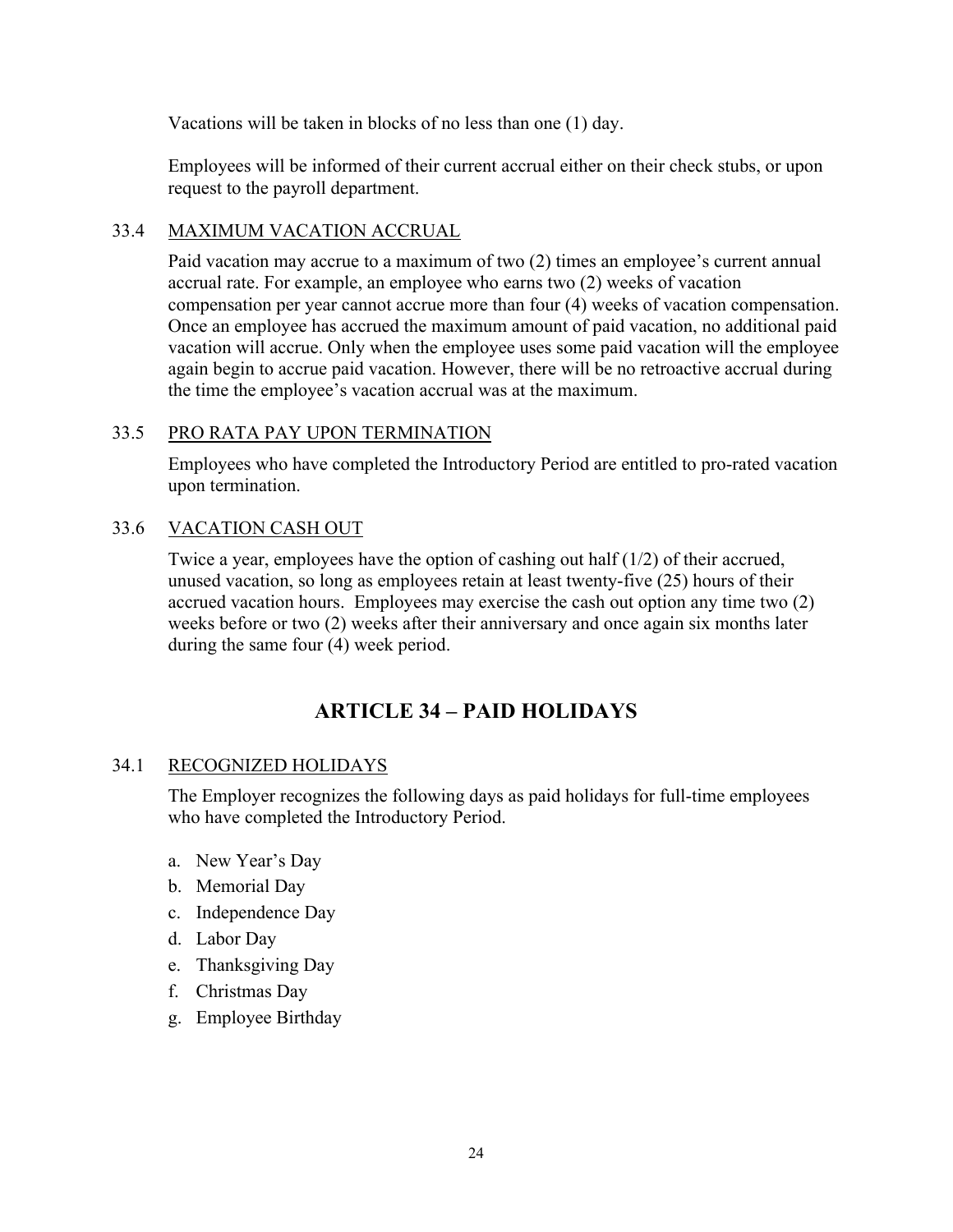#### 34.2 HOLIDAY PAY FOR HOLIDAYS NOT WORKED

Full time benefited employees will receive holiday pay based on the employee's customary number of hours worked in a day up to a maximum of eight (8) if the employee does not work that holiday. When a holiday to which an employee is entitled falls within the employee's vacation time, the holiday pay will be added to the vacation.

#### 34.3 HOLIDAY PAY FOR HOLIDAYS WORKED

In addition to receiving up to eight (8) hours of holiday pay, benefited employees who work on a recognized holiday will be paid at their straight-time hourly wage rate for the first eight  $(8)$  hours of work in the workday; at one and a half  $(1.5)$  times their straighttime hourly wage rate after eight (8) hours in the workday; and at two (2) times their straight-time hourly wage rate after twelve (12) hours in the workday. Holiday pay for a holiday not worked is not counted for the purpose of calculating an employee's overtime hours of work or overtime premiums.

#### 34.4 ELIGIBILITY

To be eligible for holiday pay as herein provided, an employee must work the last scheduled workday immediately preceding the holiday and the first scheduled workday immediately following the holiday, unless excused by the Facility administrator or otherwise required by law.

#### 34.5 HOLIDAY SCHEDULING

Holiday scheduling shall be by departmental seniority by shift, provided however that the Employer will use its best efforts to grant each full-time employee at least one of the following days off each year subject to staffing requirements and so long as no additional overtime is not created: Thanksgiving, Christmas, and New Year's.

If a holiday falls within jury duty or bereavement leave, the eligible employee will be paid for the holiday at the regular straight time rate.

# **ARTICLE 35 – HEALTH, DENTAL AND VISION**

### 35.1 MEDICAL INSURANCE

The Employer will make available to all bargaining unit a health insurance plan or plans. The Employer reserves the right to introduce substantially similar plan(s) in its discretion. In the event the Employer decides to offer different or alternative health plan(s), it shall notify the Union ninety (90) days prior to any proposed implementation, if possible. The Union and the Employer will meet, if possible, in order to share with the Union the reasons for such changes.

#### 35.2 DENTAL AND VISION INSURANCE

The Employer will make available a dental and vision plan to bargaining unit employees. The Employer reserves the right to change or modify the dental and/or vision plan it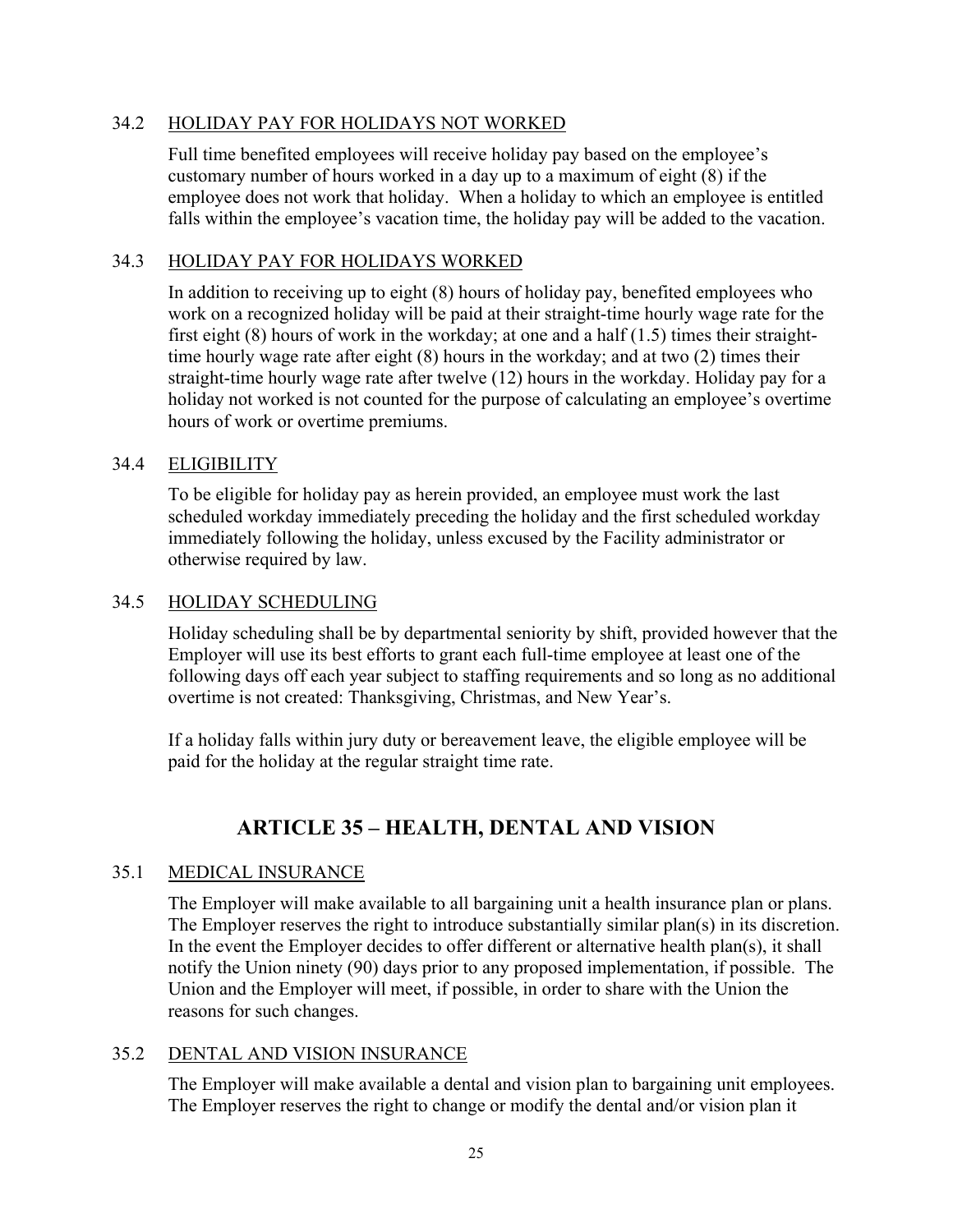offers. Bargaining unit employees shall pay all costs associated with the dental and/or vision insurance.

### 35.3 CONTRIBUTIONS BY THE EMPLOYER FOR FULL-TIME EMPLOYEES

The parties agree to the following contribution rates towards health insurance premiums, effective as soon as the changes can be implemented:

#### 1-4 Years of Service

i. Kaiser DHMO HSA option. For full-time employees with fewer than five (5) years of service, the Employer will pay 70% of the premium for employee-only coverage for the Kaiser DHMO HSA plan, with the eligible employee paying the remaining 30% through payroll deduction unless a higher amount is required by the provisions of the Affordable Care Act.

In addition to the total amount the Employer pays for employee-only coverage, the Employer will pay 45% of the additional premium costs for the Kaiser DHMO HSA plan associated with each of the following categories of coverage: employee + spouse, employee + children, or employee + family. The eligible employee will pay the remaining 55%.

ii. Kaiser HMO option. For full-time employees with fewer than five (5) years of service, the Employer will contribute the dollar amount equivalent of what it contributes towards the Kaiser DHMO HSA plan (70% for employee-only, and 45% for children, spouse, or family, respectively) toward the premiums associated with the Kaiser HMO option, with the eligible employee paying the remaining premium due through payroll deduction, unless a higher amount is required by the provisions of the Affordable Care Act.

### 5-9 Years of Service

i. Kaiser DHMO HSA option. For full-time employees with at least five (5) years of service but fewer than ten (10) years of service, the Employer will pay 80% of the premium for employee-only coverage for the Kaiser DHMO HSA plan, with the eligible employee paying the remaining 20% through payroll deduction.

In addition to the total amount the Employer pays for employee-only coverage, the Employer will pay 45% of the additional premium costs for the Kaiser DHMO HSA plan associated with each of the following categories of coverage: employee + spouse, employee + children, or employee + family. The eligible employee will pay the remaining 55%.

ii. Kaiser HMO option. For full-time employees with at least five (5) years of service but fewer than ten (10) years of service, the Employer will pay 50% of the premium for employee-only coverage for the Kaiser HMO plan, with the eligible employee paying the remaining 50% through payroll deduction.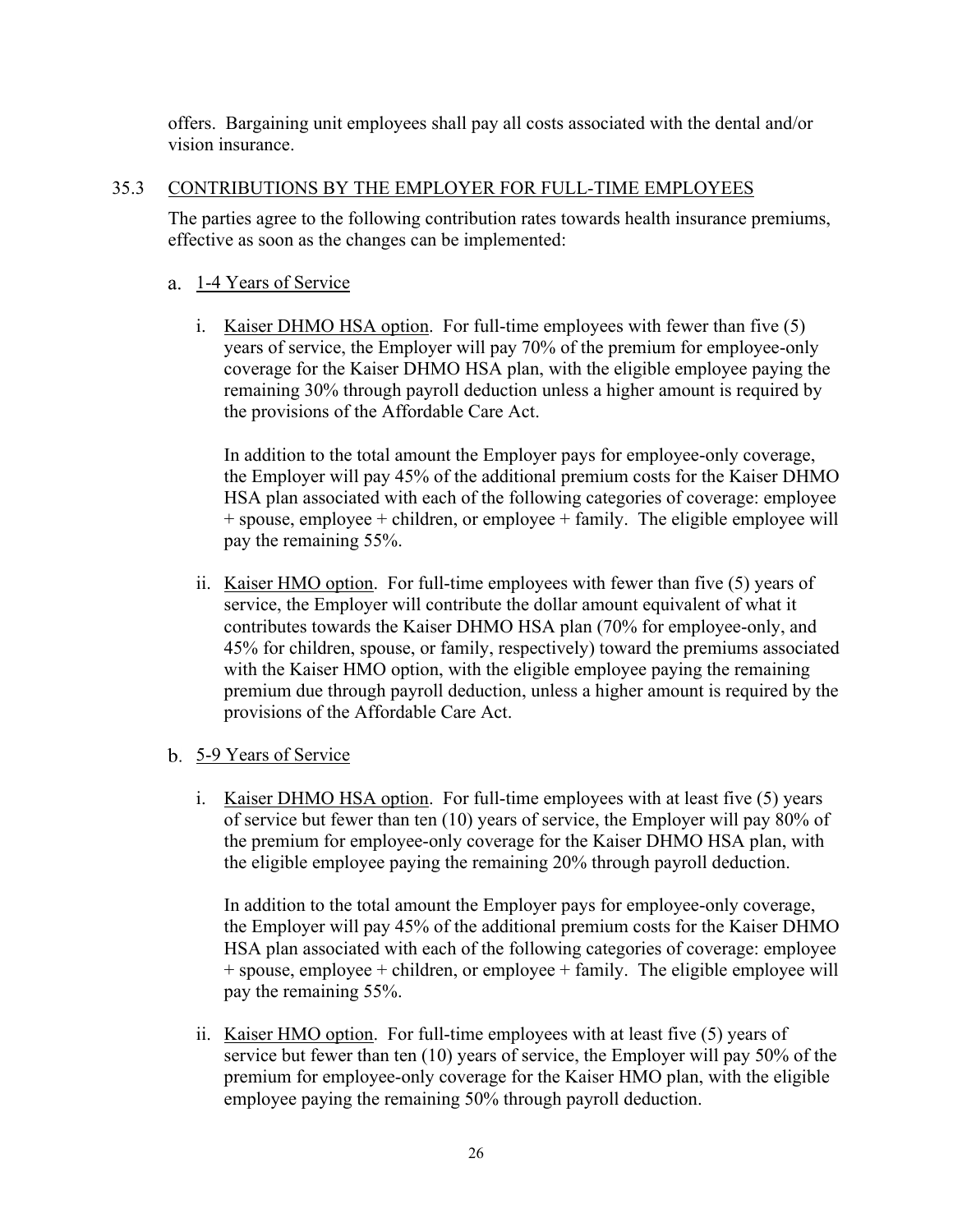In addition to the total amount the Employer pays for employee-only coverage, the Employer will pay 35% of the additional premium costs for the Kaiser HMO plan associated with each of the following categories of coverage: employee + spouse, employee  $+$  children, or employee  $+$  family. The eligible employee will pay the remaining 65%.

- 10+ Years of Service
	- i. Kaiser DHMO HSA option. For full-time employees with ten (10) or more years of service, the Employer will pay 85% of the premium for employee-only coverage for the Kaiser DHMO HSA plan, with the eligible employee paying the remaining 15% through payroll deduction.

In addition to the total amount the Employer pays for employee-only coverage, the Employer will pay 45% of the additional premium costs for the Kaiser DHMO HSA plan associated with each of the following categories of coverage: employee + spouse, employee + children, or employee + family. The eligible employee will pay the remaining 55%.

ii. Kaiser HMO option. For full-time employees with ten (10) or more years of service, the Employer will pay 65% of the premium for employee-only coverage for the Kaiser HMO option, with the eligible employee paying the remaining 35% through payroll deduction.

In addition to the total amount the Employer pays for employee-only coverage, the Employer will pay 40% of the additional premium costs of the Kaiser HMO option associated with each of the following categories of coverage: employee + spouse, employee  $+$  children, or employee  $+$  family. The eligible employee will pay the remaining 60%.

It is understood that the parties shall meet and confer concerning the premium**s,** percentages, and payments for the Employer and employees for any plan implemented during the term of this Agreement other than the two (2) above.

### **ARTICLE 36 – PAID SICK LEAVE**

All employees including full time, part time, and on call, are entitled to participate in this benefit.

#### 36.1 PURPOSE

You may use accrued unused paid sick hours in connection with the diagnosis, care or treatment of an existing health condition, preventive care for yourself or your immediate family member, or when you are the victim of domestic violence, sexual assault, or stalking.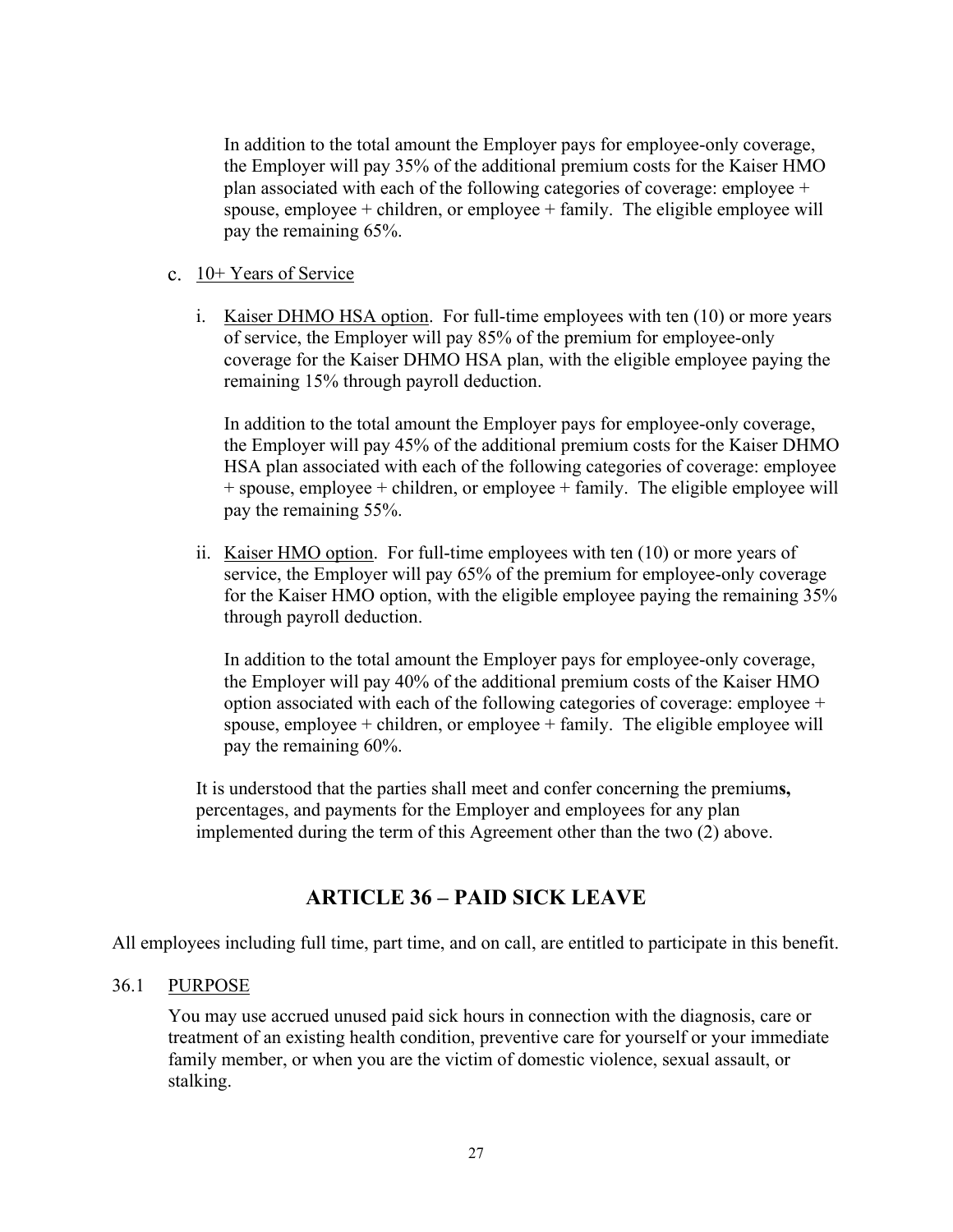For the purpose of this policy family member means:

- child including biological, adopted, foster, and step children, legal ward or a child to whom the employee stands in loco parentis or the child of a registered domestic partner
- parent including biological, adopted, foster, and step parent, legal guardian of an employee or of an employee's spouse or registered domestic partner
- spouse or registered domestic partner
- d. grandparent
- e. grandchild
- sibling

#### 36.2 ACCRUAL

Employees accrue up to 48 hours of paid sick leave per year at the rate of .0333 hour per hour worked.

Sick leave balances carry over from year to year; the accrual cap is 48 hours. If you reach this cap, no further paid sick days will accrue until you use some paid sick leave and your sick bank balance falls beneath the cap.

36.3 USAGE

Eligible employees may use up to 48 hours of accrued, unused sick leave in a calendar year.

If the need to use paid sick leave is foreseeable, you must provide reasonable advance notice to your supervisor or department head. If the need to use paid sick leave is not foreseeable, you must provide notice as soon as practicable. Use of paid sick leave may run concurrently with other leaves under local, state and/or federal law.

#### 36.4 RETURN TO WORK

Employees who call in sick for four (4) or more consecutive days due to their own illness, or if the Employer has a reasonable belief that there is a pattern of sick leave abuse, may be required to provide their supervisor with a doctor's note clearing them to return to work. Verification of sick leave to care for a family member may be required after four (4) or more consecutive days.

#### 36.5 SEPARATION, RELOCATION AND REHIRE

Sick leave is not a vested benefit; therefore, you will not receive pay for unused sick leave at time of separation.

If the Company rehires you within one year of your termination date, the previously accrued but unused sick leave hours in your standard Sick Bank will be reinstated upon rehire.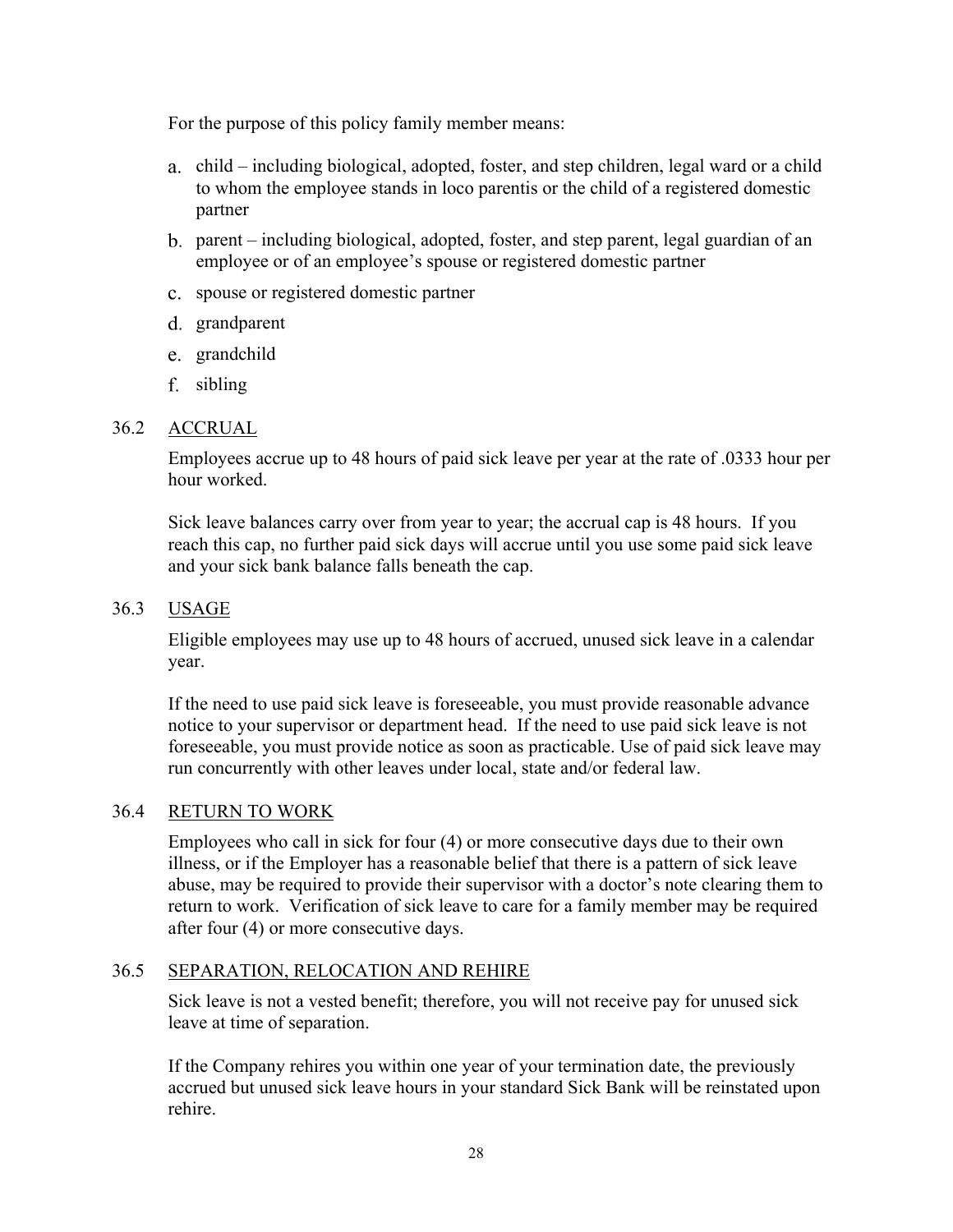### **ARTICLE 37 – PAID BEREAVEMENT LEAVE**

After one year of employment, regular full-time employees are eligible for up to three (3) days of paid bereavement leave per year. Additional time off may be granted at the discretion of management and full-time employees with accrued, unused vacation may use such time to cover for absences occasioned by bereavement leave in excess of three (3) days. Full time employees with less than one (1) year of service and non-full-time employees shall be granted three (3) days of leave without pay in the event of a death of an immediate family member. If an employee wishes to take time off due to a death of an immediate family member, the employee should notify management. The Company defines "immediate family" as the employee's spouse/domestic partner, parent, grandparent, child, stepchild, grandchild, sibling or parents and child(ren) of the employee's spouse/domestic partner.

# **ARTICLE 38 – JURY DUTY**

The Company encourages employees to serve on jury or witness duty when called. If an employee is required to serve as a juror or witness, he/she will be granted unpaid time off. In addition, employees may use any accrued, unused vacation they have to compensate for time lost due to jury duty.

Employees should notify their supervisor of the need for time off for jury or witness duty as soon as a notice or summons from the court is received. Employees may be required to provide written verification from the court clerk of performance of jury or witness service. If work time remains after any day of jury selection or witness duty, employees may be requested to return to work for the remainder of their work schedule.

An employee ordered by the court to be on "telephone standby" must continue to report to work on his/her scheduled workday. Employees on court ordered "telephone standby" may make reasonable use of a facility phone when calling the court to check on their reporting status.

# **ARTICLE 39 – GROUP LIFE INSURANCE**

The Employer will make available group life insurance. All costs associated with such insurance will be borne by the employees.

# **ARTICLE 40 – IMMIGRATION AND PRIVACY RIGHTS**

The Union is obligated to represent all employees without discrimination based upon national or ethnic origin. The Union is therefore obligated to protect employees against violations of their legal rights occurring in the workplace, including unreasonable search and seizure.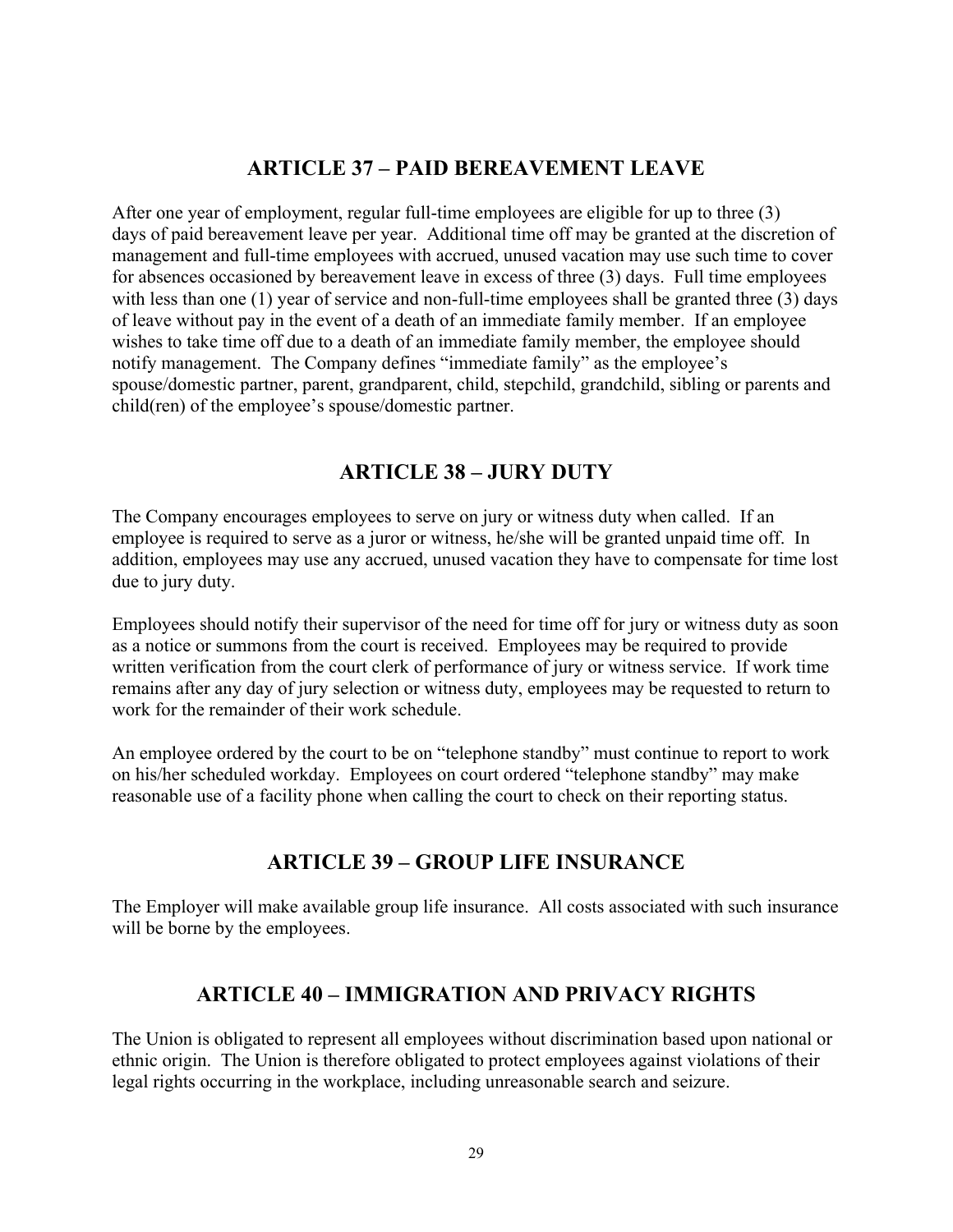All employees of the Employer will be required to establish that they are eligible to work in the United States.

Any employee who is absent from work due to court or agency proceeding relating to immigration matters and who returns to work within 30 days of commencement of the absence, and who present documentation of appearance at such proceedings shall be reinstated to the position held by the employee prior to his or her absence.

# **ARTICLE 41 – EMPLOYMENT AND INCOME SECURITY**

The Employer will staff to meet the needs of the residents and meet any nursing home per patient day ratios established by the State of California. This provision is not subject to the grievance and arbitration procedure set forth in this Agreement.

### 41.1 ADDING STAFF

The Employer agrees that in instances where it attempts to increase staffing, it will utilize its best efforts to increase staffing in the following ways and in the following order:

- Call employees who are not scheduled to work and ask them to work.
- b. Seek volunteers for overtime.
- Mandate overtime.
- d. Supplement the workforce with non-bargaining unit employees.

In seeking volunteers to work, the Employer shall utilize a list of employees by rotation seniority. When mandating overtime, the Employer shall utilize a list of employees by reverse rotation seniority.

#### 41.2 REDUCING STAFF

The parties acknowledge that changes in staffing levels will be required to due census, acuity and other items. In light of the understanding above, when the Employer determines that a reduction in daily staffing is necessary, staff will be removed from scheduled shifts according to the following:

- a. Registry/agency/travelers;
- b. Any employee scheduled to work overtime by reverse seniority;
- Volunteers among affected classifications;
- Temporary employees;
- On all/per-diem employees;
- f. Part-time employees by rotation in order of reverse seniority;
- Full-time employees by reverse seniority by rotation in order of reverse seniority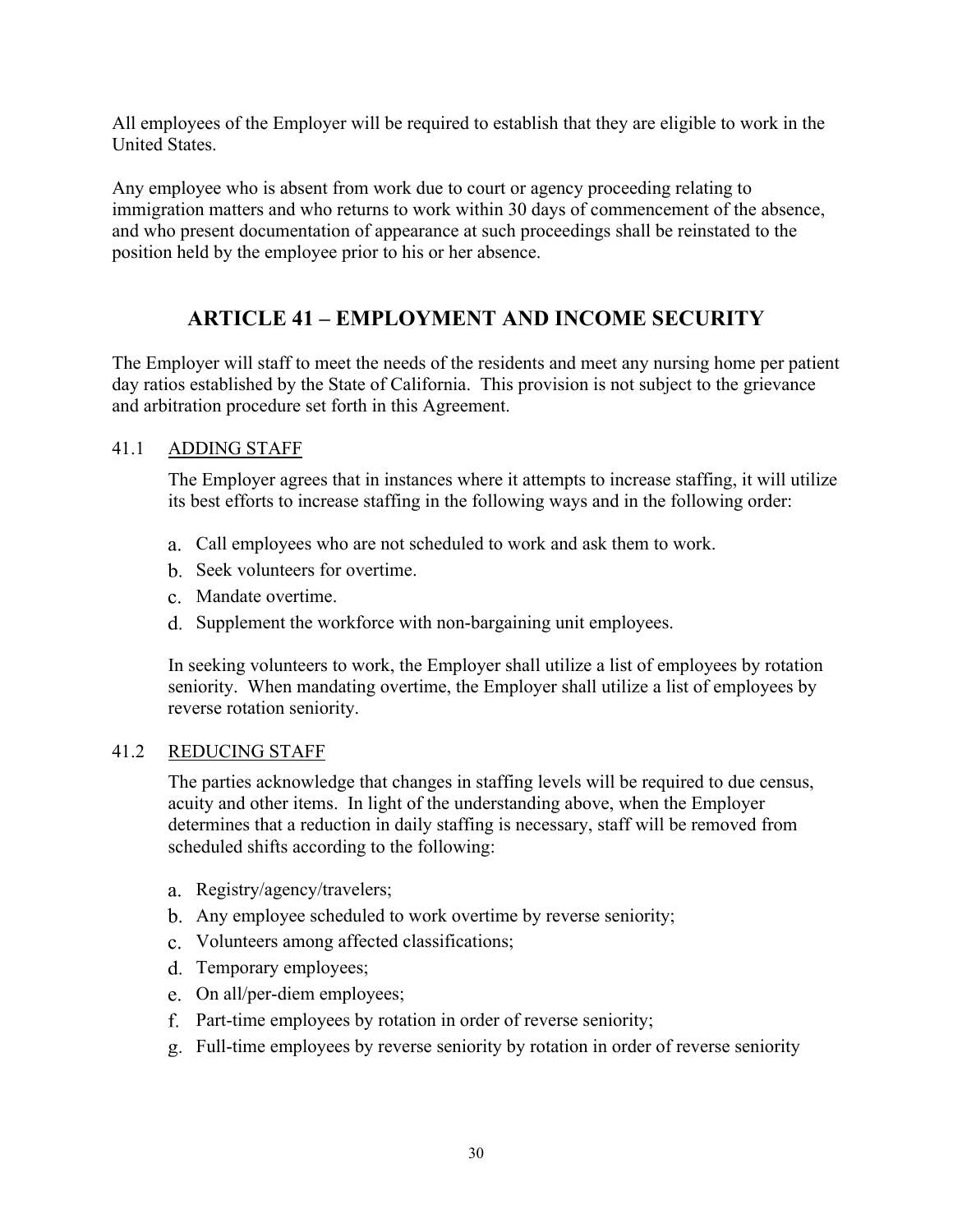#### 41.3 WORKLOAD EXPECTATIONS

The Employer shall utilize its best efforts to distribute the workload equitably both within and across units. In the event that absences impact workload, the Employer shall be reasonable in its expectations of affected employees.

#### 41.4 STAFFING MEETING AND MEDIATION

In the event the employees do not feel that staffing is sufficient to meet the needs of the residents, they may request a meeting to be held within ten (10) business days with the Administrator and Vice President of Operations (if one is in place), The meeting shall focus on appropriate staffing levels and what measures the Employer can take to address staffing concerns. Either party may request the participation of Federal Mediation and Conciliation Services in such discussions.

#### 41.5 ADJUSTMENT OF LABOR HOURS

The Employer has the sole and exclusive right to determine the total number of labor hours needed to run its operations and can adjust that number upward or downward without consultation or notice to the Union. Nothing in this Section shall limit the Employer's right to call off employees or send them home before the end of their shift. In addition, the Employer enjoys the sole and exclusive right to determine the mix of job classifications needed to run its operations. The Employer also reserves the right to reduce scheduled hours or modify staffing patterns for some or all bargaining unit employees in a given classification in response to low daily census or other business conditions. Any inadvertent violations of this provision shall not result in economic compensation to any employee. Rather, any inadvertent violation shall be cured by offering the aggrieved employee the next available overtime hours consistent with his or her availability.

# **ARTICLE 42 – WAGES AND PAYDAYS**

- 42.1 Wage rates and classifications are set forth in Appendix A attached and incorporated herein.
- 42.2 When an employee is specifically assigned by the facility to the temporary relief of an employee in a higher paid classification for four (4) hours or more, such employee shall be paid the rate of the higher paid classification at the applicable tenure step for all time worked while so assigned.
- 42.3 Paydays are the  $10^{th}$  and  $25^{th}$  of the month.
- 42.4 Vacation and sick leave accruals shall be included on each pay stub.
- 42.5 Any mistake in any employee's paycheck that is greater than \$50.00 that is not the result of an error caused by the employee shall be corrected and delivered to the facility within five (5) business days from time of notification, if notified by 12:00 noon, Monday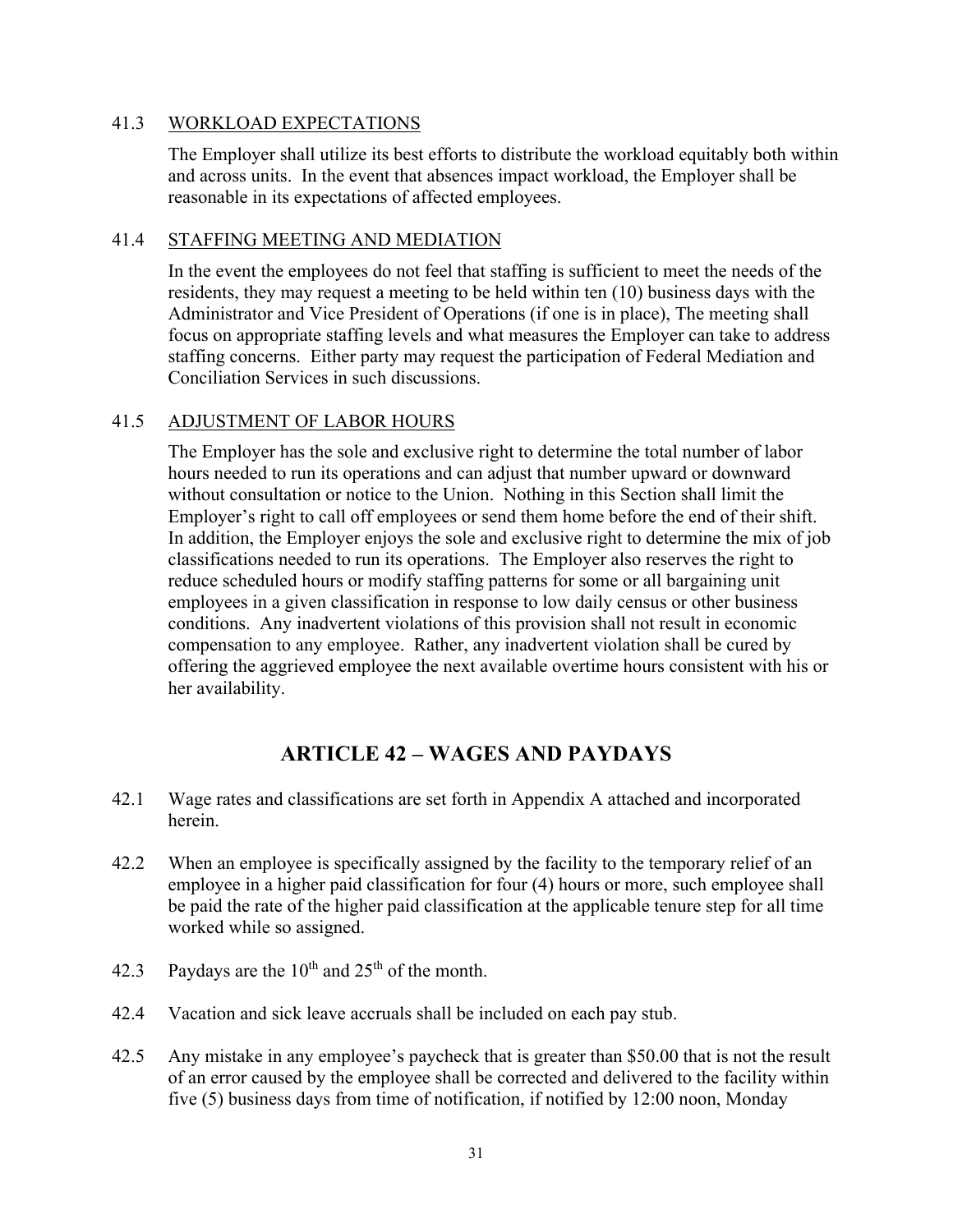through Friday, of an incorrect paycheck by an employee to the administrator or payroll clerk. Payroll errors of \$50.00 or less shall be corrected on the next paycheck.

# **ARTICLE 43 – SUPPLEMENTAL TIME OFF AND LEAVE OF ABSENCE**

The Employer will comply with all state, federal and local laws regarding time off and leaves of absences. Details can be located in the Employee Handbook.

### **ARTICLE 44 – SUCCESSORSHIP**

In the event the facility covered by this Agreement is to be sold, assigned, leased or transferred, the Employer will encourage the new owners, assignee, lessee or transferee to hire the existing bargaining unit employees and recognize the Union as their exclusive bargaining representative. The employee will utilize its best efforts to provide the Union ninety (90) days' notice of any sale, lease or other transfer, if possible. Such notice shall include the name and address of the prospective new owner or lessee. The Employer will have no monetary liability for the successor operator's breach of the provisions of this Section.

# **ARTICLE 45 – TRAINING AND ORIENTATION**

The Union and the Employer agree that proper training and orientation is an important part of the provision of the quality patient care and in line with the mutual goal of achieving the highest possible level of employee performance. Therefore, all employees will receive both orientation to employment with the Employer as well as required job training.

### 45.1 TRAINING STANDARDS

The Employer agrees that training standards/materials for bargaining unit positions shall be available upon request to bargaining unit employees.

### 45.2 TRAINERS

The Employer agrees to make its best effort to utilize high performing bargaining unit employees to conduct training and orientation and agrees that doing so is in line with the mutual goal of achieving the highest possible level of employee performance.

### 45.3 TRAINER PAY

Employees shall be paid a differential of \$0.50 per hour when conducting new employee training, including, but not limited to, having a new employee "shadow" an existing employee. In order to qualify for this differential, employees must receive prior approval from a supervisor or manager.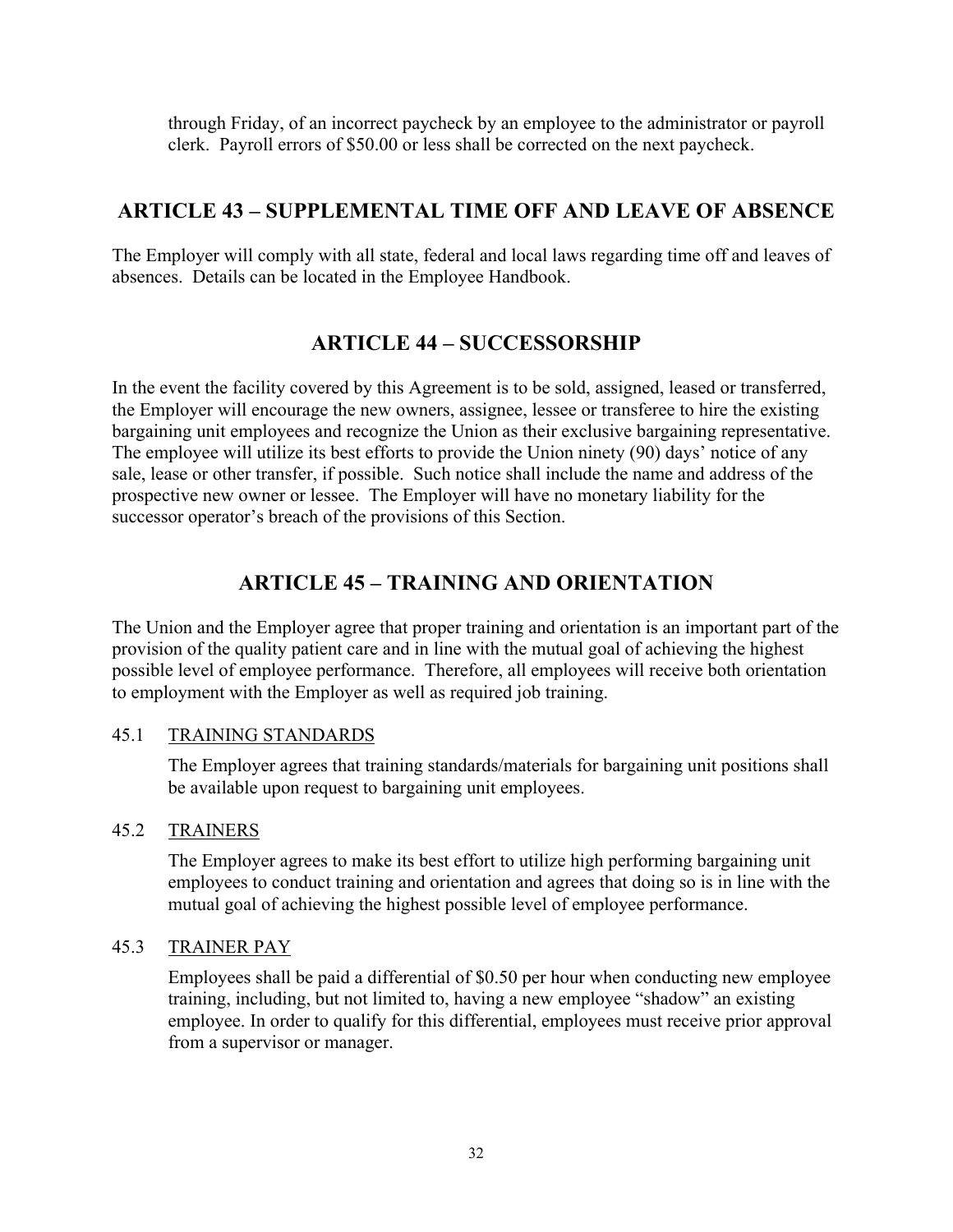### 45.4 TRAINING COMPLETION

At the end of the training period, the trainer, along with the relevant supervisor or manager, will assess the readiness of the trainee to complete training and begin regular work. In the event the trainer can provide evidence that the new employee is not ready to begin regular work at the required standard of performance, the trainer may lodge a verbal objection with the appropriate manager or supervisor. Trainers will not be held responsible for the failure of an employee to perform once the training period is complete.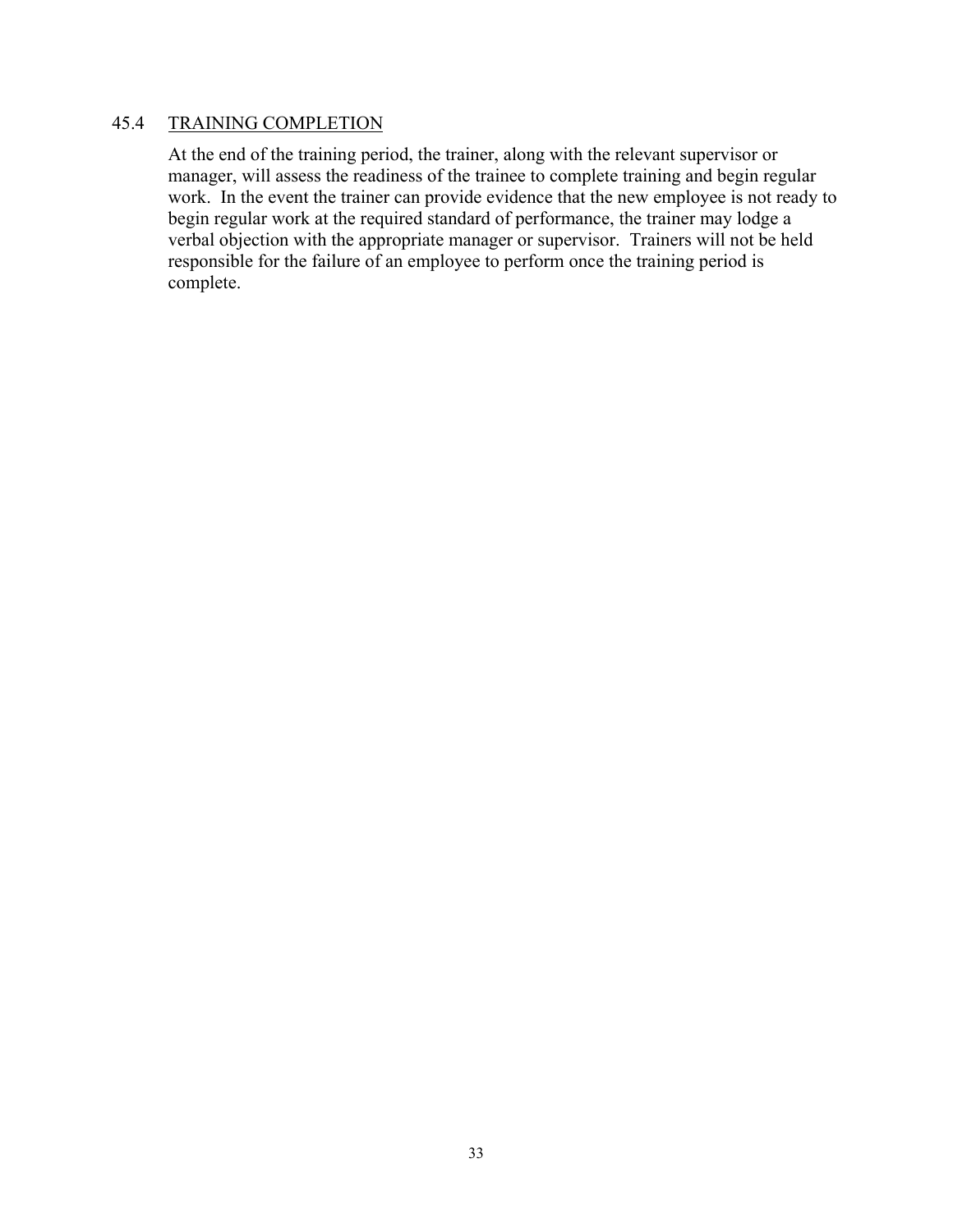### **ARTICLE 46 - TERM**

This Agreement shall be in full force and effect and shall remain operative and binding on the parties from date of ratification, July 23, 2021, until April 30, 2024, unless otherwise described herein. This Agreement shall continue in full force and effect from year to year thereafter unless one party, the Union or the Employer, shall give notice to the other, in writing, no more than ninety (90) days, but not less than sixty (60) days prior to the expiration date of this Agreement of a desire to change or modify or terminate this Agreement.

**National Union of Healthcare Workers** 

Sal Rosselli President

Date:

Joaquín Reginos Organizer

**Novato Healthcare Center** 

Tom Wood Vice President of Operations

Date:

NUHW BARGAINING COMMITTEE

Ida Bantilan **CNA** 

Date:

Jose "Joey" Chiong Cook

Fredy San German **CNA**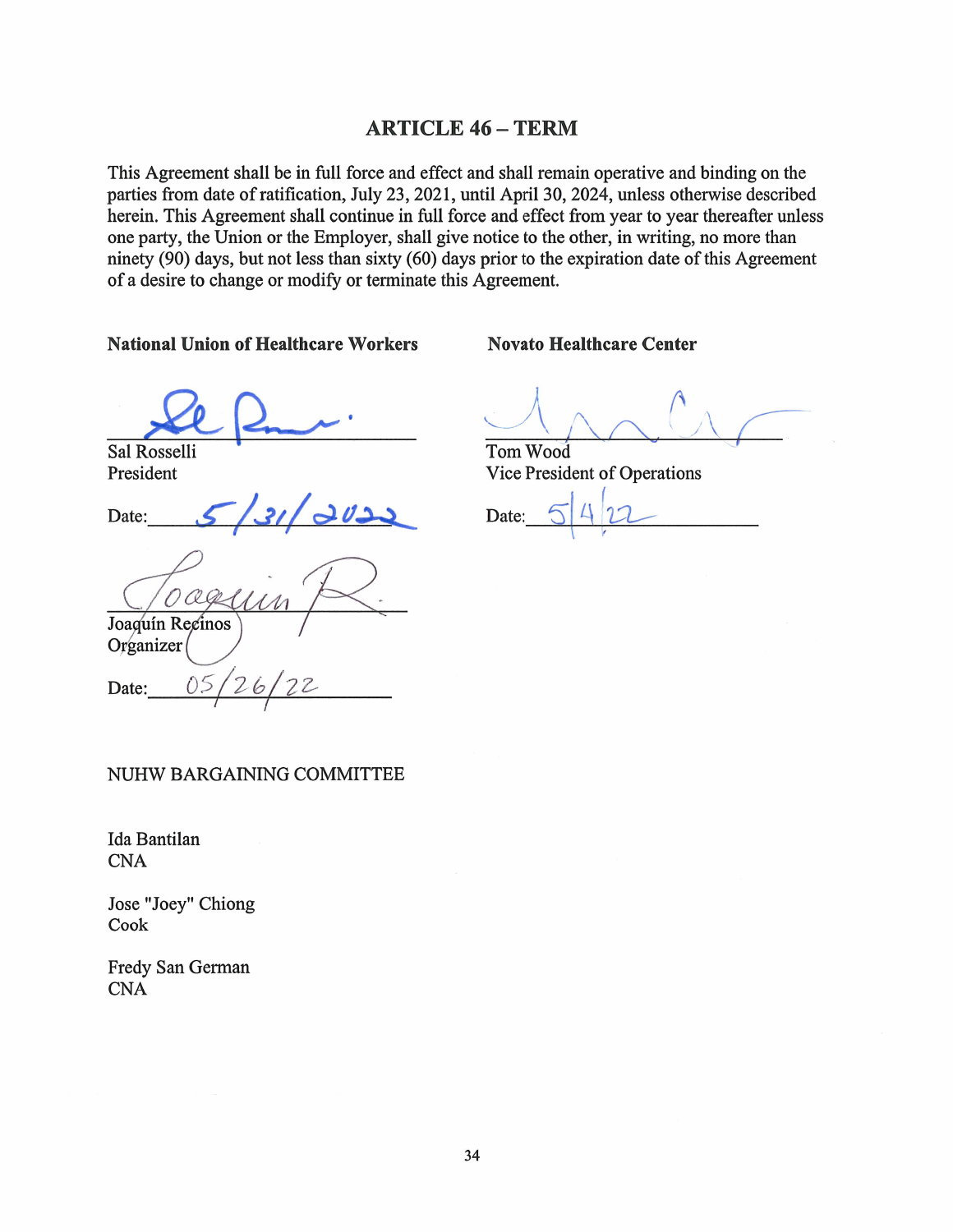### **APPENDIX A – WAGES**

1. The following shall be the minimum start rates for the following classifications. The Employer reserves the right to bring in new employees with rates higher than those listed below in its discretion.

|                                                                                                          | 2021  |
|----------------------------------------------------------------------------------------------------------|-------|
| <b>Activity Assistant</b>                                                                                | 15.50 |
| <b>Activity Coordinator</b>                                                                              | 15.50 |
| Central Supply                                                                                           | 17.25 |
| <b>Certified Nursing Assistant</b>                                                                       | 18.00 |
| Dietary Aide / Kitchen Helper                                                                            | 15.00 |
| Dietary Cook                                                                                             | 16.00 |
| Housekeeper                                                                                              | 15.00 |
| Janitor                                                                                                  | 15.00 |
| Laundry Aide                                                                                             | 15.00 |
| <b>Licensed Vocational Nurse</b>                                                                         | 30.00 |
| Maintenance Assistant                                                                                    | 16.00 |
| <b>Medical Records Assistant</b>                                                                         | 16.00 |
| <b>Restorative Nursing Assistant</b><br>(CNA with an RNA certification<br><i>performing RNA duties</i> ) | 18.25 |

### 2. WAGE INCREASES

- Effective May 1, 2021, any employee with less than 120 days of service whose wage rate is less than the minimum listed above will be adjusted up to the minimum rate listed above if the employee is not already at or above that rate.
- Effective May 1, 2021, all bargaining unit employees with at least 120 days of service shall receive either the applicable minimum rate, or a pay increase of three (3) percent, whichever is greater. Such increase shall not be added to the minimum rates set forth above.

This increase will be offset by:

i. Any increases the employee received on January 1, 2021 due to state minimum wage adjustments, and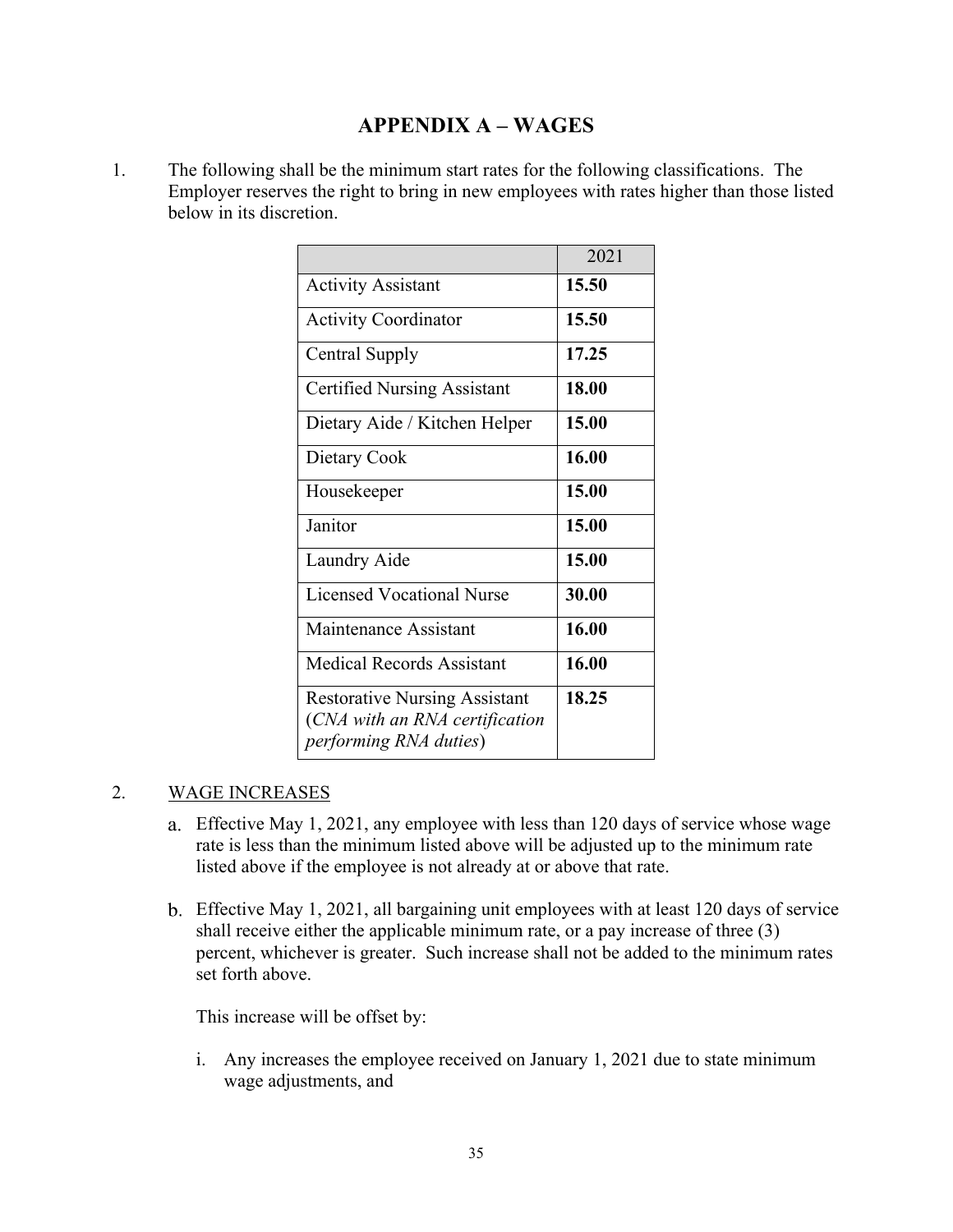- ii. Any other increases the employee received during the three hundred and sixtyfour (364) days preceding May 1, 2021.
- Effective May 1, 2022, bargaining unit employees with at least one hundred and twenty (120) days of service shall receive an increase of two and one half (2.5) percent. Such increase shall not be added to the minimum rates set forth above.

This increase will be offset by:

- i. Any increases the employee received on January 1, 2022 due to state minimum wage adjustments, and
- ii. Any other increases the employee received during the three hundred and sixtyfour (364) days preceding May 1, 2022.
- Effective May 1, 2023, bargaining unit employees with at least one hundred and twenty (120) days of service shall receive an increase of two and one quarter (2.25) percent. Such increase shall not be added to the minimum rates set forth above.

This increase will be offset by:

- i. Any increases the employee received on January 1, 2023 due to state minimum wage adjustments (should there be any), and
- ii. Any other increases the employee received during the three hundred and sixtyfour (364) days preceding May 1, 2023.
- The offsets listed above shall be limited as follows:
	- i. If an employee receives a wage increase of  $X%$  owing to a state minimum wage adjustment on January 1 of a given year, then the amount of that employee's contractual wage increase on May 1 of that year shall be reduced by X%.
	- ii. And if an employee receives a wage increase of Y% for other reasons (i.e. an increase that is not owing to a minimum wage adjustment and is not otherwise contractual) in the 364 days preceding a May 1 contractual increase in a given year, then the amount of that employee's contractual wage increase on May 1 of that year shall be reduced by  $Y\%$ .
	- iii. However, in no case shall an employee's wage rate be decreased. For example, if an employee receives an increase in the 364 days preceding May 1, 2021 that is greater than five (5) percent, then that employee shall simply receive no wage increase on May 1, 2021.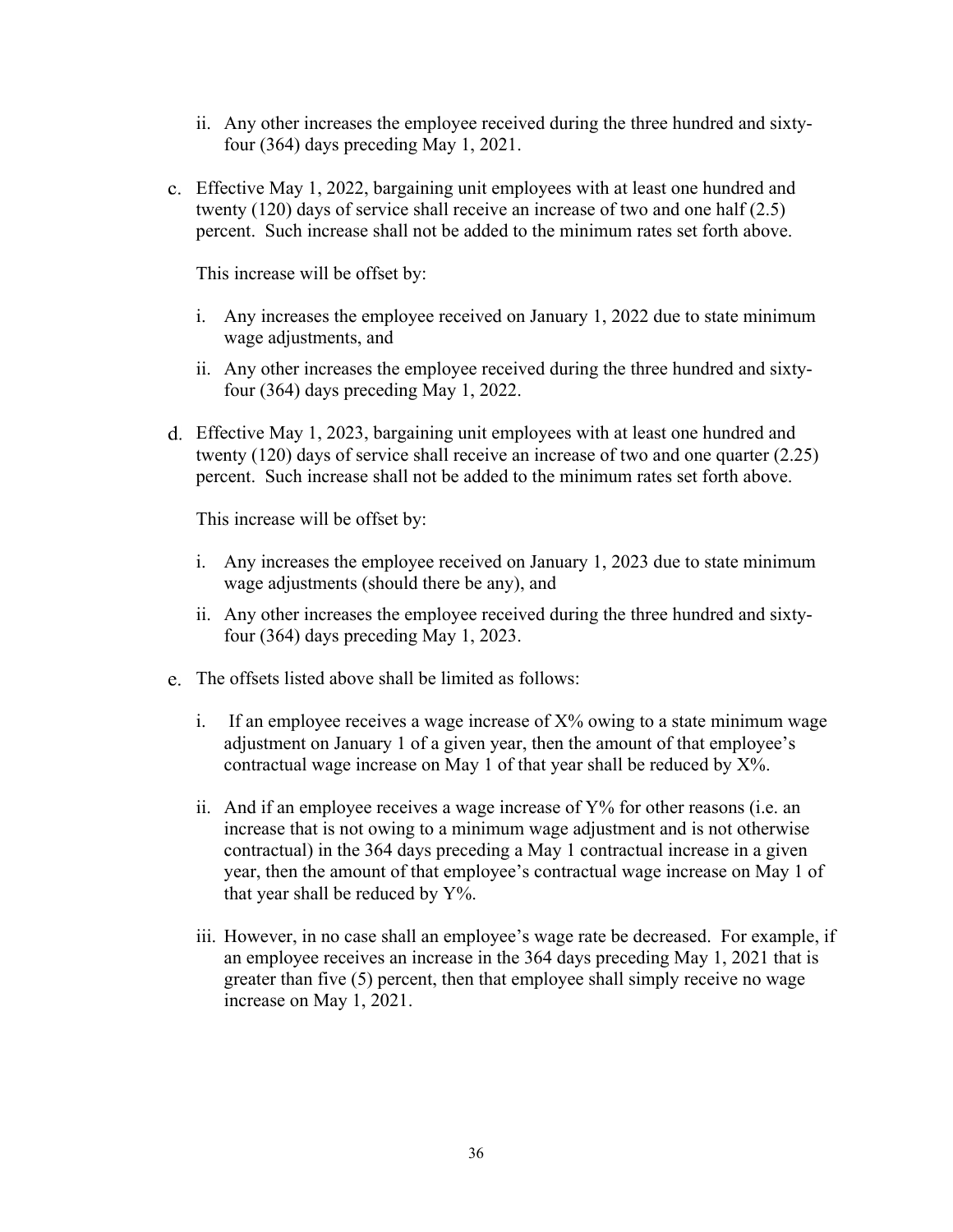# **APPENDIX B – PERFECT ATTENDANCE BONUS**

Each full-time employee who has "perfect attendance," as defined below in a given two-month period shall be entitled to a bonus in the amount of \$100.00.

Perfect attendance is defined as working all scheduled shifts except those for which the employee was given preapproved vacation time. In addition, the employee cannot arrive after the scheduled start of his/her shift or leave before the end of his/her shift unless sent home by the Employer due to census or acuity issues. Employees will be allowed to clock in/out 4 times in each two-month period within 7 minutes of their scheduled start or end time and still be entitled to the perfect attendance bonus. Employees however can still be subject to discipline for attendance issues under the relevant terms of this Agreement.

The employee must have perfect attendance throughout the entire defined time period. The time periods are:

- 1. January 1-end of February
- 2. March 1-April 30
- 3. May 1-June 30
- 4. July 1-August 31
- 5. September 1-October 31
- 6. November 1-December 31

An employee must be actively employed for the entire two (2) month period in order to be eligible to receive a perfect attendance bonus. If an employee receives four (4) out of six (6) perfect attendance bonuses in a given year, he or she shall also be entitled to cash out up to 3 days of sick leave at his or her current pay rate on his or her next anniversary and up to an additional 3 days of sick leave at 50 cents on the dollar.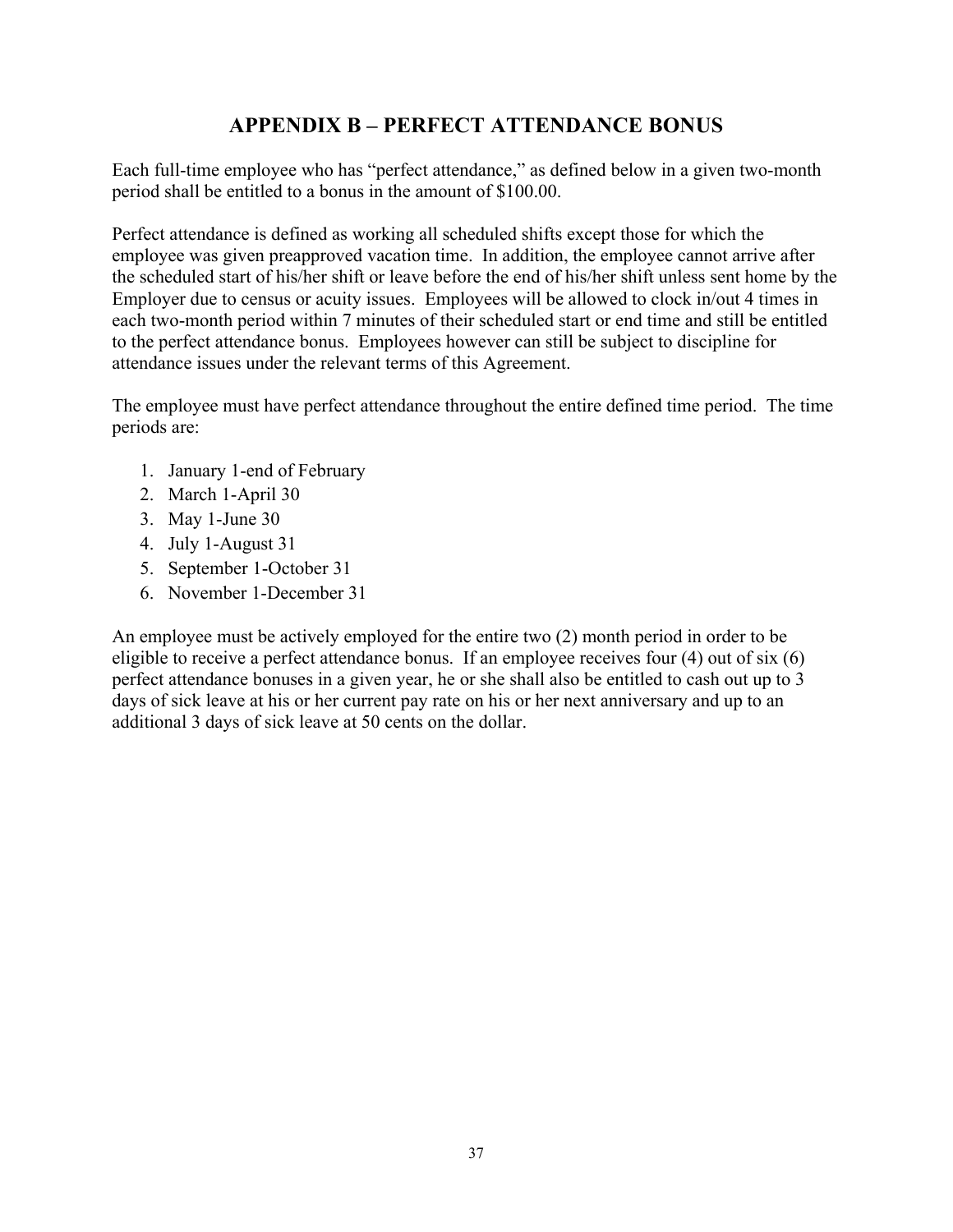### **SIDE LETTER – COVID-19 PANDEMIC**

In order to respond to the COVID pandemic facing the community, and to provide the safest possible environment for employees, the parties agree to the following:

1. The facility will make all reasonable efforts to make available required Personal Protective Equipment (PPE) for use by facility employees such as gowns, masks including N95 masks, gloves, thermometers and face shields. The facility will adhere to guidelines in this area promulgated by relevant local, state and federal authorities.

The facility will also make all reasonable efforts to adhere to social distancing, screening, and masking guidelines promulgated by relevant local, state, and federal authorities

- 2. The facility will notify the designated Union representative for the facility within twentyfour (24) hours of learning that a resident or employee (or group thereof) has been diagnosed with COVID, and the Union may request a meeting to discuss the same. The privacy rights of all involved shall be complied with at all times. A Union request to meet must be made to the facility Administrator. If so requested, the Employer shall meet with the Union no more than three (3) days after the Employer receives a request to meet, though the parties will earnestly attempt to meet as soon as is possible within those three (3) days. Either party may raise hazard pay as one of the subjects of such meeting, although it is understood that no express or implied commitments regarding same are being made via this Agreement.
- 3. The Union may request a meeting with the Employer to discuss COVID-related concerns other than those detailed in paragraph 2 above. The parties shall meet within a reasonable period of time after such request is received, not to exceed ten (10) business days, to discuss such concerns unless both parties agree otherwise, and generally no more than three (3) representatives from either party may participate in such a meeting unless both parties agree otherwise.
- 4. The parties agree to establish a Covid-19 committee comprising up to three (3) representatives from each party, and this committee shall in general be the participants in Covid-related meetings between the parties described above unless it is impracticable for them to do so.
- 5. Should a disagreement arise concerning the interpretation and/or implementation of this Agreement, such a disagreement shall be referred by either party to the above-mentioned Covid-19 committee. Such a request by the Union shall be made to the facility Administrator; such a request by the facility shall be made to the designated Union representative. Whichever party receives such a request will respond to same within forty-eight (48) hours after receipt in order to set a mutually agreeable meeting date. Subject to availability, the parties will make every effort to arrange such a meeting date within five (5) business days after the request for same has been made. Either party may also request assistance from the Federal Mediation and Conciliation Service (FMCS) if matters cannot be resolved via the above committee. No grievances may be made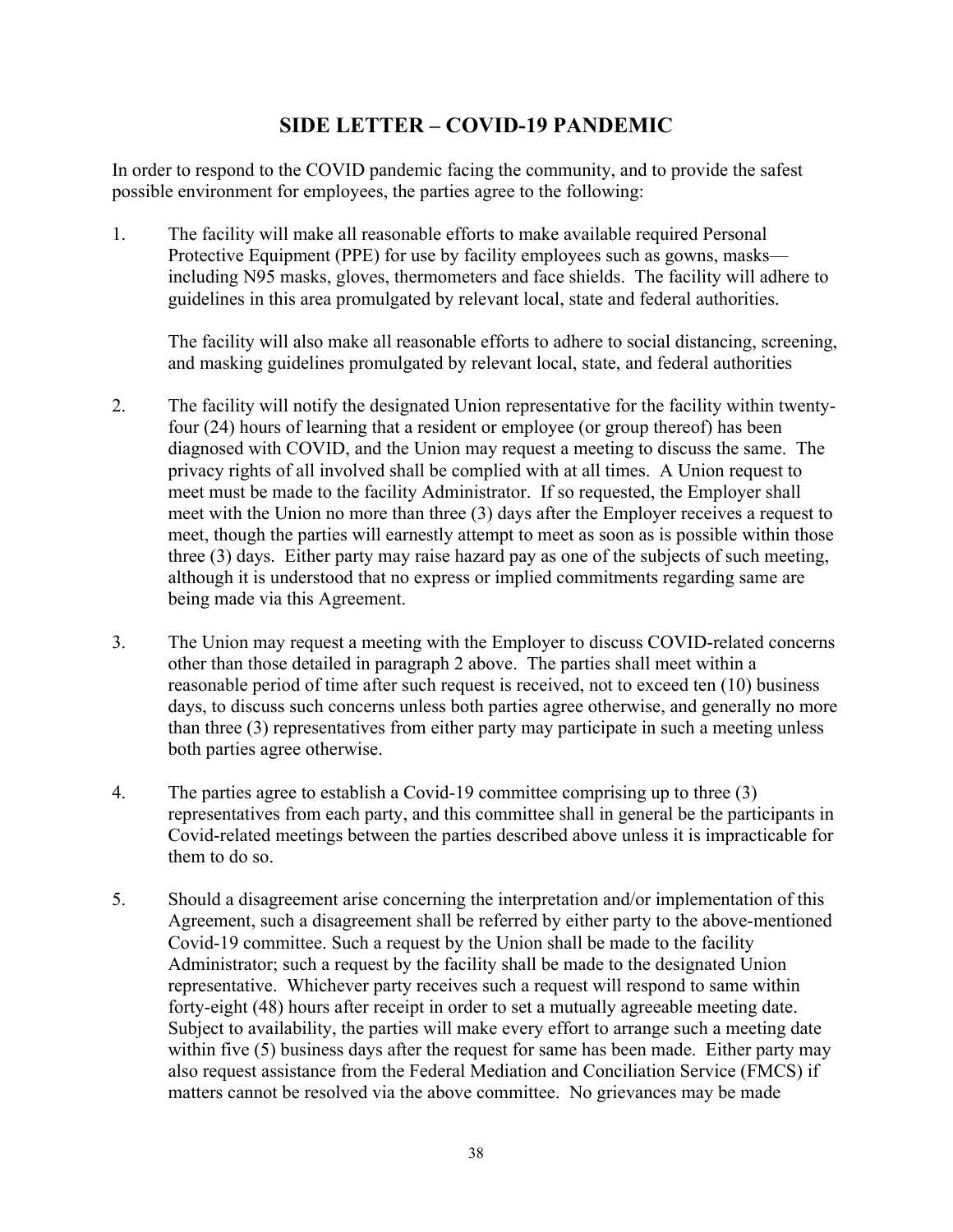relating to the terms of this Agreement set forth in paragraph 1 above, though alleged violations of the other paragraphs are subject to the grievance procedure.

6. The entirety of this side letter shall terminate when all of the various guidelines referred to in paragraph 1 above are no longer applicable as determined by the relevant local, state and/or federal authorities. It is understood that some of the guidelines mentioned above may be deemed inapplicable before others, and to the extent that a particular guideline is determined (by the relevant local, state, and/or federal authorities) to be no longer applicable, it shall no longer be a relevant provision of this side letter.